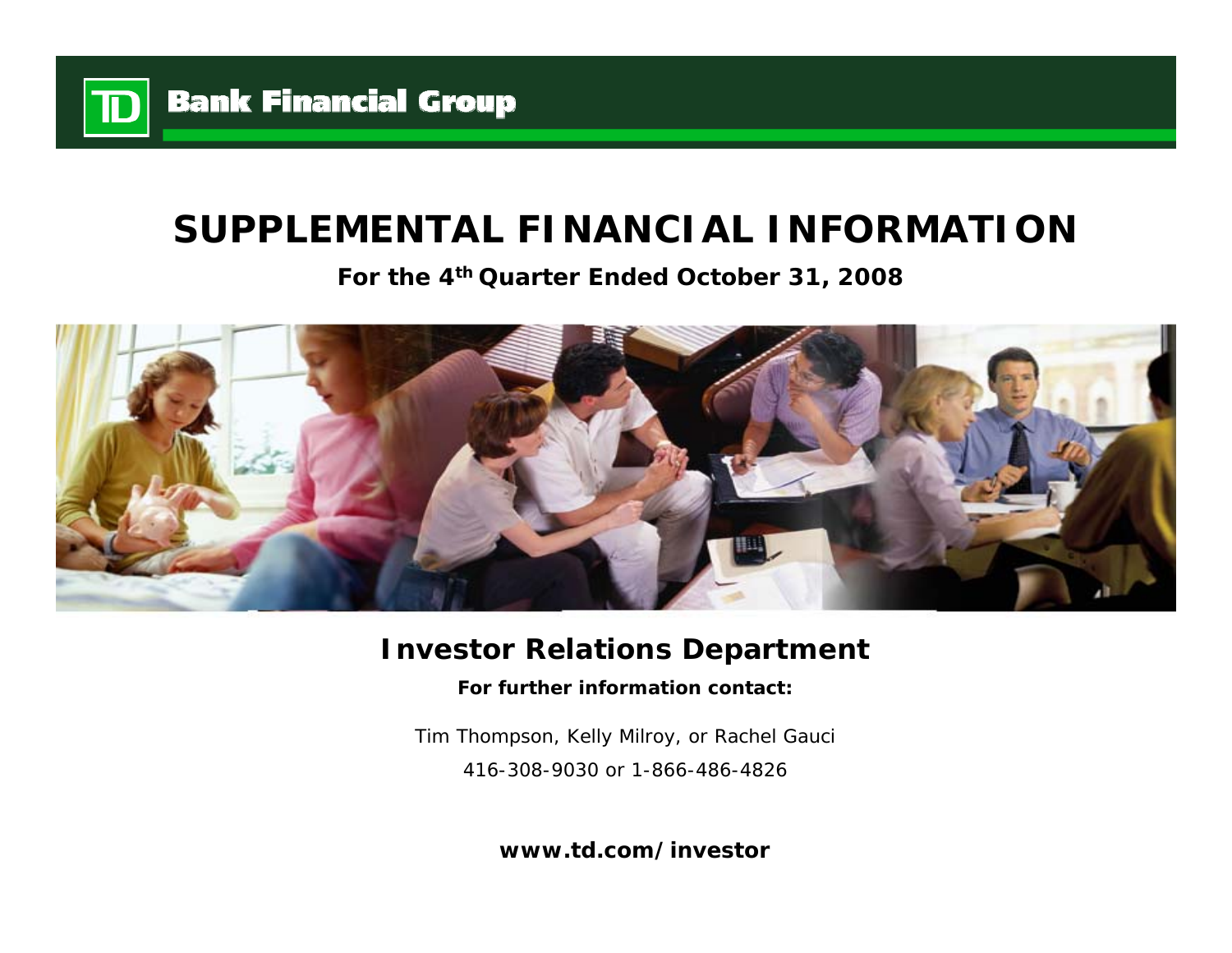

### **For the 4th Quarter ended October 31, 2008**

The supplemental information contained in this package is designed to improve the readers' understanding of the financial performance of TD Bank Financial Group (the Bank). This information should be used in conjunction with the Bank's Q4 2008 Press Release, the 2008 Management's Discussion and Analysis (MD&A) and Investor Presentation, as well as the 2008 audited Consolidated Financial Statements for the year ended October 31, 2008.

### **How the Bank Reports**

The Bank prepares its consolidated financial statements in accordance with Canadian generally accepted accounting principles (GAAP) and refers to results prepared in accordance with GAAP as the "reported" results. The Bank also utilizes non-GAAP financial measures referred to as "adjusted" results to assess each of its businesses and to measure overall Bank performance. To arrive at adjusted results, the Bank removes "items of note", net of income taxes, from reported results. The items of note relate to items which management does not believe are indicative of underlying business performance. The items of note are listed on page 3 of this package. The Bank believes that adjusted results provide the reader with a better understanding of how management views the Bank's performance.

As explained, adjusted results are different from reported results determined in accordance with GAAP. Adjusted results, items of note and related terms are non-GAAP financial measures as these are not defined terms under GAAP and, therefore, may not be comparable to similar terms used by other issuers. A reconciliation between the Bank's reported and adjusted results is provided on page 6 of the Bank's Q4 2008 Press Release and page 19 of the 2008 MD&A.

### **Segmented Information**

For management reporting purposes, the Bank's operations and activities are organized into the following four operating business segments: Canadian Personal and Commercial Banking, Wealth Management (including TD Ameritrade), U.S. Personal and Commercial Banking through TD Banknorth and Commerce (operating under the brand name TD Bank, America's Most Convenient Bank), and Wholesale Banking. The Bank's other activities are grouped into the Corporate segment.

The Bank measures and evaluates the performance of the segments based on our management structure and is not necessarily comparable with other financial services companies. Results of each business segment reflect revenue, expenses, assets and liabilities generated by the businesses in that segment. Due to the complexity of the Bank, its management reporting model uses various estimates, assumptions, allocations and risk-based methodologies for funds transfer pricing, inter-segment revenue, income tax rates, capital, indirect expenses and cost transfers to measure business segment results. Transfer pricing of funds is generally applied at market rates. Inter-segment revenue is negotiated between each business segment and approximates the value provided by the distributing segment. Income tax expense or benefit is generally applied to each segment based on a statutory tax rate and may be adjusted for items and activities unique to each segment.

The Bank measures and evaluates the performance of each segment based on adjusted net income available to common shareholders, economic profit and return on invested capital. Economic profit is adjusted net income available to common shareholders, less a charge for average invested capital. Each segment's invested capital represents the capital required for economic risks, including credit, market and operational risks, plus the purchased amounts of goodwill and intangible assets, net of impairment write downs. Return on invested capital is adjusted net income available to common shareholders, divided by average invested capital. Economic profit and return on invested capital are not defined terms under GAAP and, therefore, may not be comparable to similar terms used by other issuers. A reconciliation between the Bank's economic profit, return on invested capital and adjusted net income is provided on page 8 of the Bank's Q4 2008 Press Release and page 20 of the 2008 MD&A.

Amortization of intangible expense is included in the Corporate segment. Accordingly, net income for the operating business segments is presented before amortization of intangibles, as well as any other items of note not attributed to the operating segments. Net interest income within Wholesale Banking is calculated on a taxable equivalent basis (TEB), which means that the value of the nontaxable or tax-exempt income, including dividends, is adjusted to its equivalent before-tax value. Using TEB allows the Bank to measure income from all securities and loans consistently and makes for a more meaningful comparison of net interest income with similar institutions. The TEB adjustment, reflected in the Wholesale Banking segment, is eliminated in the Corporate segment.

As stated in the 2008 audited Consolidated Financial Statements, the Bank securitizes retail loans and receivables held by the Canadian Personal and Commercial Banking segment in transactions that are accounted for as sales. For the purpose of segmented reporting, Canadian Personal and Commercial Banking accounts for the transactions as though they are financing arrangements. Accordingly, the interest income earned on the assets sold net of the funding costs incurred by the purchaser trusts is recorded in net interest income and the provision for credit losses related to these assets is charged to provision for (reversal of) credit losses. This accounting is reversed in the Corporate segment and the gain recognized on sale which is in compliance with appropriate accounting standards together with income earned on the retained interests net of credit losses incurred are included in other income.

For more information, see the "Business Focus" section of the 2008 MD&A and Note 30 to the 2008 audited Consolidated Financial Statements.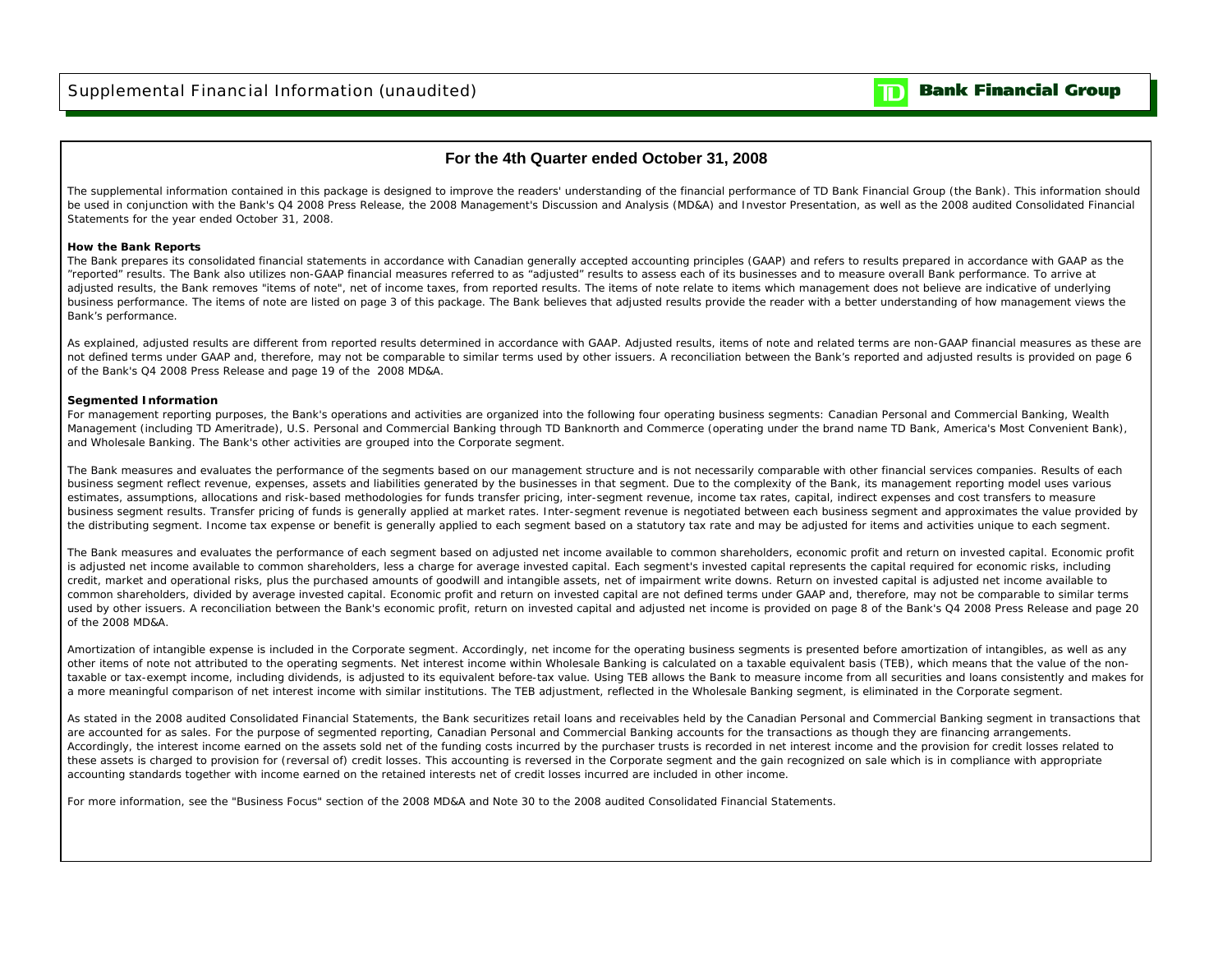#### **Bank Financial Group**  $\mathbf{D}$

## **For the 4th Quarter Ended October 31, 2008 Table of Contents**

|                                                         | <u>Page</u> |                                                                   | <b>Page</b>     |
|---------------------------------------------------------|-------------|-------------------------------------------------------------------|-----------------|
| <b>Highlights</b>                                       |             | <b>Allowance for Credit Losses</b>                                | 19              |
| <b>Shareholder Value</b>                                | 2           | <b>Provision for Credit Losses</b>                                | 20              |
| Adjustment for Items of Note, Net of Income Taxes       | 3           | Analysis of Change in Shareholders' Equity                        | 21              |
| <b>Segmented Results Summary</b>                        | 4           | Change in Accumulated Other Comprehensive Income,                 |                 |
| <b>Canadian Personal and Commercial Banking Segment</b> | 5           | <b>Net of Income Taxes</b>                                        | 22              |
| <b>Wealth Management Segment</b>                        | 6           | Analysis of Change in Non-controlling Interests                   | 23              |
| <b>U.S. Personal and Commercial Banking Segment</b>     |             | Analysis of Change in Investment in TD Ameritrade                 | 23              |
| <b>Wholesale Banking Segment</b>                        | 8           | <b>Basel II - Gross Credit Risk Exposures</b>                     | 24              |
| <b>Corporate Segment</b>                                | 9           | <b>Basel II - Exposures Covered By Credit Risk Mitigation</b>     | 25              |
| Net Interest Income and Margin                          | 10          | <b>Basel II - Standardized Credit Risk Exposures</b>              | 26              |
| <b>Other Income</b>                                     | 11          | Basel II - AIRB Credit Risk Exposures: Retail Risk Parameters     | 27              |
| <b>Non-interest Expenses</b>                            | 12          | Basel II - AIRB Credit Risk Exposures: Non-retail Risk Parameters | 28              |
| <b>Balance Sheet</b>                                    | 13          | Basel II - AIRB Credit Risk Exposures - Undrawn Commitments       |                 |
| <b>Unrealized Gain (Loss) on Banking Book Equities</b>  | 14          | and Exposure at Default (EAD) on Undrawn Commitments              | 29              |
| <b>Assets under Administration and Management</b>       | 14          | <b>Basel II - Securitization Exposures</b>                        | 30              |
| <b>Intangibles and Goodwill</b>                         | 15          | <b>Basel II - Risk-weighted Assets</b>                            | 31              |
| <b>Restructuring Costs</b>                              | 15          | <b>Basel II - Capital</b>                                         | $32\phantom{a}$ |
| <b>Loan Securitization</b>                              | 16          | <b>Basel I - Risk-weighted Assets and Capital</b>                 | 33              |
| <b>Loans Managed</b>                                    | 17          | <b>Basel II - Glossary</b>                                        | 34              |
| <b>Impaired Loans</b>                                   | 18          | Adjustment for Items of Note, Net of Income Taxes - Footnotes     | 35              |
|                                                         |             |                                                                   |                 |

Certain comparative amounts have been reclassified to conform with current period presentation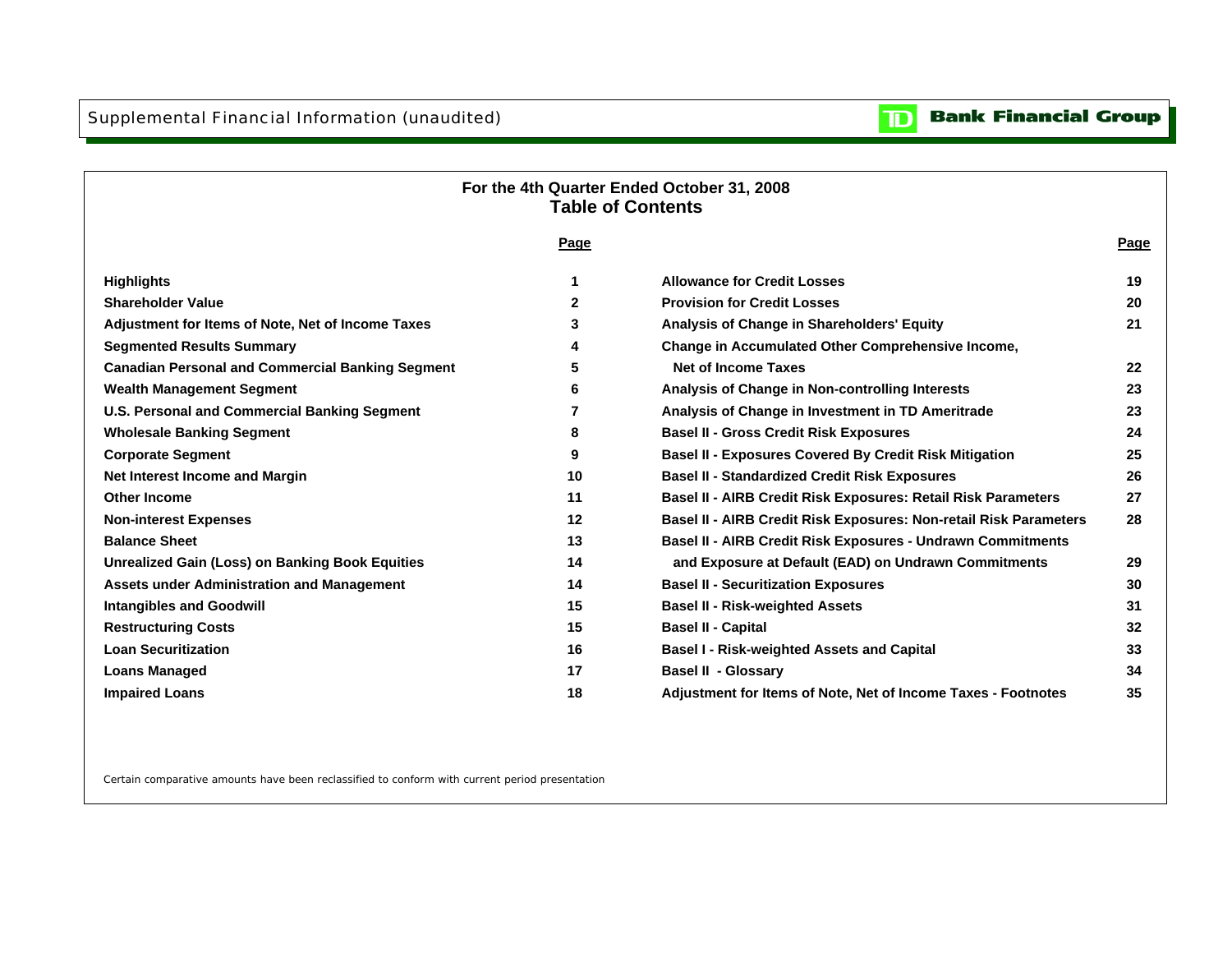| <b>Highlights</b>                                                          |                   |                |             |     |            |      |            |                |                          |                |       |                |                          |                |                |              |    | $\mathbb T$            |      | <b>Bank Financial Group</b> |              |                          |               |         |
|----------------------------------------------------------------------------|-------------------|----------------|-------------|-----|------------|------|------------|----------------|--------------------------|----------------|-------|----------------|--------------------------|----------------|----------------|--------------|----|------------------------|------|-----------------------------|--------------|--------------------------|---------------|---------|
| <b>FOR THE PERIOD ENDED</b>                                                |                   | LINE<br>#      | Q4          |     | Q3         | 2008 | Q2         |                | Q <sub>1</sub>           |                | Q4    |                | Q3                       | 2007           | Q2             | Q1           |    | 2006<br>Q <sub>4</sub> |      | 2008                        |              | <b>Full Year</b><br>2007 |               | 2006    |
| Income Statement (\$ millions)                                             |                   |                |             |     |            |      |            |                |                          |                |       |                |                          |                |                |              |    |                        |      |                             |              |                          |               |         |
| Net interest income                                                        | (page 10)         | $\overline{1}$ | 2,449       |     | 2.437      | \$   | 1,858      | \$             | 1.788                    | $\mathfrak{s}$ | 1,808 | \$             | 1.783                    | \$             | 1,662          | \$<br>1,671  | \$ | 1,714                  | Ŝ.   | 8.532                       | s.           | 6,924                    | \$            | 6,371   |
| Other income                                                               | (page 11)         | $\overline{2}$ | 1,191       |     | 1,600      |      | 1,530      |                | 1,816                    |                | 1,742 |                | 1,899                    |                | 1,882          | 1,834        |    | 1,604                  |      | 6,137                       |              | 7,357                    |               | 6,821   |
| Total revenue                                                              |                   | 3              | 3,640       |     | 4,037      |      | 3,388      |                | 3,604                    |                | 3,550 |                | 3,682                    |                | 3,544          | 3,505        |    | 3,318                  |      | 14,669                      |              | 14,281                   |               | 13,192  |
| Dilution gain (loss) on investments, net of costs                          |                   | $\overline{4}$ |             |     |            |      |            |                |                          |                |       |                | $\overline{\phantom{a}}$ |                |                |              |    |                        |      |                             |              |                          |               | 1,559   |
| Provision for credit losses                                                | (page 20)         | 5              | 288         |     | 288        |      | 232        |                | 255                      |                | 139   |                | 171                      |                | 172            | 163          |    | 170                    |      | 1.063                       |              | 645                      |               | 409     |
| Non-interest expenses                                                      | (page 12)         | 6              | 2,367       |     | 2,701      |      | 2.206      |                | 2.228                    |                | 2.241 |                | 2,216                    |                | 2.297          | 2,221        |    | 2,211                  |      | 9.502                       |              | 8.975                    |               | 8,815   |
| Net income before provision for income taxes                               |                   | $\overline{7}$ | 985         |     | 1,048      |      | 950        |                | 1,121                    |                | 1,170 |                | 1,295                    |                | 1,075          | 1,121        |    | 937                    |      | 4,104                       |              | 4,661                    |               | 5,527   |
| Provision for income taxes                                                 |                   | 8              | 20          |     | 122        |      | 160        |                | 235                      |                | 153   |                | 248                      |                | 234            | 218          |    | 175                    |      | 537                         |              | 853                      |               | 874     |
| Income before non-controlling interests in subsidiaries                    |                   | 9              | 965         |     | 926        |      | 790        |                | 886                      |                | 1,017 |                | 1,047                    |                | 841            | 903          |    | 762                    |      | 3,567                       |              | 3,808                    |               | 4,653   |
| Non-controlling interests in subsidiaries                                  | (page 23)         | 10             | 18          |     | 8          |      | 9          |                | 8                        |                | 8     |                | 13                       |                | 27             | 47           |    | 48                     |      | 43                          |              | 95                       |               | 184     |
| Equity in net income of an associated company, net of income taxes         | (page 23)         | 11             | 67          |     | 79         |      | 71         |                | 92                       |                | 85    |                | 69                       |                | 65             | 65           |    | 48                     |      | 309                         |              | 284                      |               | 134     |
| Net income - reported                                                      |                   | 12             | 1.014       |     | 997        |      | 852        |                | 970                      |                | 1,094 |                | 1,103                    |                | 879            | 921          |    | 762                    |      | 3.833                       |              | 3.997                    |               | 4.603   |
| Adjustment for items of note, net of income taxes                          | (page 3)          | 13             | (349)       |     | 118        |      | 121        |                | 90                       |                | (73)  |                | 61                       |                | 116            | 88           |    | 113                    |      | (20)                        |              | 192                      |               | (1,227) |
| Net income - adjusted                                                      |                   | 14             | 665         |     | 1,115      |      | 973        |                | 1,060                    |                | 1,021 |                | 1,164                    |                | 995            | 1,009        |    | 875                    |      | 3,813                       |              | 4,189                    |               | 3,376   |
| Preferred dividends                                                        |                   | 15             | 23          |     | 17         |      | 11         |                | 8                        |                | 5     |                | $\overline{2}$           |                | $\overline{7}$ | 6            |    | 5                      |      | 59                          |              | 20                       |               | 22      |
| Net income available to common shareholders - adjusted                     |                   | 16             | 642         |     | 1,098      | \$   | 962        | \$             | 1,052                    | \$             | 1,016 | \$             | 1,162                    | $\mathfrak{L}$ | 988            | \$<br>1,003  |    | 870                    | \$   | 3,754                       | \$           | 4,169                    | \$            | 3,354   |
| Per Common Share <sup>1</sup> and Average Number of Shares                 |                   |                |             |     |            |      |            |                |                          |                |       |                |                          |                |                |              |    |                        |      |                             |              |                          |               |         |
| Basic net income<br>- reported                                             |                   | 17             | 1.23        | \$  | 1.22       | S.   | 1.12       | $\mathfrak{L}$ | 1.34                     | \$             | 1.52  | $\mathfrak{L}$ | 1.53                     | $\mathbf{\$}$  | 1.21           | \$<br>1.27   | £. | 1.05                   | -S   | 4.90                        | \$           | 5.53                     | $\mathbf{\$}$ | 6.39    |
| - adjusted                                                                 |                   | 18             | .79         |     | 1.37       |      | 1.33       |                | 1.46                     |                | 1.42  |                | 1.61                     |                | 1.37           | 1.40         |    | 1.21                   |      | 4.92                        |              | 5.80                     |               | 4.70    |
| Diluted net income<br>- reported                                           |                   | 19             | 1.22        |     | 1.21       |      | 1.12       |                | 1.33                     |                | 1.50  |                | 1.51                     |                | 1.20           | 1.26         |    | 1.04                   |      | 4.87                        |              | 5.48                     |               | 6.34    |
| - adjusted                                                                 |                   | 20             | .79         |     | 1.35       |      | 1.32       |                | 1.45                     |                | 1.40  |                | 1.60                     |                | 1.36           | 1.38         |    | 1.20                   |      | 4.88                        |              | 5.75                     |               | 4.66    |
| Average number of common shares outstanding<br>basic (millions)            |                   | 21             | 808.0       |     | 804.0      |      | 747.7      |                | 718.3                    |                | 717.3 |                | 719.5                    |                | 719.1          | 718.3        |    | 719.7                  |      | 769.6                       |              | 718.6                    |               | 716.8   |
| - diluted                                                                  |                   | 22             | 812.8       |     | 811.0      |      | 753.7      |                | 724.6                    |                | 724.4 |                | 726.9                    |                | 725.9          | 724.9        |    | 726.0                  |      | 775.7                       |              | 725.5                    |               | 723.0   |
| <b>Balance Sheet (\$ billions)</b>                                         |                   |                |             |     |            |      |            |                |                          |                |       |                |                          |                |                |              |    |                        |      |                             |              |                          |               |         |
| <b>Total assets</b>                                                        | (page 13)         | 23             | \$<br>563.2 | \$. | 508.8      | \$   | 503.6      | \$             | 435.2                    | \$             | 422.1 | \$             | 403.9                    | \$             | 396.7          | \$<br>408.2  | \$ | 392.9                  | -S.  | 563.2                       | \$           | 422.1                    | \$            | 392.9   |
| Total shareholders' equity                                                 | (page 21)         | 24             | 31.7        |     | 31.3       |      | 30.6       |                | 22.9                     |                | 21.4  |                | 21.0                     |                | 21.8           | 21.0         |    | 19.6                   |      | 31.7                        |              | 21.4                     |               | 19.6    |
| Unrealized gain (loss) on banking book equities <sup>2</sup> (\$ millions) | (page 14)         | 25             | 310         |     | 698        |      | 746        |                | 901                      |                | 1.236 |                | 1,010                    |                | 1,027          | 990          |    | 774                    |      | 310                         |              | 1.236                    |               | 774     |
|                                                                            |                   |                |             |     |            |      |            |                |                          |                |       |                |                          |                |                |              |    |                        |      |                             |              |                          |               |         |
| Capital and Risk Metrics (\$ billions)                                     |                   |                |             |     |            |      |            |                |                          |                |       |                |                          |                |                |              |    |                        |      |                             |              |                          |               |         |
| Risk-weighted assets (RWA) <sup>3,4</sup>                                  | (pages 31 and 33) | 26             | \$<br>211.8 | S.  | 184.7      | s.   | 178.6      | S.             | 145.9                    | \$             | 152.5 | - \$           | 150.8                    | \$             | 149.4          | \$<br>149.1  | S. | 141.9                  | s.   | 211.8                       | s.           | 152.5                    | \$            | 141.9   |
| Tier 1 capital 3, 4                                                        | (pages 32 and 33) | 27             | 20.7        |     | 17.5       |      | 16.3       |                | 15.9                     |                | 15.6  |                | 15.4                     |                | 14.7           | 17.7         |    | 17.1                   |      | 20.7                        |              | 15.6                     |               | 17.1    |
| Tier 1 capital ratio <sup>3, 4</sup>                                       | (pages 32 and 33) | 28             | 9.8%        |     | 9.5%       |      | 9.1%       |                | 10.9%                    |                | 10.3% |                | 10.2%                    |                | 9.8%           | 11.9%        |    | 12.0%                  |      | 9.8%                        |              | 10.3%                    |               | 12.0%   |
| Total capital ratio 3, 4                                                   | (pages 32 and 33) | 29             | 12.0        |     | 13.4       |      | 12.7       |                | 15.1                     |                | 13.0  |                | 13.3                     |                | 12.3           | 14.1         |    | 13.1                   |      | 12.0                        |              | 13.0                     |               | 13.1    |
| After-tax impact of 1% increase in interest rates on:                      |                   |                |             |     |            |      |            |                |                          |                |       |                |                          |                |                |              |    |                        |      |                             |              |                          |               |         |
| Common shareholders' equity (\$ millions)                                  |                   | 30             | \$<br>(123) | \$. | (66)       | \$   | 51         | Ŝ.             | $\overline{\phantom{a}}$ | \$             | (10)  | \$             | (20)                     | <sub>S</sub>   | (33)           | \$<br>5      | \$ | (20)                   | l \$ | (123)                       | <sup>S</sup> | (10)                     | - \$          | (20)    |
| Annual net income (\$ millions)                                            |                   | 31             |             |     | 9          |      | (18)       |                | (16)                     |                | (4)   |                | (12)                     |                | (6)            | $\mathbf{1}$ |    | (3)                    |      | 4                           |              | (4)                      |               | (3)     |
| Impaired loans net of specific provisions (\$ millions)                    | (page 18)         | 32             | 805         |     | 709        |      | 654        |                | 554                      |                | 366   |                | 379                      |                | 372            | 314          |    | 270                    |      | 805                         |              | 366                      |               | 270     |
| Impaired loans net of specific allowance as a % of net loans               | (page 18)         | 33             | .3%         |     | $.3\%$     |      | .3%        |                | .3%                      |                | .2%   |                | $.2\%$                   |                | $.2\%$         | $.2\%$       |    | .2%                    |      | .3%                         |              | $.2\%$                   |               | .2%     |
| Provision for credit losses as a % of net average loans                    |                   | 34             | .52         |     | .54        |      | .49        |                | .57                      |                | .30   |                | .39                      |                | .41            | .38          |    | .40                    |      | .54                         |              | .37                      |               | .25     |
| Rating of senior debt: Moody's                                             |                   | 35<br>36       | Aaa         |     | Aaa<br>AA- |      | Aaa<br>AA- |                | Aaa                      |                | Aaa   |                | Aaa                      |                | Aaa            | Aa3          |    | Aa3                    |      | Aaa                         |              | Aaa<br>AA-               |               | Aa3     |
| Standard and Poor's                                                        |                   |                | AA-         |     |            |      |            |                | AA-                      |                | AA-   |                | AA-                      |                | AA-            | $A+$         |    | $A+$                   |      | AA-                         |              |                          |               | A+      |

<sup>1</sup> Earnings per share (EPS) is computed by dividing net income available to common shareholders by the weighted average number of shares outstanding during the period. As a result, the sum of the quarterly EPS figures may

<sup>2</sup> Includes unrealized gains (losses) on publicly traded available-for-sale securities which are included in other comprehensive income.

3 Effective November 1, 2007, the Bank implemented guidelines of the Office of the Superintendent of Financial Institutions Canada (OSFI) based on the "International Convergence of Capital Measurement and Capital Standards issued by the Basel Committee on Banking Supervision. Accordingly, the numbers for 2008 are based on Basel II, while all prior period numbers are based on Basel I Capital Accord (Basel I).

<sup>4</sup> For regulatory purposes only, effective Q4 2008, the one month lag in reporting TD Banknorth and Commerce assets is eliminated by using the same period end as the rest of the Bank, and the Bank's investment in TD Ameri foreign exchange rate of the Bank.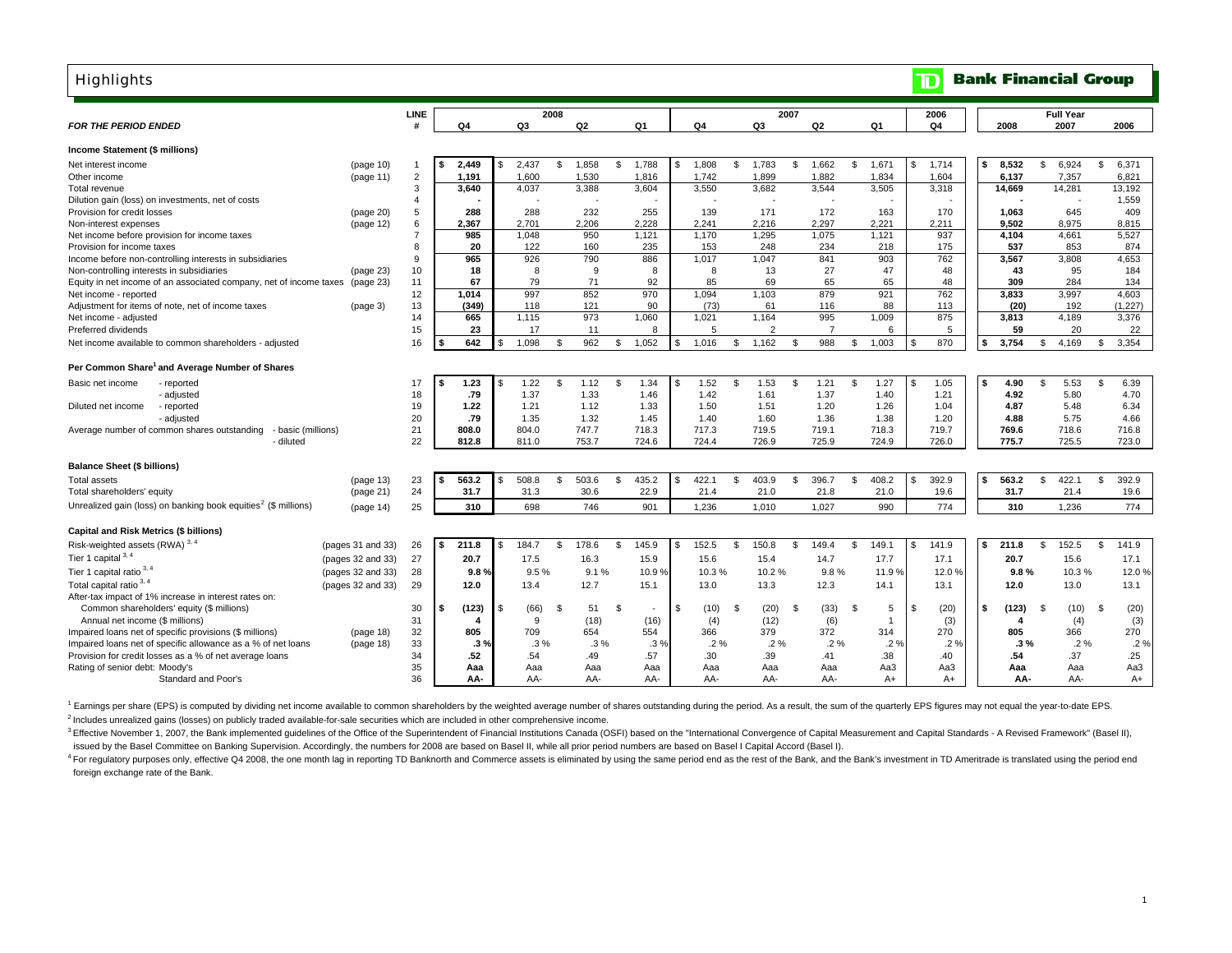### Shareholder Value

|                                                                     | <b>LINE</b>    |            | 2008       |            |                |             |     | 2007   |     |        |    |                | 2006        |      |         | <b>Full Year</b> |            |
|---------------------------------------------------------------------|----------------|------------|------------|------------|----------------|-------------|-----|--------|-----|--------|----|----------------|-------------|------|---------|------------------|------------|
| <b>FOR THE PERIOD ENDED</b>                                         | #              | Q4         | Q3         | Q2         | Q <sub>1</sub> | Q4          |     | Q3     |     | Q2     |    | Q <sub>1</sub> | Q4          |      | 2008    | 2007             | 2006       |
| <b>Business Performance (\$ millions)</b>                           |                |            |            |            |                |             |     |        |     |        |    |                |             |      |         |                  |            |
| Net income available to common shareholders - reported              |                | 991<br>S   | 980<br>S.  | 841<br>\$  | 962<br>\$      | \$<br>1,089 | \$  | 1.101  | \$. | 872    | £. | 915            | \$<br>757   |      | \$3,774 | \$<br>3,977      | \$4,581    |
| Economic profit <sup>1</sup>                                        | $\overline{2}$ | (150)      | 321        | 283        | 462            | 430         |     | 578    |     | 421    |    | 442            | 326         |      | 932     | 1.876            | 1,309      |
| Average common equity                                               | 3              | 29,615     | 29,065     | 25,593     | 21,221         | 20,808      |     | 20,771 |     | 20,940 |    | 19,969         | 19,069      |      | 26,213  | 20,572           | 17,983     |
| Average invested capital <sup>2</sup>                               |                | 33.884     | 33.236     | 29.675     | 25.236         | 24.749      |     | 24.628 |     | 24.724 |    | 23,684         | 22,710      |      | 30.349  | 24.397           | 21,523     |
| Return on common equity                                             | 5              | 13.3%      | 13.4 %     | 13.4 %     | 18.0%          | 20.8%       |     | 21.0%  |     | 17.1 % |    | 18.2%          | 15.7%       |      | 14.4 %  | 19.3%            | 25.5%      |
| Adjusted return on common equity <sup>3</sup>                       | 6              | 8.6        | 15.0       | 15.3       | 19.7           | 19.4        |     | 22.2   |     | 19.4   |    | 19.9           | 18.1        |      | 14.3    | 20.3             | 18.7       |
| Return on invested capital <sup>4</sup>                             |                | 7.5        | 13.1       | 13.2       | 16.6           | 16.3        |     | 18.7   |     | 16.4   |    | 16.8           | 15.2        |      | 12.4    | 17.1             | 15.6       |
| Return on risk-weighted assets 5, 6                                 | 8              | 1.29       | 2.41       | 2.41       | 2.92           | 2.66        |     | 3.07   |     | 2.72   |    | 2.74           | 2.46        |      | 2.18    | 2.80             | 2.46       |
| Efficiency ratio - reported                                         | 9              | 65.0       | 66.9       | 65.1       | 61.8           | 63.1        |     | 60.2   |     | 64.8   |    | 63.4           | 66.6        |      | 64.8    | 62.8             | 59.8       |
| Effective tax rate                                                  | 10             | 2.0        | 11.6       | 16.8       | 21.0           | 13.1        |     | 19.2   |     | 21.8   |    | 19.4           | 18.7        |      | 13.1    | 18.3             | 15.8       |
| Net interest margin                                                 | 11             | 2.34       | 2.36       | 2.11       | 2.01           | 2.10        |     | 2.15   |     | 2.03   |    | 1.97           | 2.12        |      | 2.22    | 2.06             | 2.02       |
| Average number of full-time equivalent staff                        | 12             | 65.442     | 65,296     | 52,126     | 52,160         | 51.341      |     | 51,085 |     | 51,037 |    | 51,185         | 51.282      |      | 58,792  | 51,163           | 51,147     |
|                                                                     |                |            |            |            |                |             |     |        |     |        |    |                |             |      |         |                  |            |
| <b>Common Share Performance</b>                                     |                |            |            |            |                |             |     |        |     |        |    |                |             |      |         |                  |            |
| Closing market price                                                | 13             | \$56.92    | \$62.29    | \$66.11    | \$68.01        | \$<br>71.35 | -S  | 68.26  | \$  | 67.80  |    | 69.88          | \$<br>65.10 | - \$ | 56.92   | \$<br>71.35      | \$65.10    |
| Book value per common share                                         | 14             | 36.78      | 36.75      | 36.70      | 30.69          | 29.23       |     | 28.65  |     | 29.66  |    | 28.64          | 26.77       |      | 36.78   | 29.23            | 26.77      |
| Closing market price to book value                                  | 15             | 1.55       | 1.69       | 1.80       | 2.22           | 2.44        |     | 2.38   |     | 2.29   |    | 2.44           | 2.43        |      | 1.55    | 2.44             | 2.43       |
| Price-earnings ratio - reported                                     | 16             | 11.7       | 12.1       | 12.1       | 12.3           | 13.0        |     | 13.6   |     | 14.8   |    | 15.9           | 10.3        |      | 11.7    | 13.0             | 10.3       |
| - adjusted                                                          | 17             | 11.6       | 11.3       | 11.5       | 11.7           | 12.4        |     | 12.3   |     | 13.2   |    | 14.3           | 14.0        |      | 11.6    | 12.4             | 14.0       |
| Total market return on common shareholders' investment <sup>8</sup> | 18             | (17.1)%    | (5.5)%     | $.8\%$     | $.5\%$         | 13.0 %      |     | 21.7%  |     | 11.8%  |    | 18.6%          | 20.3%       |      | (17.1)% | 13.0%            | 20.3%      |
| Number of common shares outstanding (millions)                      | 19             | 810.1      | 807.3      | 802.9      | 719.0          | 717.8       |     | 718.3  |     | 719.9  |    | 719.0          | 717.4       |      | 810.1   | 717.8            | 717.4      |
| Total market capitalization (\$ billions)                           | 20             | 46.1<br>\$ | 50.3<br>\$ | \$<br>53.1 | 48.9<br>\$     | \$<br>51.2  | -S  | 49.0   | \$  | 48.8   | £. | 50.2           | \$<br>46.7  | S    | 46.1    | \$<br>51.2       | 46.7<br>\$ |
|                                                                     |                |            |            |            |                |             |     |        |     |        |    |                |             |      |         |                  |            |
| <b>Dividend Performance</b>                                         |                |            |            |            |                |             |     |        |     |        |    |                |             |      |         |                  |            |
| Dividend per common share                                           | 21             | 0.61<br>\$ | 0.59<br>\$ | 0.59<br>\$ | \$<br>0.57     | \$<br>0.57  | -\$ | 0.53   | \$  | 0.53   | \$ | 0.48           | \$<br>0.48  | - \$ | 2.36    | \$<br>2.11       | 1.78<br>\$ |
| Dividend yield 9                                                    | 22             | 4.1%       | 3.7%       | 3.5%       | 3.2%           | 3.0%        |     | 2.9%   |     | 2.8%   |    | 2.7%           | 2.8%        |      | 3.8%    | 3.0%             | 2.9%       |
| Common dividend payout ratio <sup>10</sup> - reported               | 23             | 49.7       | 48.5       | 56.2       | 42.6           | 37.6        |     | 34.6   |     | 43.8   |    | 37.7           | 45.8        |      | 49.0    | 38.1             | 27.9       |
| - adjusted                                                          | 24             | 76.8       | 43.3       | 49.2       | 39.0           | 40.3        |     | 32.8   |     | 38.7   |    | 34.4           | 39.9        |      | 49.3    | 36.4             | 38.1       |
|                                                                     |                |            |            |            |                |             |     |        |     |        |    |                |             |      |         |                  |            |

<sup>1</sup> Economic profit is adjusted net income available to common shareholders less a charge for average invested capital. The rate charged for invested capital is 9.3% in 2008, 9.4% in 2007 and 9.5% in 2006.

 $2$  Invested capital is common shareholders' equity plus the cumulative after-tax amount of purchased intangible assets amortized as of the reporting date.

 $3$  Adjusted return on common equity is adjusted net income available to common shareholders divided by average common equity.

4 Return on invested capital is adjusted net income available to common shareholders divided by average invested capital.

 $5$  Return on risk-weighted assets is adjusted net income available to common shareholders divided by average RWA.

 $6$  Effective November 1, 2007, the Bank implemented OSFI's quidelines based on Basel II. Accordingly, the average RWA, on which the return is based, for 2008 is calculated based on Basel II, while all prior period return calculated based on Basel I.

 $7$  Closing common share price divided by diluted net income per common share for trailing 4 quarters.

 $8$  Total shareholder return includes the year-over-year change in share price and assumes that dividends received were invested in additional common shares.

9 Dividends per common share for trailing 4 quarters divided by average of high and low common share prices for the period.

<sup>10</sup> The calculations for common dividend payout ratio for Q2 2008 and the full year 2008 took into account the shares issued on the acquisition of Commerce and the dividend paid on those shares. Excluding those shares and the dividend on those shares, the common dividend payout ratio would have been 50.4% reported and 44.1% adjusted for Q2 2008 and 47.7% reported and 48.0% adjusted for the full year 2008.

#### **Bank Financial Group**  $\mathbf{D}$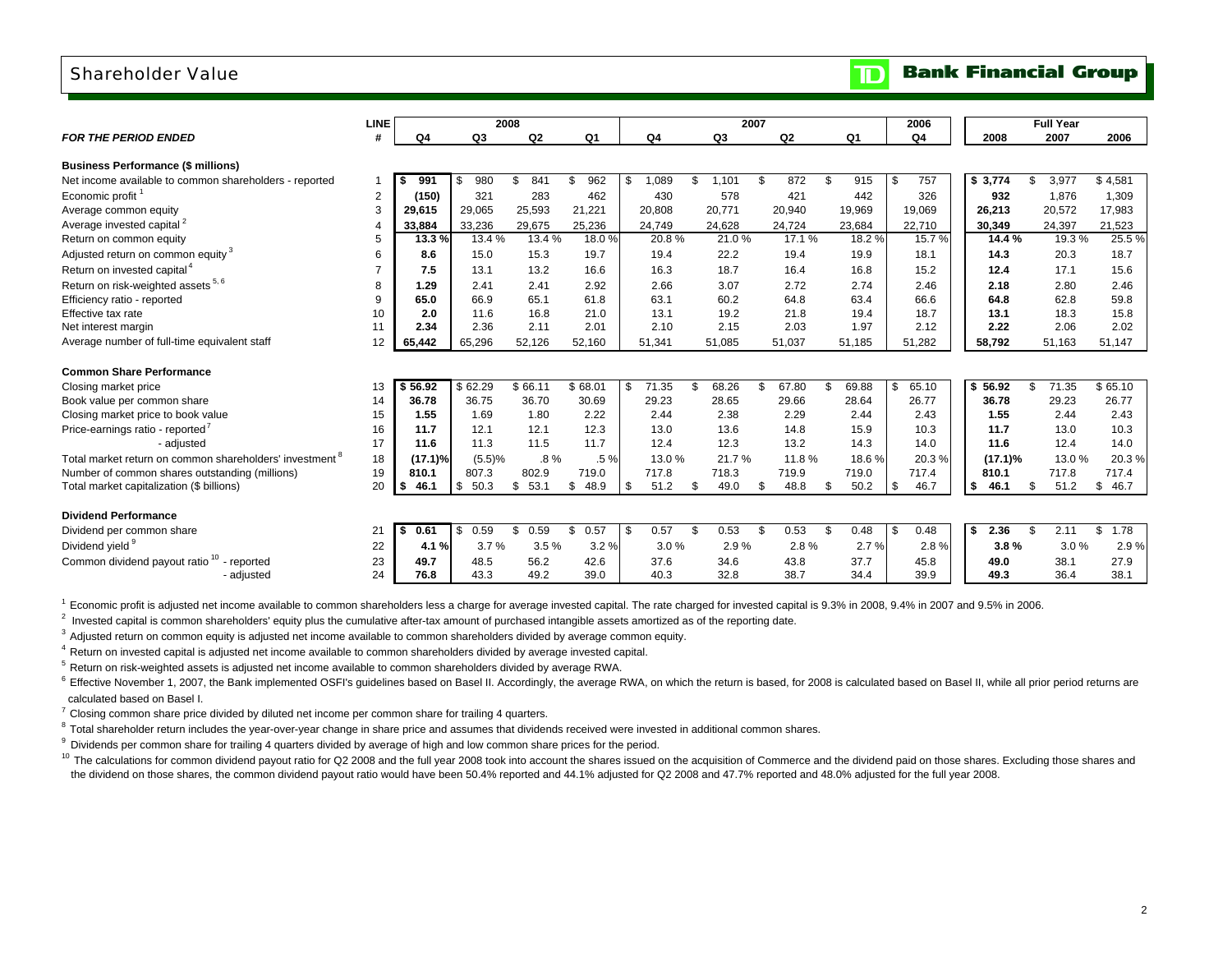## Adjustment for Items of Note, net of income taxes $^1$

| <b>FOR THE PERIOD ENDED</b>                                                                                                            | <b>LINE</b><br># | Q4                  | Q3         | 2008<br>Q2               | Q1        |      | Q4          | 2007<br>Q3  | Q <sub>2</sub> | Q1         |     | 2006<br>Q4 | 2008        |                   | <b>Full Year</b><br>2007 | 2006          |
|----------------------------------------------------------------------------------------------------------------------------------------|------------------|---------------------|------------|--------------------------|-----------|------|-------------|-------------|----------------|------------|-----|------------|-------------|-------------------|--------------------------|---------------|
|                                                                                                                                        |                  |                     |            |                          |           |      |             |             |                |            |     |            |             |                   |                          |               |
| Items of Note Affecting Net Income (\$ millions)                                                                                       |                  |                     |            |                          |           |      |             |             |                |            |     |            |             |                   |                          |               |
| Amortization of intangibles                                                                                                            |                  | 126                 | \$111      | 92                       | 75<br>S   | - 35 | 99          | \$.<br>91   | 80<br>\$       | \$<br>83   | \$  | 87         | 404<br>\$   | \$.               | 353                      | \$<br>316     |
| Reversal of Enron litigation reserve <sup>2</sup>                                                                                      | 2                | (323)               |            |                          |           |      |             |             |                |            |     |            | (323)       |                   |                          |               |
| Change in fair value of derivatives hedging the reclassified available-for-sale                                                        |                  |                     |            |                          |           |      |             |             |                |            |     |            |             |                   |                          |               |
| debt securities portfolio <sup>3</sup>                                                                                                 | 3                | (118)               |            |                          |           |      |             |             |                |            |     |            | (118)       |                   |                          |               |
| Gain relating to restructuring of Visa <sup>4</sup>                                                                                    | $\overline{4}$   |                     |            |                          |           |      | (135)       |             |                |            |     |            |             |                   | (135)                    |               |
| Dilution gain on Ameritrade transaction, net of costs                                                                                  | 5                |                     |            |                          |           |      |             |             |                |            |     |            |             |                   |                          | (1,665)       |
| Dilution loss on the acquisition of Hudson by TD Banknorth                                                                             | 6                |                     |            |                          |           |      |             |             |                |            |     |            |             |                   |                          | 72            |
| Wholesale Banking restructuring charge                                                                                                 | $\overline{7}$   |                     |            |                          |           |      |             |             |                |            |     |            |             |                   |                          | 35            |
| Balance sheet restructuring charge in TD Banknorth                                                                                     | 8                |                     |            |                          |           |      |             |             |                |            |     |            |             |                   |                          | 19            |
| TD Banknorth restructuring, privatization and merger-related charges                                                                   | 9                |                     |            |                          |           |      |             |             | 43             |            |     |            |             |                   | 43                       |               |
| Restructuring and integration charges relating to the Commerce acquisition<br>Change in fair value of credit default swaps hedging the | 10               | 25                  | 15         | 30                       |           |      |             |             |                |            |     |            | 70          |                   |                          |               |
| corporate loan book, net of provision for credit losses 7                                                                              | 11               | (59)                | (22)       | (1)                      | (25)      |      | 2           | (30)        | (7)            | 5          |     | 8          | (107)       |                   | (30)                     | (7)           |
| Other tax items 8                                                                                                                      | 12               |                     | 14         |                          | 20        |      |             |             |                |            |     |            | 34          |                   |                          | 24            |
| Provision for insurance claims <sup>9</sup>                                                                                            | 13               |                     |            |                          | 20        |      |             |             |                |            |     |            | 20          |                   |                          |               |
| Initial set up of specific allowance for credit card and overdraft loans                                                               | 14               |                     |            |                          |           |      |             |             |                |            |     | 18         |             |                   |                          | 18            |
| General allowance release                                                                                                              | 15               |                     |            |                          |           |      | (39)        |             |                |            |     |            |             |                   | (39)                     | (39)          |
| Total                                                                                                                                  | 16               | \$(349)             | \$118      | \$121                    | 90<br>\$. | \$.  | (73)        | 61<br>\$.   | \$<br>116      | 88<br>\$   | -96 | 113        | (20)<br>-\$ | \$.               | 192                      | \$<br>(1.227) |
|                                                                                                                                        |                  |                     |            |                          |           |      |             |             |                |            |     |            |             |                   |                          |               |
| Items of Note Affecting Diluted Earnings per Share (\$) <sup>10</sup>                                                                  |                  |                     |            |                          |           |      |             |             |                |            |     |            |             |                   |                          |               |
| Amortization of intangibles                                                                                                            | 17               | 0.16                | \$<br>0.13 | 0.12<br>\$.              | 0.09      | £.   | 0.14        | 0.13<br>\$. | \$<br>0.11     | \$<br>0.11 | -S  | 0.12       | \$          | 0.52 <sup>5</sup> | 0.49                     | \$<br>0.42    |
| Reversal of Enron litigation reserve <sup>2</sup>                                                                                      | 18               | (0.40)              |            |                          |           |      |             |             |                |            |     |            |             | (0.42)            |                          | $\sim$        |
| Change in fair value of derivatives hedging the reclassified available for sale                                                        |                  |                     |            |                          |           |      |             |             |                |            |     |            |             |                   |                          |               |
| debt securities portfolio <sup>3</sup>                                                                                                 | 19               | (0.15)              |            |                          |           |      |             |             |                |            |     |            |             | (0.15)            |                          |               |
| Gain relating to restructuring of Visa <sup>4</sup>                                                                                    | 20               |                     |            |                          |           |      | (0.19)      |             |                |            |     |            |             |                   | (0.19)                   |               |
| Dilution gain on Ameritrade transaction, net of costs                                                                                  | 21               |                     |            |                          |           |      |             |             |                |            |     |            |             |                   |                          | (2.30)        |
| Dilution loss on the acquisition of Hudson by TD Banknorth                                                                             | 22               |                     |            |                          |           |      |             |             |                |            |     |            |             |                   |                          | 0.10          |
| Wholesale Banking restructuring charge                                                                                                 | 23               |                     |            |                          |           |      |             |             |                |            |     |            |             |                   |                          | 0.05          |
| Balance sheet restructuring charge in TD Banknorth                                                                                     | 24               |                     |            |                          |           |      |             |             |                |            |     |            |             |                   |                          | 0.03          |
| TD Banknorth restructuring, privatization and merger-related charges <sup>5</sup>                                                      | 25               |                     |            | $\overline{\phantom{a}}$ |           |      |             |             | 0.06           |            |     |            |             |                   | 0.06                     |               |
| Restructuring and integration charges relating to the Commerce acquisition                                                             | 26               | 0.03                | 0.02       | 0.04                     |           |      |             |             |                |            |     |            |             | 0.09              |                          |               |
| Change in fair value of credit default swaps hedging the                                                                               |                  |                     |            |                          |           |      |             |             |                |            |     |            |             |                   |                          |               |
| corporate loan book, net of provision for credit losses 7                                                                              | 27               | (0.07)              | (0.03)     | ٠                        | (0.03)    |      |             | (0.04)      | (0.01)         | 0.01       |     | 0.01       |             | (0.14)            | (0.04)                   | (0.01)        |
| Other tax items <sup>8</sup>                                                                                                           | 28               | $\blacksquare$      | 0.02       |                          | 0.03      |      |             |             |                |            |     |            |             | 0.04              |                          | 0.03          |
| Provision for insurance claims <sup>9</sup>                                                                                            | 29               |                     |            |                          | 0.03      |      |             |             |                |            |     |            |             | 0.03              |                          |               |
| Initial set up of specific allowance for credit card and overdraft loans                                                               | 30               |                     |            |                          |           |      |             |             |                |            |     | 0.03       |             |                   |                          | 0.03          |
| General allowance release                                                                                                              | 31               |                     |            |                          |           |      | (0.05)      |             |                |            |     |            |             |                   | (0.05)                   | (0.05)        |
| TD Ameritrade timing impact                                                                                                            | 32               |                     |            |                          |           |      |             |             |                |            |     |            |             |                   |                          | 0.02          |
| Commerce timing impact 11                                                                                                              | 33               |                     |            | 0.04                     |           |      |             |             |                |            |     |            |             | 0.04              |                          |               |
| Total                                                                                                                                  | 34               | $(0.43)$ \$<br>l \$ | 0.14       | 0.20<br>\$               | 0.12<br>S | \$   | $(0.10)$ \$ | 0.09        | 0.16<br>\$     | 0.12<br>S. | -\$ | 0.16       | l \$        | 0.01<br>S         | 0.27                     | \$<br>(1.68)  |

<sup>1</sup> The adjustment for items of note, net of income taxes, is removed from reported results to compute adjusted results. For detailed footnotes to the items of note, see page 35.

**Bank Financial Group** 

 $\overline{\mathbf{D}}$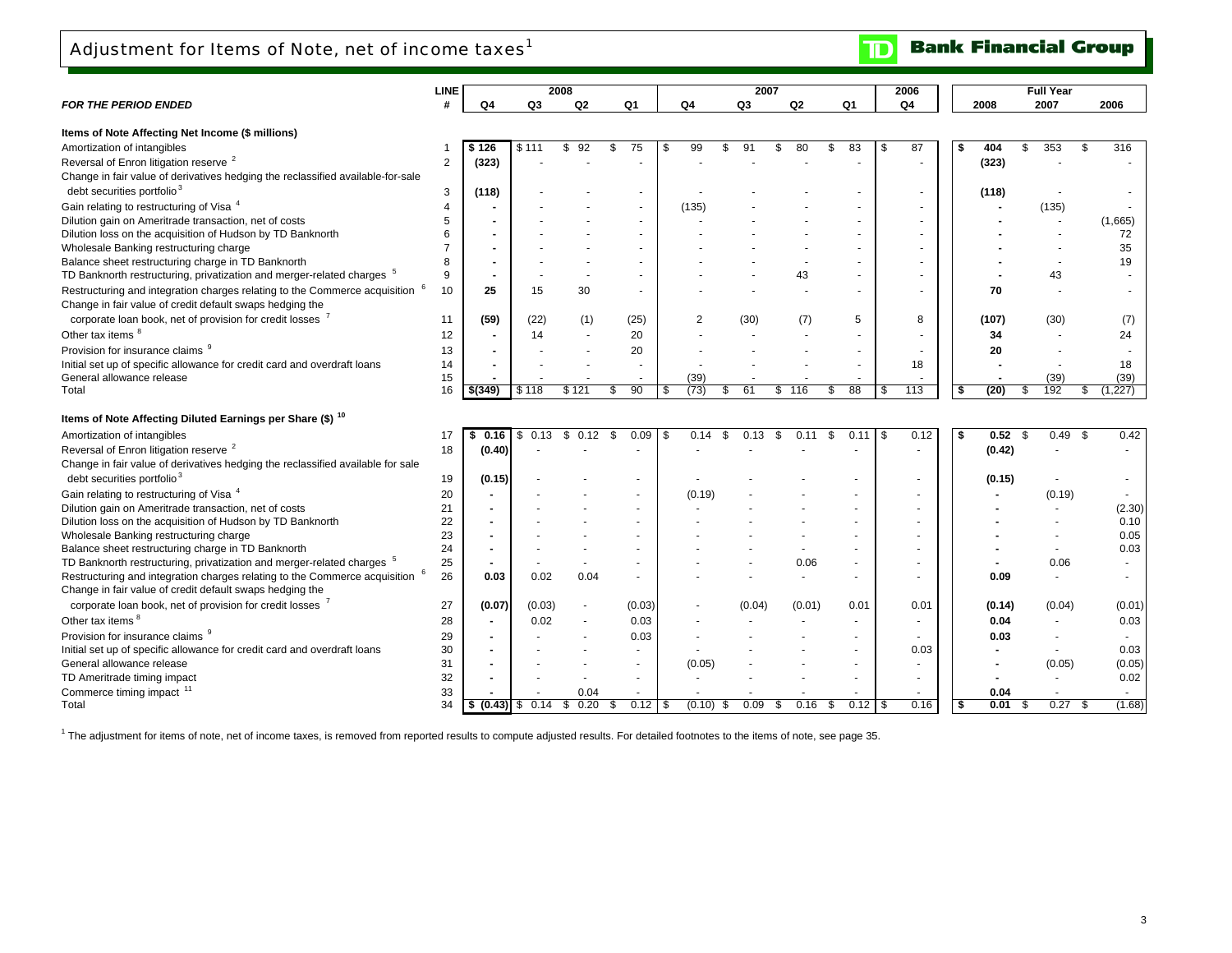## Segmented Results Summary

### **(\$ millions)**

| Q3<br>Q2<br>Q1<br>Q4<br>Q3<br>Q2<br>Q <sub>1</sub><br>2007<br><b>FOR THE PERIOD ENDED</b><br>#<br>Q4<br>2008<br>Q4<br>Net Income - Adjusted (where applicable)<br>Canadian Personal and Commercial Banking<br>582<br>598<br>572<br>597<br>544<br>501<br>2,424<br>2,253<br>600<br>644<br>\$<br>\$<br>\$<br>\$<br>540<br>\$<br>£.<br>\$<br>- 56<br>$\overline{2}$<br>216<br>170<br>201<br>182<br>194<br>185<br>197<br>186<br>148<br>769<br>762<br>Wealth Management<br>127<br>3<br>276<br>273<br>130<br>109<br>62<br>359<br>U.S. Personal and Commercial Banking<br>124<br>64<br>63<br>806<br>712<br>1.118<br>894<br>941<br>890<br>891<br>799<br>3,999<br>3,374<br><b>Total retail</b><br>1.046<br>794 |        |
|------------------------------------------------------------------------------------------------------------------------------------------------------------------------------------------------------------------------------------------------------------------------------------------------------------------------------------------------------------------------------------------------------------------------------------------------------------------------------------------------------------------------------------------------------------------------------------------------------------------------------------------------------------------------------------------------------|--------|
|                                                                                                                                                                                                                                                                                                                                                                                                                                                                                                                                                                                                                                                                                                      | 2006   |
|                                                                                                                                                                                                                                                                                                                                                                                                                                                                                                                                                                                                                                                                                                      |        |
|                                                                                                                                                                                                                                                                                                                                                                                                                                                                                                                                                                                                                                                                                                      | 1,966  |
|                                                                                                                                                                                                                                                                                                                                                                                                                                                                                                                                                                                                                                                                                                      | 590    |
|                                                                                                                                                                                                                                                                                                                                                                                                                                                                                                                                                                                                                                                                                                      | 255    |
|                                                                                                                                                                                                                                                                                                                                                                                                                                                                                                                                                                                                                                                                                                      | 2,811  |
| 37<br>93<br>163<br>157<br>217<br>197<br>146<br>824<br><b>Wholesale Banking</b><br>(228)<br>253<br>65<br>5                                                                                                                                                                                                                                                                                                                                                                                                                                                                                                                                                                                            | 664    |
| (153)<br>20<br>(21)<br>6<br>(40)<br>(14)<br>(44)<br>(26)<br>18<br>17<br>(251)<br>(9)<br>Corporate                                                                                                                                                                                                                                                                                                                                                                                                                                                                                                                                                                                                    | (99)   |
| \$<br>1,115<br>973<br>1,060<br>\$<br>1,021<br>1,164<br>995<br>1,009<br>\$<br>875<br>3,813<br>4,189<br><b>Total Bank</b><br>665<br>\$<br>\$<br>\$<br>\$                                                                                                                                                                                                                                                                                                                                                                                                                                                                                                                                               | 3,376  |
|                                                                                                                                                                                                                                                                                                                                                                                                                                                                                                                                                                                                                                                                                                      |        |
| <b>Return on Invested Capital</b>                                                                                                                                                                                                                                                                                                                                                                                                                                                                                                                                                                                                                                                                    |        |
| 28.3%<br>26.9%<br>26.4%<br>24.7%<br>27.1%<br>Canadian Personal and Commercial Banking<br>28.8%<br>30.9%<br>28.7%<br>29.0%<br>26.8%<br>29.3%<br>8                                                                                                                                                                                                                                                                                                                                                                                                                                                                                                                                                     | 25.2 % |
| 23.0<br>21.7<br>Wealth Management<br>9<br>16.0<br>19.4<br>19.8<br>18.6<br>20.1<br>15.8<br>19.4<br>20.0<br>19.4                                                                                                                                                                                                                                                                                                                                                                                                                                                                                                                                                                                       | 19.5   |
| U.S. Personal and Commercial Banking<br>10<br>6.2<br>6.2<br>5.8<br>5.7<br>5.1<br>4.7<br>3.8<br>4.3<br>4.2<br>6.1<br>4.6                                                                                                                                                                                                                                                                                                                                                                                                                                                                                                                                                                              | 4.6    |
| 10.7<br>37.3<br>(20.9)<br>4.4<br>20.9<br>20.6<br>33.6<br>30.2<br>23.5<br>30.1<br><b>Wholesale Banking</b><br>11<br>1.8                                                                                                                                                                                                                                                                                                                                                                                                                                                                                                                                                                               | 27.9   |
| 12<br>7.5%<br>15.2%<br>12.4%<br><b>Total Bank</b><br>13.1%<br>13.2 %<br>16.6%<br>16.3%<br>18.7%<br>16.4%<br>16.8%<br>17.1%                                                                                                                                                                                                                                                                                                                                                                                                                                                                                                                                                                           | 15.6%  |
| Percentage of Net Income Mix <sup>1</sup>                                                                                                                                                                                                                                                                                                                                                                                                                                                                                                                                                                                                                                                            |        |
| 83%<br>128%<br>97 %<br>91 %<br>85 %<br>85 %<br>78%<br>79 %<br>80%<br>98 %<br>80%<br><b>Total retail</b><br>13                                                                                                                                                                                                                                                                                                                                                                                                                                                                                                                                                                                        | 81 %   |
| 15<br>15<br>21<br>20<br>20<br>Wholesale Banking<br>(28)<br>3<br>9<br>22<br>17<br>$\mathbf{2}$<br>14                                                                                                                                                                                                                                                                                                                                                                                                                                                                                                                                                                                                  | 19     |
| 15<br>100 %<br>100 %<br>100 %<br>100 %<br>100 %<br>100 %<br>100 %<br>100 %<br>100 %<br>100 %<br>100 %<br><b>Total Bank</b>                                                                                                                                                                                                                                                                                                                                                                                                                                                                                                                                                                           | 100 %  |
| Geographic Contribution to Total Revenue                                                                                                                                                                                                                                                                                                                                                                                                                                                                                                                                                                                                                                                             |        |
| 77%<br>71 %<br>70 %<br>78 %<br>75 %<br>79 %<br>71 %<br>74 %<br>73 %<br>73%<br>74 %<br>Canada<br>16                                                                                                                                                                                                                                                                                                                                                                                                                                                                                                                                                                                                   | 73 %   |
| 24<br>17<br><b>United States</b><br>17<br>24<br>18<br>18<br>17<br>17<br>20<br>17<br>14<br>14                                                                                                                                                                                                                                                                                                                                                                                                                                                                                                                                                                                                         | 20     |
| 18<br>5<br>8<br>11<br>Other<br>6<br>8<br>8<br>10<br>7<br>9<br>6                                                                                                                                                                                                                                                                                                                                                                                                                                                                                                                                                                                                                                      |        |
| 100%<br>100 %<br>100 %<br>100 %<br>100 %<br><b>Total Bank</b><br>19<br>100 %<br>100 %<br>100 %<br>100 %<br>100 %<br>100 %                                                                                                                                                                                                                                                                                                                                                                                                                                                                                                                                                                            | 100 %  |

<sup>1</sup> Percentages exclude Corporate segment results.

 $2$  TEB amounts and dilution gains on net investments are not included.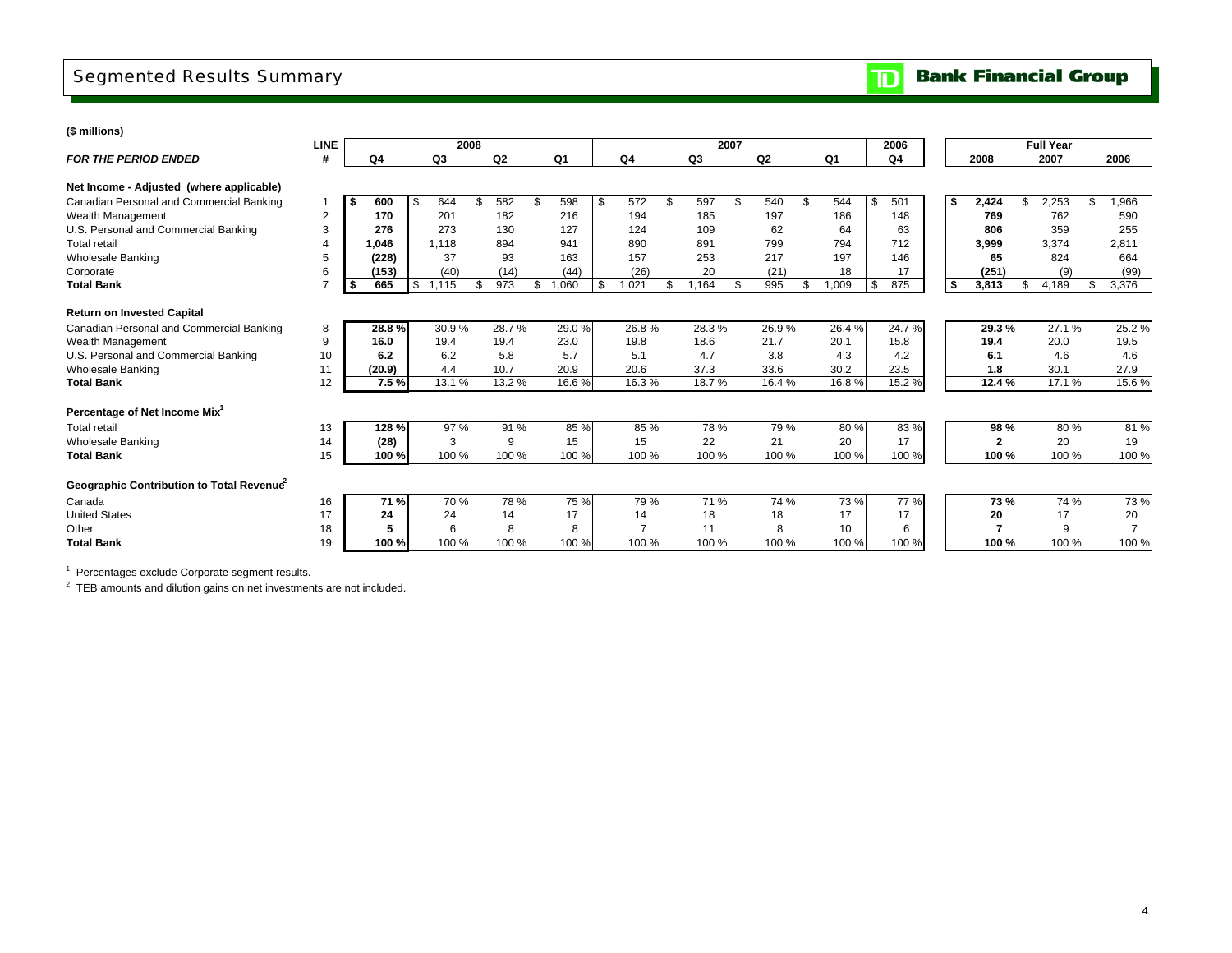$\mathbf{D}% _{T}=\mathbf{D}_{T}\!\left( \mathbf{1}_{T}% \mathbf{1}_{T}\mathbf{1}_{T}\mathbf{1}_{T}\mathbf{1}_{T}\mathbf{1}_{T}\mathbf{1}_{T}\mathbf{1}_{T}\mathbf{1}_{T}\mathbf{1}_{T}\mathbf{1}_{T}\mathbf{1}_{T}\mathbf{1}_{T}\mathbf{1}_{T}\mathbf{1}_{T}\mathbf{1}_{T}\mathbf{1}_{T}\mathbf{1}_{T}$ 

#### **RESULTS OF OPERATIONS(\$ millions)**

|                                                       | LINE           |      |                |      |        | 2008           |                        |     |        |            |                 | 2007 |                |      |                |     | 2006           |     |        |     | <b>Full Year</b> |                |        |
|-------------------------------------------------------|----------------|------|----------------|------|--------|----------------|------------------------|-----|--------|------------|-----------------|------|----------------|------|----------------|-----|----------------|-----|--------|-----|------------------|----------------|--------|
| <b>FOR THE PERIOD ENDED</b>                           |                |      | Q <sub>4</sub> |      | Q3     |                | Q <sub>2</sub>         |     | Q1     | Q4         | Q3              |      | Q <sub>2</sub> |      | Q <sub>1</sub> |     | Q <sub>4</sub> |     | 2008   |     | 2007             |                | 2006   |
|                                                       |                |      |                |      |        |                |                        |     |        |            |                 |      |                |      |                |     |                |     |        |     |                  |                |        |
| Net interest income                                   |                | \$   | 1,489          | \$   | ,485   | \$             | ,402<br>$\overline{1}$ | \$. | 1,414  | \$<br>A08, | \$<br>,388<br>1 |      | ,298           | \$   | 1,307          | \$. | ,295           | \$  | 5,790  |     | 5,401            |                | 4,879  |
| Other income                                          | $\overline{2}$ |      | 794            |      | 777    |                | 732                    |     | 733    | 744        | 713             |      | 688            |      | 703            |     | 653            |     | 3,036  |     | 2,848            |                | 2,573  |
| Total revenue                                         | 3              |      | 2,283          |      | 2,262  |                | 2,134                  |     | 2.147  | 2,152      | 2,101           |      | 1,986          |      | 2,010          |     | 1.948          |     | 8,826  |     | 8,249            |                | 7,452  |
| Provision for credit losses                           |                |      | 209            |      | 194    |                | 191                    |     | 172    | 176        | 151             |      | 143            |      | 138            |     | 132            |     | 766    |     | 608              |                | 413    |
| Non-interest expenses                                 | 5              |      | 1.202          |      | 1,129  |                | 1,095                  |     | 1.096  | 1.114      | 1.050           |      | 1,033          |      | 1,059          |     | 1.068          |     | 4,522  |     | 4,256            |                | 4,086  |
| Net income before income taxes                        | 6              |      | 872            |      | 939    |                | 848                    |     | 879    | 862        | 900             |      | 810            |      | 813            |     | 748            |     | 3,538  |     | 3.385            |                | 2,953  |
| Income taxes                                          |                |      | 272            |      | 295    |                | 266                    |     | 281    | 290        | 303             |      | 270            |      | 269            |     | 247            |     | 1,114  |     | 1.132            |                | 987    |
| Net income - reported                                 | 8              |      | 600            |      | 644    |                | 582                    |     | 598    | 572        | 597             |      | 540            |      | 544            |     | 501            |     | 2.424  |     | 2.253            |                | 1,966  |
| Adjustment for items of note, net of income taxes     | 9              |      |                |      |        |                |                        |     |        |            |                 |      |                |      |                |     |                |     |        |     |                  |                |        |
| Net income - adjusted                                 | 10             | - \$ | 600            | \$   | 644    | $\mathfrak{L}$ | 582                    | \$  | 598    | \$<br>572  | \$<br>597       |      | 540            | \$.  | 544            |     | 501            | s.  | 2,424  |     | 2,253            | \$             | 1,966  |
|                                                       |                |      |                |      |        |                |                        |     |        |            |                 |      |                |      |                |     |                |     |        |     |                  |                |        |
| Average invested capital (\$ billions)                | 11             | - \$ | 8.3            | l \$ | 8.3    | \$.            | 8.3                    | \$  | 8.2    | \$<br>8.5  | \$<br>8.4       |      | 8.2            | - \$ | 8.2            | \$  | 8.0            | s.  | 8.3    | \$. | 8.3              | \$             | 7.8    |
| Economic profit <sup>2</sup>                          | 12             |      | 423            |      | 467    |                | 410                    |     | 422    | 391        | 418             |      | 369            |      | 369            |     | 328            |     | 1,722  |     | 1,547            |                | 1,303  |
| Return on invested capital                            | 13             |      | 28.8%          |      | 30.9%  |                | 28.7%                  |     | 29.0%  | 26.8%      | 28.3%           |      | 26.9%          |      | 26.4%          |     | 24.7%          |     | 29.3%  |     | 27.1%            |                | 25.2 % |
|                                                       |                |      |                |      |        |                |                        |     |        |            |                 |      |                |      |                |     |                |     |        |     |                  |                |        |
| Key Performance Indicators (\$ billions)              |                |      |                |      |        |                |                        |     |        |            |                 |      |                |      |                |     |                |     |        |     |                  |                |        |
| Risk-weighted assets 3, 4                             | 14             |      | 58             | \$   | 56     |                | 53                     |     | 54     | \$<br>68   | 68              |      | 65             | \$   | 66             |     | 65             | -\$ | 58     |     | 68               | $\mathfrak{L}$ | 65     |
| Average loans - personal                              | 15             |      | 143            |      | 136    |                | 129                    |     | 126    | 120        | 115             |      | 111            |      | 110            |     | 111            |     | 134    |     | 114              |                | 110    |
| Average loans and acceptances - business              | 16             |      | 23             |      | 22     |                | 22                     |     | 20     | 20         | 20              |      | 19             |      | 18             |     | 18             |     | 22     |     | 19               |                | 18     |
| Average securitized loans                             | 17             |      | 41             |      | 43     |                | 45                     |     | 45     | 46         | 47              |      | 46             |      | 44             |     | 39             |     | 44     |     | 46               |                | 35     |
| Average deposits - personal                           | 18             |      | 116            |      | 112    |                | 108                    |     | 104    | 103        | 102             |      | 101            |      | 101            |     | 100            |     | 110    |     | 102              |                | 97     |
| Average deposits - business                           | 19             |      | 44             |      | 43     |                | 41                     |     | 40     | 40         | 39              |      | 37             |      | 38             |     | 36             |     | 42     |     | 39               |                | 35     |
| Margin on avg. earning assets inc. securitized assets | 20             |      | 2.89%          |      | 2.98%  |                | 2.96%                  |     | 2.98%  | 3.03%      | 3.07%           |      | 3.05%          |      | 3.03%          |     | 3.07%          |     | 2.95%  |     | 3.05%            |                | 3.04%  |
| Efficiency ratio                                      | 21             |      | 52.7%          |      | 49.9%  |                | 51.3%                  |     | 51.0%  | 51.8%      | 50.0%           |      | 52.0%          |      | 52.7%          |     | 54.8%          |     | 51.2%  |     | 51.6%            |                | 54.8%  |
| Number of Canadian retail branches at period end      | 22             |      | 1,098          |      | 1,088  |                | 1,077                  |     | 1.075  | 1,070      | 1,057           |      | 1,047          |      | 1,040          |     | 1.038          |     | 1,098  |     | 1.070            |                | 1,038  |
| Average number of full-time equivalent staff          | 23             |      | 32.557         |      | 32.496 |                | 31,720                 |     | 31,896 | 31.131     | 30,620          |      | 30,138         |      | 30.413         |     | 29,805         |     | 32.167 |     | 30,576           |                | 29,602 |

1 Effective Q3 2008, the U.S. insurance and credit card businesses are included in the Canadian Personal and Commercial Banking segment, net of distribution commissions to the U.S. Personal and Commercial Banking segment. Prior periods have not been reclassified as the impact was not material to segment results.

 $2$  The rate charged for invested capital is 8.5% in 2008, 8.5% in 2007, and 8.5% in 2006.

<sup>3</sup> Balances prior to Q4 2006 have been reclassified from Corporate segment.

4 Effective November 1, 2007, the Bank implemented OSFI's guidelines based on Basel II. Accordingly, the numbers for 2008 are based on Basel II, while all prior period numbers are based on Basel I.

Canadian Personal and Commercial Banking comprises our Canadian Banking and Global Insurance businesses. Under the TD Canada Trust brand, the retail operations provide a full range of financial products and services to approximately 11 million personal and small business customers. As a leading customer services provider, TD Canada Trust offers anywhere, anytime banking solutions through telephone and internet banking, more than 2,600 automated banking machines and a network of 1,098 branches located across Canada. TD Commercial Banking serves the needs of medium-sized Canadian businesses, customizing a broad range of products and services to meet their financing, investment, cash management, international trade and day-to-day banking needs. Under the TD Insurance brand, the Bank offers a broad range of insurance products, including home and automobile coverage, life and health insurance in Canada and U.S., as well as business property and casualty business in the U.S., in addition to credit protection coverage on TD Canada Trust lending products.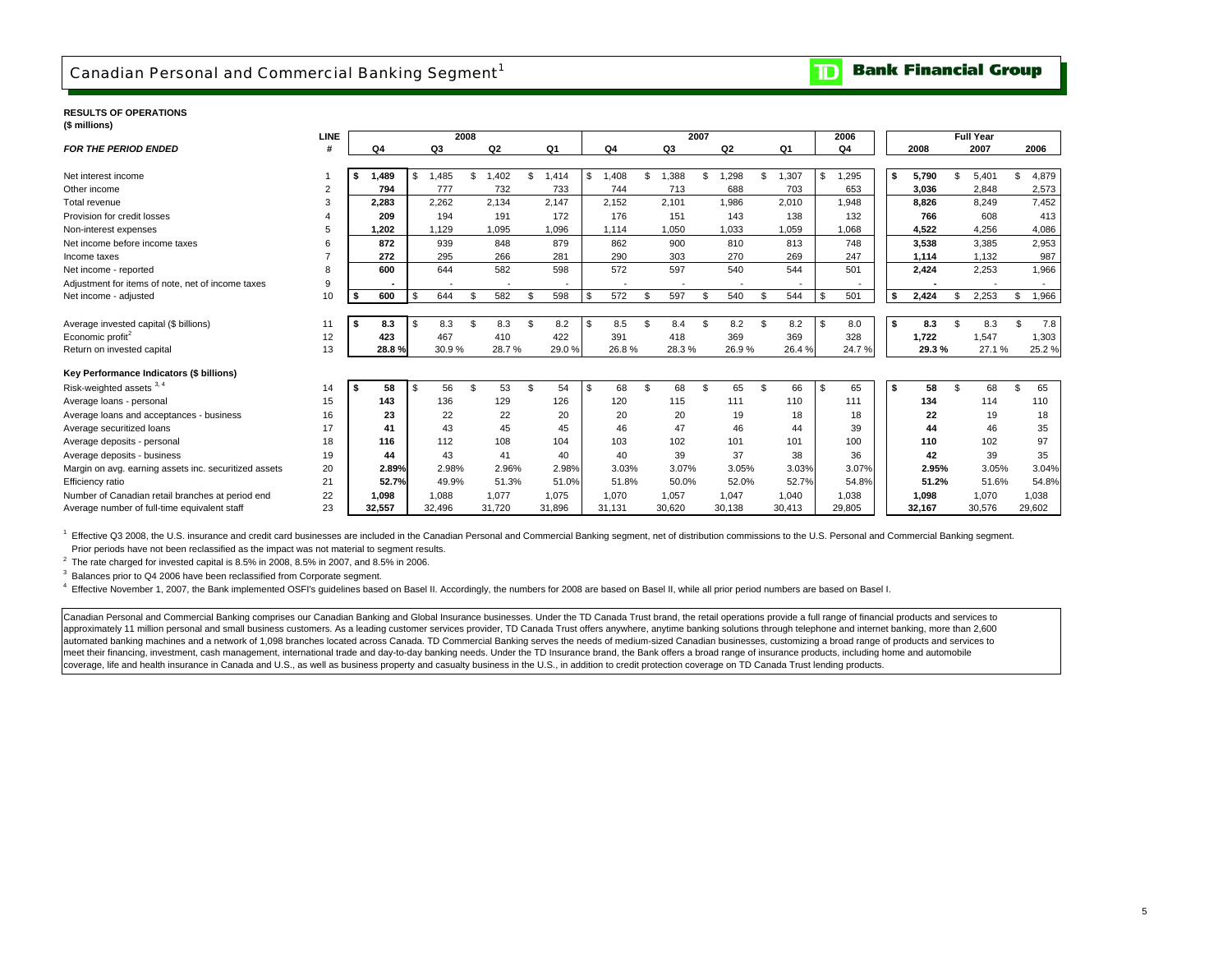## Wealth Management Segment $^{1, 2}$

#### **Bank Financial Group**  $\overline{\mathbf{D}}$

#### **RESULTS OF OPERATIONS(\$ millions)**

|                                                                              | <b>LINE</b>    |       |       |       | 2008  |                |                |       | 2007  |                |                |     | 2006           |        | <b>Full Year</b> |       |
|------------------------------------------------------------------------------|----------------|-------|-------|-------|-------|----------------|----------------|-------|-------|----------------|----------------|-----|----------------|--------|------------------|-------|
| <b>FOR THE PERIOD ENDED</b>                                                  |                | Q4    |       | Q3    |       | Q <sub>2</sub> | Q <sub>1</sub> | Q4    | Q3    | Q <sub>2</sub> | Q <sub>1</sub> |     | Q <sub>4</sub> | 2008   | 2007             | 2006  |
|                                                                              |                |       |       |       |       |                |                |       |       |                |                |     |                |        |                  |       |
| Net interest income                                                          |                |       | 88    |       | 89    | 82             | 88             | 83    | 80    | 78             | 77             | \$. | 69             | 347    | 318              | 377   |
| Brokerage commissions and other income                                       | $\overline{2}$ |       | 503   | 520   |       | 476            | 482            | 498   | 507   | 516            | 474            |     | 435            | 1.981  | 1.995            | 1.883 |
| Total revenue                                                                |                |       | 591   | 609   |       | 558            | 570            | 581   | 587   | 594            | 551            |     | 504            | 2,328  | 2,313            | 2,260 |
| Non-interest expenses                                                        |                |       | 428   | 421   |       | 387            | 379            | 399   | 395   | 393            | 364            |     | 357            | 1,615  | 1,551            | 1,575 |
| Net income before income taxes                                               |                |       | 163   | 188   |       | 171            | 191            | 182   | 192   | 201            | 187            |     | 147            | 713    | 762              | 685   |
| Income taxes                                                                 | 6              |       | 53    | 61    |       | 56             | 63             | 63    | 66    | 67             | 65             |     | 52             | 233    | 261              | 242   |
| Global Wealth net income                                                     | $\overline{7}$ |       | 110   | 127   |       | 115            | 128            | 119   | 126   | 134            | 122            |     | 95             | 480    | 501              | 443   |
| Equity in net income of associated company, net of income taxes <sup>3</sup> | 8              |       | 60    |       | 74    | 67             | 88             | 75    | 59    | 63             | 64             |     | 53             | 289    | 261              | 147   |
| Net income - reported                                                        | 9              |       | 170   | 201   |       | 182            | 216            | 194   | 185   | 197            | 186            |     | 148            | 769    | 762              | 590   |
| Adjustment for items of note, net of income taxes                            | 10             |       |       |       |       |                |                |       |       |                |                |     |                |        |                  |       |
| Net income - adjusted                                                        | 11             | l S   | 170   | 201   |       | 182            | 216            | 194   | 185   | 197            | 186            |     | 148            | 769    | 762              | 590   |
|                                                                              |                |       |       |       |       |                |                |       |       |                |                |     |                |        |                  |       |
| Average invested capital (\$ billions)                                       | 12             |       | 4.2   | 4.1   |       | 3.8            | 3.7            | 3.9   | 4.0   | 3.7            | 3.7            | \$  | 3.7            | 4.0    | 3.8              | 3.0   |
| Economic profit <sup>4</sup>                                                 | 13             |       | 60    |       | 92    | 84             | 117            | 91    | 80    | 102            | 89             |     | 44             | 353    | 362              | 257   |
| Return on invested capital                                                   | 14             |       | 16.0% |       | 19.4% | 19.4%          | 23.0%          | 19.8% | 18.6% | 21.7%          | 20.1%          |     | 15.8%          | 19.4 % | 20.0%            | 19.5% |
| Key Performance Indicators (\$ billions)                                     |                |       |       |       |       |                |                |       |       |                |                |     |                |        |                  |       |
| Risk-weighted assets <sup>5</sup>                                            | 15             | -S    |       |       | 8     | 8              | 8              | 5     |       | 5              | 5              |     | 5              |        | 5                | 5     |
| Assets under administration                                                  | 16             |       | 173   | 197   |       | 187            | 178            | 185   | 177   | 175            | 169            |     | 161            | 173    | 185              | 161   |
| Assets under management                                                      | 17             |       | 170   | 180   |       | 174            | 170            | 160   | 160   | 163            | 157            |     | 151            | 170    | 160              | 151   |
| Efficiency ratio                                                             | 18             |       | 72.4% |       | 69.1% | 69.4%          | 66.5%          | 68.7% | 67.3% | 66.2%          | 66.1%          |     | 70.8%          | 69.4%  | 67.1%            | 69.7% |
| Number of retail brokerage offices at period end <sup>6</sup>                | 19             |       | 249   | 250   |       | 109            | 112            | 111   | 110   | 109            | 109            |     | 110            | 249    | 111              | 110   |
| Number of private client centre branches, and estates and trusts             |                |       |       |       |       |                |                |       |       |                |                |     |                |        |                  |       |
| branches at period end                                                       | 20             |       | 20    |       | 19    | 19             | 19             | 19    | 19    | 19             | 19             |     | 19             | 20     | 19               | 19    |
| Average number of full-time equivalent staff                                 | 21             | 6,673 |       | 6,633 |       | 6,180          | 6,189          | 6,004 | 5,936 | 5,994          | 5,870          |     | 5,785          | 6,419  | 5,951            | 6,265 |

<sup>1</sup> On January 24, 2006, the Bank completed the sale of TD Waterhouse U.S.A. brokerage operations to Ameritrade Holding Corporation (Ameritrade), and acquired 100% of Ameritrade's Canadian brokerage operations.

<sup>2</sup> Effective Q3 2008, the U.S. wealth management businesses are included in the Wealth Management segment, net of distribution commissions to the U.S. Personal and Commercial Banking segment. Prior periods have not been reclassified as the impact was not material to segment results.

<sup>3</sup> The equity in net income of an associated company includes net impact of internal management adjustments which are reclassified to other reporting lines in the Corporate segment.

<sup>4</sup> The rates charged for invested capital for North American and international businesses are, respectively, 9.5% and 12.0% in 2008; 9.5% and 12.0% in 2007; and 9.5% and 13% in 2006. The rate charge for invested capital f TD Ameritrade business line is 11.0% in 2008, 11.0% in 2007 and 12.0% for 2006.

5 Effective November 1, 2007, the Bank implemented OSFI's guidelines based on Basel II. Accordingly, the numbers for 2008 are based on Basel II, while all prior period numbers are based on Basel I.

6 Effective Q3 2008, the number of retail brokerage offices include U.S. offices as a result of transfer of U.S. wealth management businesses to the Wealth Management segment.

Wealth Management provides a wealth of experience through a wide array of investment products and services to a large and diverse retail and institutional global client base. Wealth Management is one of the largest in Canada, based on market share of assets, and comprises a number of advisory, distribution and asset management businesses, including TD Waterhouse, TD Mutual Funds and TD Asset Management Inc. (TDAM). In Canada, online brokerage, financial planning, private investment advice and private client services cater to the needs of different retail customer segments through all stages of their investing life cycle, U.S. Wealth Management provides a wide range of financial advisory, private banking, trust and investment management services to U.S. clients. Through Wealth Management's online brokerage channels, it serves customers in Canada, the United Kingdom and the U.S. (through TD Ameritrade). Online Brokerage has industry leadership in both price and service.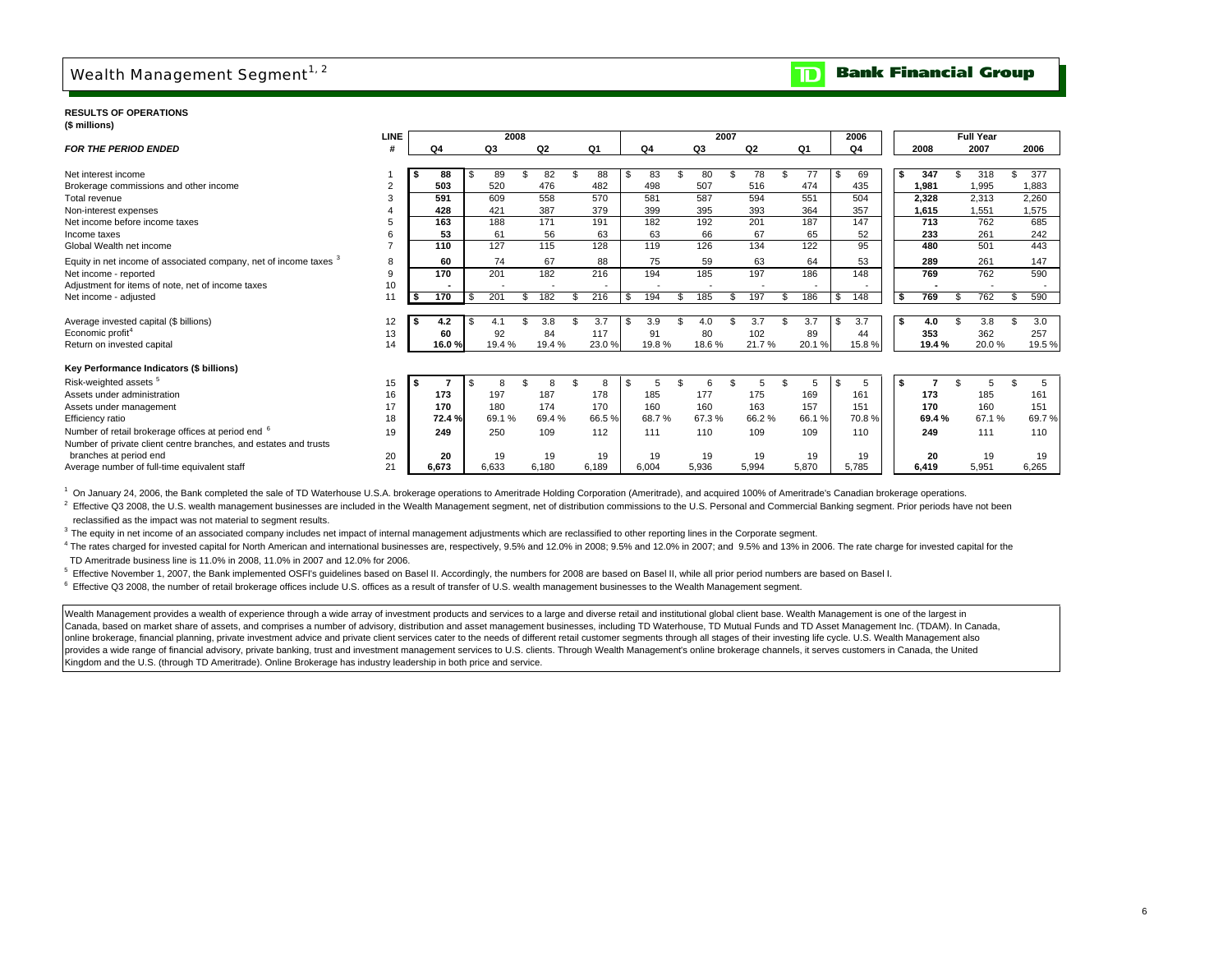### U.S. Personal and Commercial Banking Segment $^{1/2}$

**Bank Financial Group** D

### **RESULTS OF OPERATIONS**

| LINE |                                                            |       |                                                                                                                             | 2008                                          |                                                                                                                                                        |                                                                                |                                          |                                                                                                     |                                  |                                                                          |                                                | 2007                                                                           |                                                |                                                                             |                      |                                                                              | 2006                             |                                                                              |                |                                                                                                | <b>Full Year</b>                          |                                                                                                 |                                          |
|------|------------------------------------------------------------|-------|-----------------------------------------------------------------------------------------------------------------------------|-----------------------------------------------|--------------------------------------------------------------------------------------------------------------------------------------------------------|--------------------------------------------------------------------------------|------------------------------------------|-----------------------------------------------------------------------------------------------------|----------------------------------|--------------------------------------------------------------------------|------------------------------------------------|--------------------------------------------------------------------------------|------------------------------------------------|-----------------------------------------------------------------------------|----------------------|------------------------------------------------------------------------------|----------------------------------|------------------------------------------------------------------------------|----------------|------------------------------------------------------------------------------------------------|-------------------------------------------|-------------------------------------------------------------------------------------------------|------------------------------------------|
| #    |                                                            |       | Q3                                                                                                                          |                                               | Q <sub>2</sub>                                                                                                                                         |                                                                                |                                          |                                                                                                     | Q4                               |                                                                          | Q3                                             |                                                                                | Q <sub>2</sub>                                 |                                                                             | Q1                   |                                                                              | Q4                               |                                                                              | 2008           |                                                                                                |                                           |                                                                                                 | 2006                                     |
|      |                                                            |       |                                                                                                                             |                                               |                                                                                                                                                        |                                                                                |                                          |                                                                                                     |                                  |                                                                          |                                                |                                                                                |                                                |                                                                             |                      |                                                                              |                                  |                                                                              |                |                                                                                                |                                           |                                                                                                 | 1,290                                    |
|      |                                                            |       |                                                                                                                             |                                               |                                                                                                                                                        |                                                                                |                                          |                                                                                                     |                                  |                                                                          |                                                |                                                                                |                                                |                                                                             |                      |                                                                              |                                  |                                                                              |                |                                                                                                |                                           |                                                                                                 | 490                                      |
|      |                                                            |       |                                                                                                                             |                                               |                                                                                                                                                        |                                                                                |                                          |                                                                                                     |                                  |                                                                          |                                                |                                                                                |                                                |                                                                             |                      |                                                                              |                                  |                                                                              |                |                                                                                                |                                           |                                                                                                 | 1,780                                    |
|      |                                                            |       |                                                                                                                             |                                               |                                                                                                                                                        |                                                                                |                                          |                                                                                                     |                                  |                                                                          |                                                |                                                                                |                                                |                                                                             |                      |                                                                              |                                  |                                                                              |                |                                                                                                |                                           |                                                                                                 |                                          |
|      |                                                            |       |                                                                                                                             |                                               |                                                                                                                                                        |                                                                                |                                          |                                                                                                     |                                  |                                                                          |                                                |                                                                                |                                                |                                                                             |                      |                                                                              |                                  |                                                                              |                |                                                                                                |                                           |                                                                                                 | 40                                       |
|      |                                                            |       |                                                                                                                             |                                               |                                                                                                                                                        |                                                                                |                                          |                                                                                                     |                                  |                                                                          |                                                |                                                                                |                                                |                                                                             |                      |                                                                              |                                  |                                                                              |                |                                                                                                |                                           |                                                                                                 | 1,087                                    |
|      |                                                            |       |                                                                                                                             |                                               |                                                                                                                                                        |                                                                                |                                          |                                                                                                     |                                  |                                                                          |                                                |                                                                                |                                                |                                                                             |                      |                                                                              |                                  |                                                                              |                |                                                                                                |                                           |                                                                                                 | 653                                      |
|      |                                                            |       |                                                                                                                             |                                               |                                                                                                                                                        |                                                                                |                                          |                                                                                                     |                                  |                                                                          |                                                |                                                                                |                                                |                                                                             |                      |                                                                              |                                  |                                                                              |                |                                                                                                |                                           |                                                                                                 | 222                                      |
|      |                                                            |       |                                                                                                                             |                                               |                                                                                                                                                        |                                                                                |                                          |                                                                                                     |                                  |                                                                          |                                                |                                                                                |                                                |                                                                             |                      |                                                                              |                                  |                                                                              |                |                                                                                                |                                           |                                                                                                 | 195                                      |
|      |                                                            |       |                                                                                                                             |                                               |                                                                                                                                                        |                                                                                |                                          |                                                                                                     |                                  |                                                                          |                                                |                                                                                |                                                |                                                                             |                      |                                                                              |                                  |                                                                              |                |                                                                                                |                                           |                                                                                                 | 236                                      |
| 10   |                                                            | 25    |                                                                                                                             |                                               |                                                                                                                                                        |                                                                                |                                          |                                                                                                     |                                  |                                                                          |                                                |                                                                                | 39                                             |                                                                             |                      |                                                                              |                                  |                                                                              | 84             |                                                                                                | 39                                        |                                                                                                 | 19                                       |
|      |                                                            |       |                                                                                                                             |                                               |                                                                                                                                                        |                                                                                |                                          |                                                                                                     |                                  |                                                                          |                                                |                                                                                |                                                |                                                                             |                      |                                                                              |                                  |                                                                              |                |                                                                                                |                                           |                                                                                                 | 255                                      |
|      |                                                            |       |                                                                                                                             |                                               |                                                                                                                                                        |                                                                                |                                          |                                                                                                     |                                  |                                                                          |                                                |                                                                                |                                                |                                                                             |                      |                                                                              |                                  |                                                                              |                |                                                                                                |                                           |                                                                                                 |                                          |
|      |                                                            |       |                                                                                                                             | \$                                            |                                                                                                                                                        | \$                                                                             |                                          |                                                                                                     |                                  |                                                                          |                                                |                                                                                |                                                |                                                                             |                      |                                                                              |                                  |                                                                              |                | \$.                                                                                            |                                           | .ኖ                                                                                              | 5.5                                      |
|      |                                                            |       |                                                                                                                             |                                               |                                                                                                                                                        |                                                                                |                                          |                                                                                                     |                                  |                                                                          |                                                |                                                                                |                                                |                                                                             |                      |                                                                              |                                  |                                                                              |                |                                                                                                |                                           |                                                                                                 | (239)                                    |
| 14   |                                                            | 6.2%  |                                                                                                                             |                                               |                                                                                                                                                        |                                                                                | 5.7%                                     |                                                                                                     |                                  |                                                                          |                                                |                                                                                | 3.8%                                           |                                                                             | 4.3%                 |                                                                              | 4.2%                             |                                                                              |                |                                                                                                |                                           |                                                                                                 | 4.6%                                     |
|      |                                                            |       |                                                                                                                             |                                               |                                                                                                                                                        |                                                                                |                                          |                                                                                                     |                                  |                                                                          |                                                |                                                                                |                                                |                                                                             |                      |                                                                              |                                  |                                                                              |                |                                                                                                |                                           |                                                                                                 |                                          |
| 15   |                                                            | 83    | S.                                                                                                                          | \$.                                           | 66                                                                                                                                                     | \$.                                                                            | 35                                       | <sup>\$</sup>                                                                                       | 31                               | \$                                                                       | 33                                             | \$                                                                             | 35                                             | \$                                                                          | 35                   | \$                                                                           | 32                               | \$                                                                           | 83             | \$.                                                                                            | 31                                        | \$                                                                                              | 32                                       |
| 16   |                                                            | 17    |                                                                                                                             |                                               | 9                                                                                                                                                      |                                                                                | 9                                        |                                                                                                     | 10                               |                                                                          | 11                                             |                                                                                | 12                                             |                                                                             | 11                   |                                                                              | 11                               |                                                                              | 13             |                                                                                                | 11                                        |                                                                                                 | 11                                       |
| 17   |                                                            | 34    |                                                                                                                             |                                               | 18                                                                                                                                                     |                                                                                | 17                                       |                                                                                                     | 17                               |                                                                          | 18                                             |                                                                                | 19                                             |                                                                             | 18                   |                                                                              | 17                               |                                                                              | 25             |                                                                                                | 18                                        |                                                                                                 | 16                                       |
| 18   |                                                            | 41    |                                                                                                                             |                                               | 18                                                                                                                                                     |                                                                                | 18                                       |                                                                                                     | 19                               |                                                                          | 20                                             |                                                                                | 21                                             |                                                                             | 20                   |                                                                              | 20                               |                                                                              | 30             |                                                                                                | 20                                        |                                                                                                 | 20                                       |
| 19   |                                                            | 34    |                                                                                                                             |                                               | 10                                                                                                                                                     |                                                                                | 10                                       |                                                                                                     | 11                               |                                                                          | 11                                             |                                                                                | 12                                             |                                                                             | 11                   |                                                                              | 11                               |                                                                              | 22             |                                                                                                | 11                                        |                                                                                                 | 10                                       |
| 20   |                                                            |       |                                                                                                                             |                                               |                                                                                                                                                        |                                                                                | 3.88%                                    |                                                                                                     |                                  |                                                                          |                                                |                                                                                | 3.89%                                          |                                                                             | 3.95 %               |                                                                              | 4.01 %                           |                                                                              |                |                                                                                                |                                           |                                                                                                 | 3.97%                                    |
| 21   |                                                            | 62.2% |                                                                                                                             |                                               |                                                                                                                                                        |                                                                                | 52.7%                                    |                                                                                                     |                                  |                                                                          |                                                |                                                                                | 76.2%                                          |                                                                             | 61.5%                |                                                                              | 61.5%                            |                                                                              |                |                                                                                                |                                           |                                                                                                 | 61.1%                                    |
| 22   |                                                            |       |                                                                                                                             |                                               | 585                                                                                                                                                    |                                                                                | 586                                      |                                                                                                     | 586                              |                                                                          | 599                                            |                                                                                | 605                                            |                                                                             | 585                  |                                                                              | 583                              |                                                                              | 1,062          |                                                                                                | 586                                       |                                                                                                 | 583                                      |
| 23   |                                                            |       |                                                                                                                             |                                               | 8.099                                                                                                                                                  |                                                                                |                                          |                                                                                                     | 8.032                            |                                                                          | 8.281                                          |                                                                                | 8.701                                          |                                                                             | 8.672                |                                                                              | 8.907                            |                                                                              |                |                                                                                                | 8.422                                     |                                                                                                 | 8,483                                    |
|      | $\overline{2}$<br>3<br>8<br>$\mathbf{Q}$<br>11<br>12<br>13 | l \$  | Q <sub>4</sub><br>764<br>280<br>1.044<br>78<br>649<br>317<br>66<br>251<br>276<br>17.6<br>(123)<br>3.81 %<br>1,062<br>19,773 | S.<br>S.<br>\$<br>\$<br>41<br>1,064<br>19.847 | 759<br>\$<br>267<br>1.026<br>76<br>610<br>340<br>96<br>244<br>\$<br>29<br>273<br>\$<br>17.5<br>(122)<br>6.2%<br>68<br>16<br>31<br>33<br>3.92%<br>59.5% | 309<br>166<br>475<br>46<br>294<br>135<br>35<br>100<br>30<br>130<br>9.0<br>(70) | \$.<br>£.<br>S<br>5.8%<br>3.73%<br>61.9% | Q <sub>1</sub><br>312<br>140<br>452<br>26<br>238<br>188<br>61<br>127<br>127<br>8.8<br>(74)<br>8.019 | \$<br>$\mathfrak{s}$<br>\$<br>\$ | 335<br>140<br>475<br>35<br>263<br>177<br>53<br>124<br>124<br>9.6<br>(95) | \$<br>\$<br>\$<br>\$<br>5.1%<br>4.00%<br>55.4% | 338<br>145<br>483<br>33<br>275<br>175<br>57<br>9<br>109<br>109<br>9.2<br>(100) | \$<br>S.<br>\$<br>\$<br>4.7%<br>3.86%<br>56.9% | 351<br>153<br>504<br>35<br>384<br>85<br>31<br>31<br>23<br>62<br>6.7<br>(84) | \$<br>\$<br>\$<br>\$ | 341<br>145<br>486<br>17<br>299<br>170<br>55<br>51<br>64<br>64<br>5.9<br>(70) | \$<br>\$<br>$\mathfrak{s}$<br>\$ | 337<br>141<br>478<br>15<br>294<br>169<br>55<br>51<br>63<br>63<br>5.8<br>(70) | \$<br>\$<br>\$ | \$2.144<br>853<br>2,997<br>226<br>1,791<br>980<br>258<br>722<br>806<br>13.2<br>(389)<br>13.935 | \$<br>£.<br>\$<br>6.1%<br>3.84 %<br>59.8% | 2007<br>1,365<br>583<br>1,948<br>120<br>1,221<br>607<br>196<br>91<br>320<br>359<br>7.9<br>(349) | ፍ<br>\$.<br>.ኖ<br>4.6%<br>3.93%<br>62.7% |

<sup>1</sup> On January 31, 2006, TD Banknorth completed the acquisition of Hudson. On January 1, 2007, TD Banknorth completed the acquisition of Interchange. On April 20, 2007, the Bank completed the privatization of TD Banknorth. results of TD Bank USA (previously reported in Corporate segment) are included in the U.S. Personal and Commercial Banking segment prospectively. On March 31, 2008, the Bank completed the acquisition of Commerce. Effective U.S. insurance and credit card businesses are included in the Canadian Personal and Commercial Banking segment, and the U.S. wealth management businesses are included in the Wealth Management segment, net of distribution c to the U.S. Personal and Commercial Banking segment; prior periods have not been reclassified as the impact was not material to segment results.

<sup>2</sup> TD Bank's financial results are reflected in the U.S. Personal and Commercial Banking segment on a one month lag. Reported non-interest expenses for Q2 2007 and Q2 2008 include restructuring charges incurred in April 2 and integration charges incurred in April 2008, respectively.

3 Includes the following before-tax items of note: Q2 2007: \$78 million (\$39 million after tax) TD Banknorth restructuring, privatization and merger-related charges. These charges include the following: \$31 million restruc consisted of employee severance costs, the costs of amending certain executive employment and award agreements and write-down of long-lived assets due to impairment; \$5 million privatization charges, which primarily consis investment banking fees; and \$3 million merger-related charges related to conversion and customer notices in connection with the integration of Hudson and Interchange with TD Banknorth. In the Consolidated Statement of Inc charges are included in the restructuring costs while the privatization and merger-related charges are included in other non-interest expenses; Q2 2008: \$48 million (\$30 million after tax) restructuring and integration cha Commerce acquisition; Q3 2008: \$23 million (\$15 million after tax) integration charges relating to the Commerce acquisition; and as a result of the Commerce acquisition, the combined overall tax rate for U.S. Personal and declined, resulting in a negative impact on the future income tax assets of \$14 million related to non-intangible future tax assets: Q4 2008: \$40 million (\$25 million after tax) integration charges relating to the Commerce

 $4$  The rate charged for invested capital is  $9.0\%$  in 2008,  $9.0\%$  in 2007, and  $9.0\%$  in 2006.

5 This represents RWA as at the end of the Bank's fiscal period.

<sup>6</sup> Effective November 1, 2007, the Bank implemented OSFI's guidelines based on Basel II. Accordingly, the numbers for 2008 are based on Basel II, while all prior period numbers are based on Basel I.

<sup>7</sup> For requlatory purposes only, effective Q4 2008, the one month lag in reporting TD Banknorth and Commerce assets is eliminated by using the same period end as the rest of the Bank, and the Bank's investment in TD Ameri using the period end foreign exchange rate of the Bank.

<sup>8</sup> Average deposits and margin on average earning assets exclude the impact related to the money market deposit account (MMDA) agreement with TD Ameritrade. The MMDA is described in Note 30 of our 2008 audited Consolidate <sup>9</sup> Includes full service retail banking stores.

U.S. Personal and Commercial Banking comprises the Bank's U.S.-based retail and commercial banking. Distribution commissions are paid to the U.S. Personal and Commercial Banking segment for US activities reported in Canadi Personal & Commercial segment and Canadian Wealth segment. The Bank's operations provide a full range of financial products and services through multiple delivery channels, including a network of over 1,000 branches locate primarily in the Northeast and Mid-Atlantic regions of the U.S. and Florida, telephone and internet banking and automated banking machines, allowing customers to have banking access virtually anywhere and anytime. U.S. Per Commercial Banking also serves the needs of businesses, customizing a broad range of products and services to meet their financing, investment, cash management, international trade and day-to-day banking needs.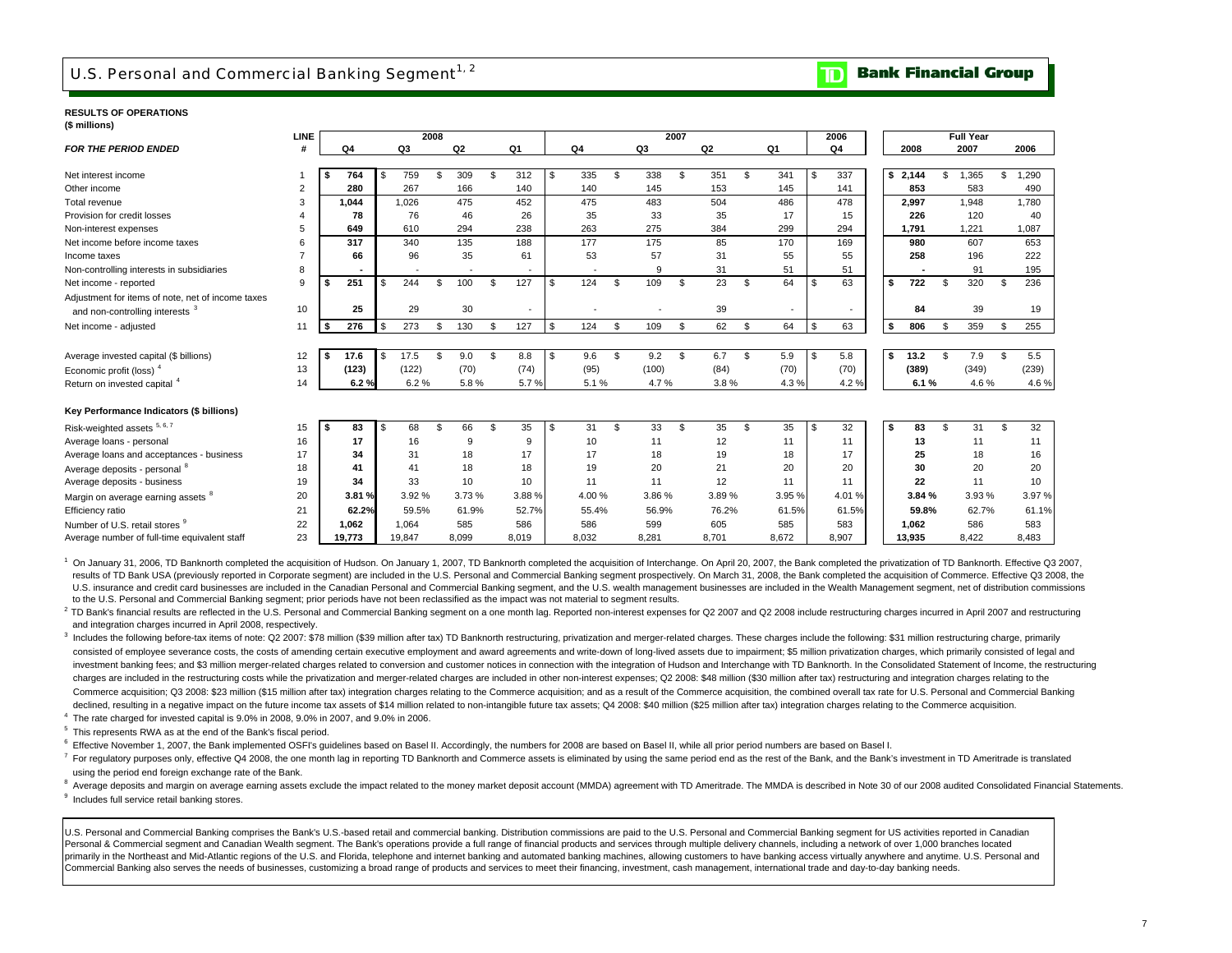## Wholesale Banking Segment

#### **Bank Financial Group**  $\overline{\mathbf{D}}$

### **RESULTS OF OPERATIONS**

| (\$ millions) |  |
|---------------|--|
|---------------|--|

|                                                                | LINE           |    |             |      | 2008  |     |                |    |       |    |                |           | 2007 |                |    |       | 2006      |     |       | <b>Full Year</b> |             |
|----------------------------------------------------------------|----------------|----|-------------|------|-------|-----|----------------|----|-------|----|----------------|-----------|------|----------------|----|-------|-----------|-----|-------|------------------|-------------|
| <b>FOR THE PERIOD ENDED</b>                                    | #              |    | Q4          |      | Q3    |     | Q <sub>2</sub> |    | Q1    |    | Q4             | Q3        |      | Q <sub>2</sub> |    | Q1    | Q4        |     | 2008  | 2007             | 2006        |
|                                                                |                |    |             |      |       |     |                |    |       |    |                |           |      |                |    |       |           |     |       |                  |             |
| Net interest income                                            |                |    | 464         | -\$  | 348   | \$  | 314            | \$ | 192   | \$ | 310            | \$<br>218 | S.   | 144            |    | 203   | \$<br>138 | \$  | 1,318 | 875              | 479         |
| Other income                                                   | $\overline{2}$ |    | (578)       |      | (20)  |     | 114            |    | 416   |    | 215            | 474       |      | 498            |    | 432   | 355       |     | (68)  | 1,619            | 1,792       |
| Total revenue (TEB)                                            | 3              |    | (114)       |      | 328   |     | 428            |    | 608   |    | 525            | 692       |      | 642            |    | 635   | 493       |     | 1,250 | 2,494            | 2,271       |
| Provision for credit losses                                    |                |    | 10          |      | 30    |     | 10             |    | 56    |    | $\overline{4}$ | 8         |      | 12             |    | 24    | 13        |     | 106   | 48               | 68          |
| Restructuring costs                                            | 5              |    |             |      |       |     |                |    |       |    |                |           |      |                |    |       |           |     |       |                  | 50          |
| Other non-interest expenses                                    | 6              |    | 306         |      | 281   |     | 291            |    | 321   |    | 274            | 326       |      | 329            |    | 332   | 293       |     | 1,199 | 1,261            | 1,262       |
| Total non-interest expenses                                    | 7              |    | 306         |      | 281   |     | 291            |    | 321   |    | 274            | 326       |      | 329            |    | 332   | 293       |     | 1,199 | 1,261            | 1,312       |
| Net income before income taxes                                 | 8              |    | (430)       |      | 17    |     | 127            |    | 231   |    | 247            | 358       |      | 301            |    | 279   | 187       |     | (55)  | 1,185            | 891         |
| Income taxes (TEB)                                             | 9              |    | (202)       |      | (20)  |     | 34             |    | 68    |    | 90             | 105       |      | 84             |    | 82    | 41        |     | (120) | 361              | 262         |
| Net income (loss) - reported                                   | 10             |    | (228)       |      | 37    |     | 93             |    | 163   |    | 157            | 253       |      | 217            |    | 197   | 146       |     | 65    | 824              | 629         |
| Adjustment for items of note, net of income taxes <sup>2</sup> | 11             |    |             |      |       |     |                |    |       |    |                |           |      |                |    |       |           |     |       |                  | 35          |
| Net income (loss) - adjusted                                   | 12             | S  | (228)       | - \$ | 37    | \$  | 93             | £. | 163   | \$ | 157            | \$<br>253 | \$   | 217            | ደ  | 197   | \$<br>146 | Ŝ.  | 65    | \$<br>824        | \$<br>664   |
|                                                                |                |    |             |      |       |     |                |    |       |    |                |           |      |                |    |       |           |     |       |                  |             |
| Average invested capital (\$ billions)                         | 13             |    | 4.3         |      | 3.4   | \$. | 3.5            | £. | 3.1   | \$ | 3.0            | \$<br>2.7 |      | 2.7            |    | 2.6   | \$<br>2.5 | Ŝ.  | 3.6   | 2.8              | \$<br>2.4   |
| Economic profit (loss) <sup>3</sup>                            | 14             |    | (353)       |      | (62)  |     | (7)            |    | 73    |    | 69             | 175       |      | 143            |    | 122   | 74        |     | (349) | 509              | 390         |
| Return on invested capital                                     | 15             |    | (20.9)%     |      | 4.4%  |     | 10.7%          |    | 20.9% |    | 20.6%          | 37.3%     |      | 33.6%          |    | 30.2% | 23.5%     |     | 1.8%  | 30.1%            | 27.9%       |
|                                                                |                |    |             |      |       |     |                |    |       |    |                |           |      |                |    |       |           |     |       |                  |             |
| Key Performance Indicators (\$ billions)                       |                |    |             |      |       |     |                |    |       |    |                |           |      |                |    |       |           |     |       |                  |             |
| Risk-weighted assets                                           | 16             | \$ | 56          | - \$ | 48    | \$  | 47             | £. | 45    | -S | 44             | \$<br>40  | \$   | 40             | \$ | 38    | \$<br>34  | Ŝ.  | 56    | 44               | \$<br>34    |
| Gross drawn <sup>5</sup>                                       | 17             |    | 16          |      | 12    |     | 13             |    | 12    |    | 10             | 9         |      | 9              |    | 9     | 9         |     | 16    | 10               | 9           |
| Efficiency ratio                                               | 18             |    | $(268.4)\%$ |      | 85.7% |     | 68.0%          |    | 52.8% |    | 52.2%          | 47.1%     |      | 51.2%          |    | 52.3% | 59.4%     |     | 95.9% | 50.6%            | 57.8%       |
| Average number of full-time equivalent staff                   | 19             |    | 3.041       |      | 3,029 |     | 2,911          |    | 2,864 |    | 2,877          | 2,911     |      | 2,834          |    | 2,858 | 2,853     |     | 2,961 | 2,870            | 2,897       |
|                                                                |                |    |             |      |       |     |                |    |       |    |                |           |      |                |    |       |           |     |       |                  |             |
| Trading-related income (TEB) <sup>6</sup>                      |                |    |             |      |       |     |                |    |       |    |                |           |      |                |    |       |           |     |       |                  |             |
| Interest rate and credit                                       | 20             | \$ | (565)       | \$   | (102) | \$  | (93)           | \$ | (37)  | \$ | (69)           | \$<br>77  | \$   | 115            | \$ | 105   | \$<br>45  | -\$ | (797) | \$<br>228        | \$<br>362   |
| Foreign exchange                                               | 21             |    | 146         |      | 77    |     | 95             |    | 163   |    | 101            | 87        |      | 51             |    | 73    | 54        |     | 481   | 312              | 306         |
| Equity and other                                               | 22             |    |             |      | 68    |     | 99             |    | 71    |    | 187            | 144       |      | 123            |    | 152   | 75        |     | 239   | 606              | 374         |
| Total trading-related income                                   | 23             | Ŝ. | (418)       | - \$ | 43    | \$  | 101            | \$ | 197   | \$ | 219            | \$<br>308 | £.   | 289            | \$ | 330   | \$<br>174 | Ŝ.  | (77)  | \$<br>1,146      | \$<br>1,042 |

<sup>1</sup> Provision for credit losses includes the cost of credit protection incurred in hedging the lending portfolio.

<sup>2</sup> Includes the following before-tax item of note: Q1 2006: \$50 million restructuring charge.

<sup>3</sup> The rate charged for invested capital is 11.5%.

<sup>4</sup> Effective November 1, 2007, the Bank implemented OSFI's guidelines based on Basel II. Accordingly, the numbers for 2008 are based on Basel II, while all prior period numbers are based on Basel I.

 $5$  Defined as gross loans and bankers' acceptances, excluding letters of credit and before any cash collateral, credit default swap, reserves, etc.

<sup>6</sup> Includes trading-related income reported in net interest income (line 1) and other income (line 2).

Wholesale Banking serves a diverse base of corporate, government and institutional clients in key financial markets around the world. Under the TD Securities brand, Wholesale Banking provides a wide range of capital markets and investment banking products and services that include: underwriting and distribution of new debt and equity issues, providing advice on strategic acquisitions and divestitures, and executing daily trading and investment needs.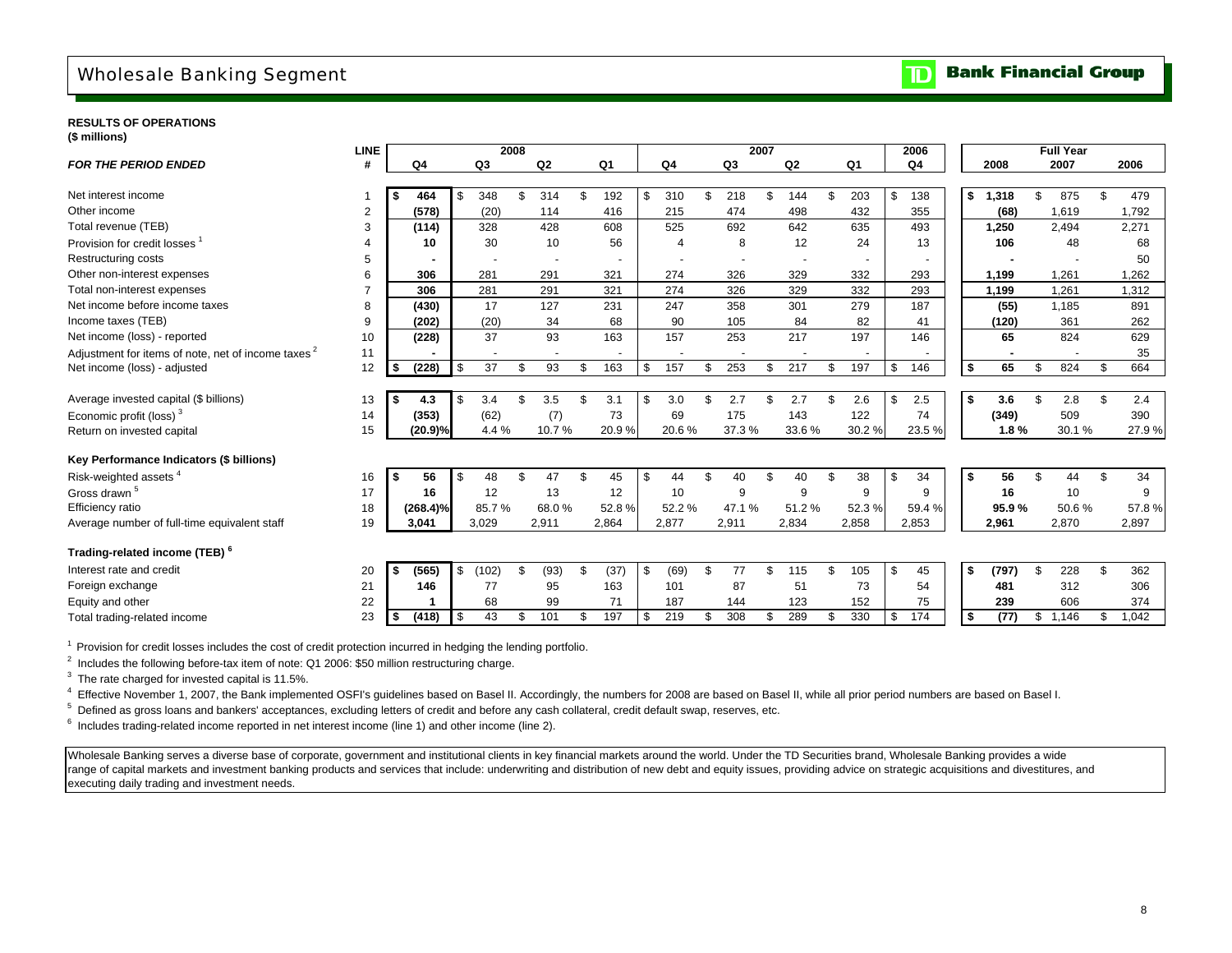### **RESULTS OF OPERATIONS**

### **(\$ millions)**

|                                                                                      | <b>LINE</b> |                          |                | 2008     |                          |                       |                | 2007 |                |                             | 2006                     |             | <b>Full Year</b> |               |
|--------------------------------------------------------------------------------------|-------------|--------------------------|----------------|----------|--------------------------|-----------------------|----------------|------|----------------|-----------------------------|--------------------------|-------------|------------------|---------------|
| <b>FOR THE PERIOD ENDED</b>                                                          |             | Q4                       | Q3             | Q2       | Q1                       | Q4                    | Q3             |      | Q2             | Q1                          | Q4                       | 2008        | 2007             | 2006          |
|                                                                                      |             |                          |                |          |                          |                       |                |      |                |                             |                          |             |                  |               |
| Net interest income <sup>2, 3</sup>                                                  |             | (356)                    | (244)          | \$(249)  | \$(218)                  | (328)<br>\$           | \$<br>(241)    | \$   | (209)          | \$<br>(257)                 | (125)<br>\$              | \$(1,067)   | \$(1,035)        | \$<br>(654)   |
| Other income <sup>3</sup>                                                            | 2           | 192                      | 56             | 42       | 45                       | 145                   | 60             |      | 27             | 80                          | 20                       | 335         | 312              | 83            |
| Total revenue                                                                        | 3           | (164)                    | (188)          | (207)    | (173)                    | (183)                 | (181)          |      | (182)          | (177)                       | (105)                    | (732)       | (723)            | (571)         |
| General allowance release                                                            | 4           |                          |                |          |                          | (60)                  |                |      |                |                             |                          |             | (60)             | (60)          |
| Other provision for credit losses <sup>3</sup>                                       | 5           | (9)                      | (12)           | (15)     | $\overline{1}$           | (16)                  | (21)           |      | (18)           | (16)                        | 10                       | (35)        | (71)             | (52)          |
| Total provision for credit losses                                                    | 6           | (9)                      | (12)           | (15)     | $\mathbf{1}$             | (76)                  | (21)           |      | (18)           | (16)                        | 10                       | (35)        | (131)            | (112)         |
| Non-interest expenses                                                                |             | (218)                    | 260            | 139      | 194                      | 191                   | 170            |      | 158            | 167                         | 199                      | 375         | 686              | 755           |
| Dilution gain, net                                                                   | 8           |                          |                |          |                          |                       |                |      |                |                             |                          |             |                  | 1,559         |
| Net income before income taxes                                                       | 9           | 63                       | (436)          | (331)    | (368)                    | (298)                 | (330)          |      | (322)          | (328)                       | (314)                    | (1,072)     | (1, 278)         | 345           |
| Income taxes <sup>2</sup>                                                            | 10          | (169)                    | (310)          | (231)    | (238)                    | (343)                 | (283)          |      | (218)          | (253)                       | (220)                    | (948)       | (1,097)          | (839)         |
| Non-controlling interests in subsidiaries                                            | 11          | 18                       | 8              | 9        | 8                        | 8                     | $\overline{4}$ |      | (4)            | (4)                         | (3)                      | 43          | $\overline{4}$   | (11)          |
| Equity in net income of an associated company, net of income taxes                   | 12          | $\overline{7}$           | 5              | $\Delta$ | $\overline{4}$           | 10                    | 10             |      | 2              |                             | (5)                      | 20          | 23               | (13)          |
| Net (loss) income - reported                                                         | 13          | 221                      | (129)          | (105)    | (134)                    | 47                    | (41)           |      | (98)           | (70)                        | (96)                     | (147)       | (162)            | 1,182         |
| Adjustment for items of note, net of income taxes <sup>4</sup>                       | 14          | (374)                    | 89             | 91       | 90                       | (73)                  | 61             |      | 77             | 88                          | 113                      | (104)       | 153              | (1,281)       |
| Net (loss) income - adjusted                                                         | 15          | (153)<br>\$              | (40)           | \$(14)   | \$ (44)                  | (26)<br><sup>\$</sup> | 20<br>\$       | \$   | (21)           | 18<br>\$                    | 17<br>\$                 | (251)<br>\$ | \$<br>(9)        | (99)<br>\$    |
| Decomposition of Items of Note (Net of Tax, Non-controlling Interests in             |             |                          |                |          |                          |                       |                |      |                |                             |                          |             |                  |               |
| Subsidiaries, and Equity in Net Income of Associated Company                         |             |                          |                |          |                          |                       |                |      |                |                             |                          |             |                  |               |
| Amortization of intangibles                                                          | 16          | 126<br>\$                | 111            | \$<br>92 | 75<br>\$                 | 99<br>\$              | 91<br>\$.      | \$   | 80             | 83<br>\$                    | 87<br>\$                 | \$<br>404   | 353<br>\$        | \$<br>316     |
| Reversal of Enron litigation reserve <sup>5</sup>                                    | 17          | (323)                    |                |          |                          |                       |                |      |                |                             | $\overline{\phantom{a}}$ | (323)       |                  |               |
| Change in fair value of derivatives hedging the reclassified available-for-sale debt |             |                          |                |          |                          |                       |                |      |                |                             |                          |             |                  |               |
| securities portfolio <sup>6</sup>                                                    | 18          | (118)                    |                |          | $\overline{\phantom{0}}$ |                       |                |      |                |                             |                          | (118)       |                  |               |
| Gain relating to restructuring of Visa <sup>7</sup>                                  | 19          |                          |                |          | $\overline{\phantom{a}}$ | (135)                 |                |      |                |                             |                          |             | (135)            |               |
| Dilution gain on Ameritrade transaction, net of costs                                | 20          | $\sim$                   |                |          | $\overline{\phantom{a}}$ |                       |                |      |                |                             | $\overline{a}$           |             |                  | (1,665)       |
| Dilution loss on the acquisition of Hudson by TD Banknorth                           | 21          | $\overline{a}$           |                |          | $\overline{\phantom{a}}$ |                       |                |      |                |                             | $\overline{\phantom{a}}$ |             |                  | 72            |
| TD Banknorth restructuring, privatization and merger-related charges <sup>8</sup>    | 22          |                          |                |          | $\overline{\phantom{a}}$ |                       |                |      |                |                             |                          |             | 4                |               |
| Change in fair value of credit default swaps hedging the corporate loan book,        |             |                          |                |          |                          |                       |                |      |                |                             |                          |             |                  |               |
| net of provision for credit losses                                                   | 23          | (59)                     | (22)           | (1)      | (25)                     | 2                     | (30)           |      | (7)            | 5                           | 8                        | (107)       | (30)             | (7)           |
| Other tax items                                                                      | 24          | $\overline{\phantom{a}}$ |                |          | 20                       |                       |                |      |                |                             |                          | 20          |                  | 24            |
| Provision for insurance claims <sup>10</sup>                                         | 25          | $\overline{\phantom{a}}$ |                |          | 20                       |                       |                |      |                |                             |                          | 20          |                  |               |
| Initial set up of specific allowance for credit card and overdraft loans             | 26          |                          |                |          |                          |                       |                |      |                |                             | 18                       |             |                  | 18            |
| General allowance release                                                            | 27          |                          |                |          |                          | (39)                  |                |      |                |                             |                          |             | (39)             | (39)          |
| Total items of note                                                                  | 28          | (374)                    | 89             | \$<br>91 | 90<br>\$                 | (73)<br>\$            | 61<br>\$       | \$   | 77             | 88<br>\$                    | 113<br>\$.               | (104)<br>\$ | \$<br>153        | \$<br>(1,281) |
|                                                                                      |             |                          |                |          |                          |                       |                |      |                |                             |                          |             |                  |               |
| Decomposition of Material Items included in Net Income (Loss) - Adjusted             |             |                          |                |          |                          |                       |                |      |                |                             |                          |             |                  |               |
| Interest on income tax refunds                                                       | 29          | \$                       | 21             | \$       | \$                       | \$                    | \$.<br>5       | \$   | $\overline{2}$ | \$<br>$\boldsymbol{\Delta}$ | 13<br>£.                 | \$<br>23    | \$<br>11         | \$<br>18      |
| Securitization gain (loss)                                                           | 30          | (44)                     | $\overline{4}$ | 9        | 3                        | $\overline{2}$        | (2)            |      | (4)            | 9                           | 15                       | (28)        | 5                | (4)           |
| Unallocated Corporate expenses                                                       | 31          | (83)                     | (77)           | (43)     | (65)                     | (51)                  | (45)           |      | (39)           | (54)                        | (58)                     | (268)       | (189)            | (234)         |
| Other                                                                                | 32          | (27)                     | 12             | 20       | 17                       | 23                    | 62             |      | 20             | 59                          | 47                       | 22          | 164              | 121           |
| Net (loss) income - adjusted                                                         | 33          | (153)<br>s.              | (40)           | \$(14)   | (44)<br>\$               | (26)<br>\$            | 20<br>\$.      | \$   | (21)           | 18<br>\$                    | 17                       | (251)<br>\$ | \$<br>(9)        | (99)<br>\$    |
|                                                                                      |             |                          |                |          |                          |                       |                |      |                |                             |                          |             |                  |               |

Commencing Q3 2007, the results of TD Bank USA (previously reported in the Corporate segment for the period Q2 2006 to Q2 2007 and in Wealth Management segment prior to Q2 2006) are included in the U.S. Personal and Commer segment prospectively.

 $2$  Includes the elimination of TEB adjustments reported in Wholesale Banking results.

<sup>3</sup> Operating segment results are presented excluding the impact of asset securitization programs, which are reclassified in the Corporate segment. Results for Q4 2006 included an initial set up of specific allowance for c

<sup>4</sup> Net (gain) or charge for items of note is removed from reported results to compute the adjusted results.

5 See footnote 2 on page 35.

<sup>6</sup> See footnote 3 on page 35.

- 7 See footnote 4 on page 35.
- <sup>8</sup> See footnote 5 on page 35.
- <sup>9</sup> See footnote 7 on page 35.
- 10 See footnote 9 on page 35.

The Corporate segment includes the effects of asset securitization programs in Canadian Personal and Commercial Banking, treasury management, general provisions for credit losses, the elimination of taxable equivalent adju corporate level tax benefits, and residual unallocated revenues, expenses and taxes.

#### **Bank Financial Group**  $\mathbf{D}$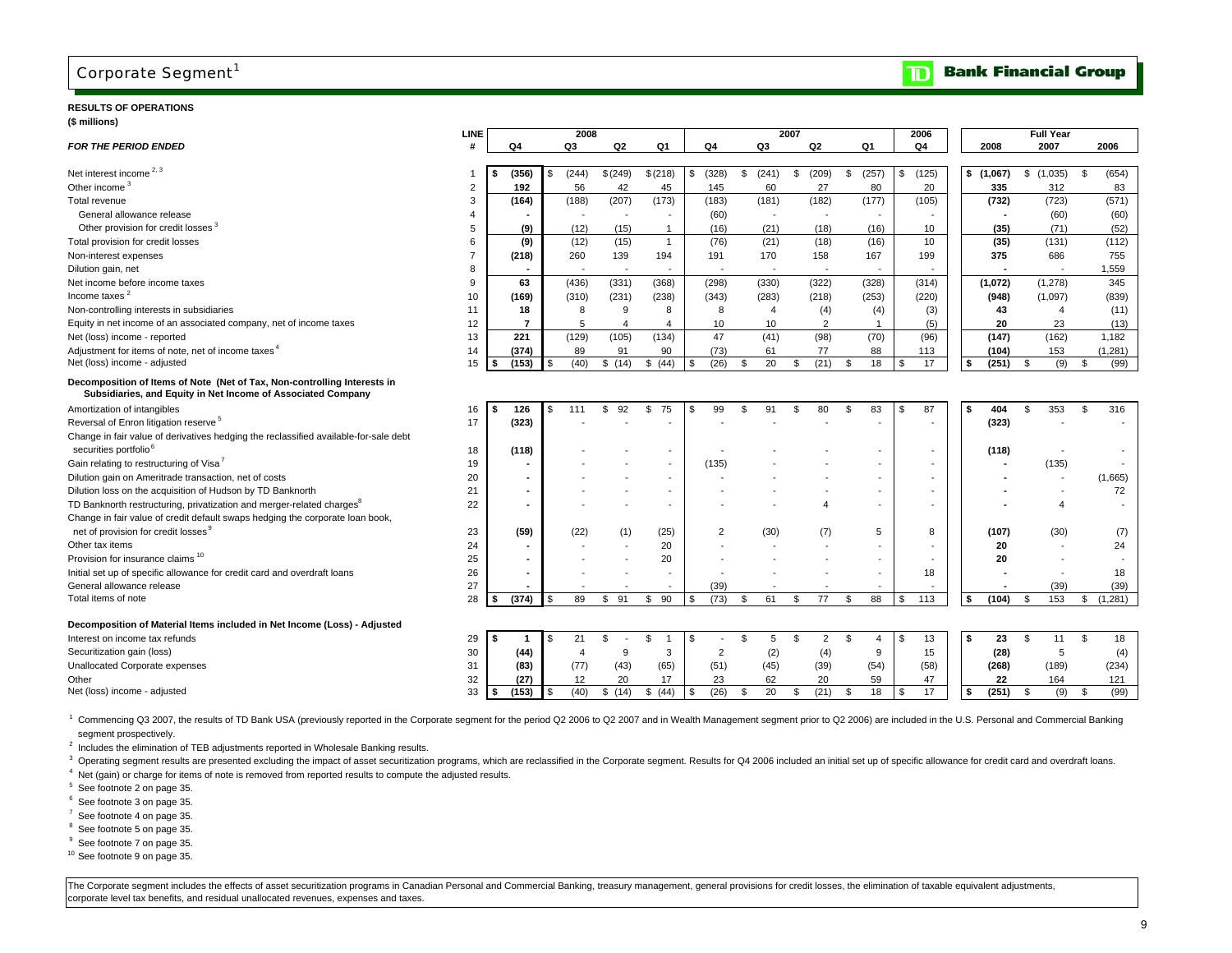## Net Interest Income and Margin

## **TD** Bank Financial Group

| <b>LINE</b>    |                      |                         |                                     |                                          |                                  |                                         |                                         |                                          | 2006                            |                                 | <b>Full Year</b>         |                                            |
|----------------|----------------------|-------------------------|-------------------------------------|------------------------------------------|----------------------------------|-----------------------------------------|-----------------------------------------|------------------------------------------|---------------------------------|---------------------------------|--------------------------|--------------------------------------------|
| #              | Q <sub>4</sub>       | Q3                      | Q2                                  | Q1                                       | Q <sub>4</sub>                   | Q3                                      | Q2                                      | Q1                                       | Q <sub>4</sub>                  | 2008                            | 2007                     | 2006                                       |
|                |                      |                         |                                     |                                          |                                  |                                         |                                         |                                          |                                 |                                 |                          | 10,832<br>S.                               |
|                |                      |                         |                                     |                                          |                                  |                                         |                                         |                                          |                                 |                                 |                          |                                            |
| $\overline{2}$ | 1,522                | 1,526                   | 1,171                               | 1,235                                    | 1,239                            | 1,160                                   | 1,108                                   | 1,259                                    | 1,152                           | 5,454                           | 4,766                    | 4,435                                      |
| 3              | 162                  | 194                     | 159                                 | 114                                      | 152                              | 47                                      | 111                                     | 47                                       | 74                              | 629                             | 357                      | 302                                        |
| $\overline{4}$ | 5,139                | 5,130                   | 4,570                               | 4,745                                    | 4,701                            | 4,435                                   | 4,336                                   | 4,380                                    | 4,230                           | 19,584                          | 17,852                   | 15,569                                     |
| 5              | 2,103                | 2,068                   | 2,056                               | 2,254                                    | 2,223                            | 1,987                                   | 1,989                                   | 2,048                                    | 1,957                           | 8,481                           | 8,247                    | 7,081                                      |
| 6              | 172                  | 165                     | 159                                 | 158                                      | 127                              | 125                                     | 124                                     | 108                                      | 96                              | 654                             | 484                      | 388                                        |
| $\overline{7}$ | 24                   | 24                      | 23                                  | 23                                       | 28                               | 19                                      | 32                                      | 30                                       | 31                              | 94                              | 109                      | 126                                        |
| 8              | 391                  | 436                     | 474                                 | 522                                      | 515                              | 521                                     | 529                                     | 523                                      | 432                             | 1,823                           | 2,088                    | 1,603                                      |
| 9              | 2,690                | 2,693                   | 2,712                               | 2,957                                    | 2,893                            | 2,652                                   | 2,674                                   | 2,709                                    | 2,516                           | 11,052                          | 10,928                   | 9,198                                      |
| 10             | 2,449                | 2,437                   | 1,858                               | 1,788                                    | 1,808                            | 1,783                                   | 1,662                                   | 1,671                                    | 1,714                           | 8,532                           | 6,924                    | 6,371                                      |
| 11             | 142                  | 129                     | 107                                 | 135                                      | 247                              | 161                                     | 99                                      | 157                                      | 92                              | 513                             | 664                      | 343                                        |
| 12             | 2,591<br>\$          | 2,566<br>\$.            | 1,965<br>\$                         | 1,923<br>\$.                             | 2,055                            | 1,944<br>\$                             | 1,761<br>\$                             | 1,828<br>S                               | 1,806<br>\$                     | 9,045<br>S.                     | 7,588                    | 6,714<br>\$                                |
| 13             | 534<br>\$            | 508<br>\$.              | 454<br>S.                           | 438<br>S.                                | 420<br>\$                        | 407<br>\$                               | 409<br>S.                               | 405<br>\$                                | 391<br>\$                       | 484<br>S.                       | 410<br>-S                | 387<br>\$                                  |
| 14             | 416                  | 410                     | 359                                 | 354                                      | 341                              | 329                                     | 336                                     | 337                                      | 321                             | 385                             | 336                      | 315                                        |
| 15             |                      |                         |                                     |                                          |                                  |                                         |                                         |                                          | 2.12%                           |                                 |                          | 2.02%                                      |
|                |                      |                         |                                     |                                          |                                  |                                         |                                         |                                          |                                 |                                 |                          |                                            |
| 16             | 24<br>s              | 17<br>l \$              | S.<br>14                            | S.<br>11                                 | <b>\$</b><br>11                  | \$<br>15                                | \$<br>11                                | \$<br>$\overline{7}$                     | \$<br>9                         | 66<br>S.                        | \$<br>44                 | \$<br>29                                   |
| 17             | (1)                  | (1)                     | (1)                                 | (3)                                      | (1)                              |                                         | (1)                                     | (1)                                      | (1)                             | (6)                             | (5)                      | (9)<br>S.<br>20                            |
|                | $\overline{1}$<br>18 | 3,455<br>\$<br>23<br>\$ | 3,410<br>\$<br>2.34 %<br>16<br>l \$ | 2008<br>3,240<br>\$<br>2.36%<br>13<br>\$ | 3,396<br>\$.<br>2.11%<br>\$<br>8 | 3,310<br>\$<br>2.01%<br>10<br><b>\$</b> | 3,228<br>\$<br>2.10%<br>(2)<br>13<br>S. | 2007<br>\$<br>3,117<br>2.15%<br>10<br>S. | 3,074<br>\$<br>2.03%<br>6<br>\$ | 3,004<br>\$<br>1.97%<br>8<br>\$ | 13,501<br>\$<br>60<br>S. | 12,729<br>\$<br>2.22%<br>2.06%<br>39<br>S. |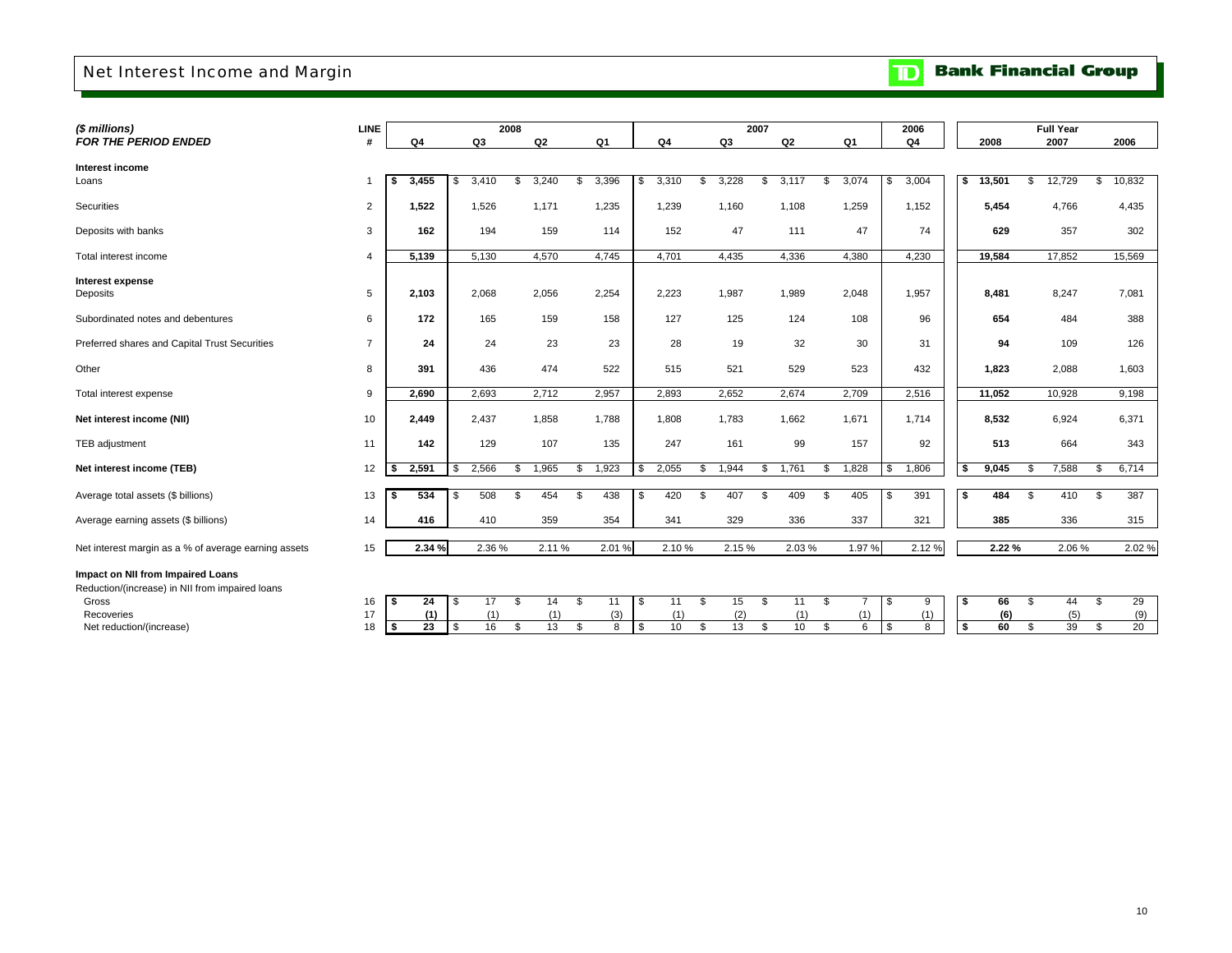### Other Income

#### **Bank Financial Group**  $\mathbb{D}$

| (\$ millions)                                                                                                                                                                                                                                                                    | <b>LINE</b>    |           |                    |                       | 2008                     |                                                                                                                                                                                 |                | 2007                 |                            |            | 2006                               |                      | <b>Full Year</b>     |           |
|----------------------------------------------------------------------------------------------------------------------------------------------------------------------------------------------------------------------------------------------------------------------------------|----------------|-----------|--------------------|-----------------------|--------------------------|---------------------------------------------------------------------------------------------------------------------------------------------------------------------------------|----------------|----------------------|----------------------------|------------|------------------------------------|----------------------|----------------------|-----------|
| FOR THE PERIOD ENDED                                                                                                                                                                                                                                                             |                | Q4        |                    | Q3                    | Q2                       | Q1                                                                                                                                                                              | Q4             | Q3                   | Q2                         | Q1         | Q4                                 | 2008                 | 2007                 | 2006      |
| TD Waterhouse fees and commissions                                                                                                                                                                                                                                               | $\mathbf{1}$   | 117<br>\$ |                    | $\mathfrak{s}$<br>100 | \$<br>89                 | \$<br>99                                                                                                                                                                        | \$<br>103      | \$<br>108            | $115$ \$<br>\$             | 112        | \$<br>91                           | \$<br>405<br>- \$    | 438                  | \$<br>561 |
| Full-service brokerage and other securities services                                                                                                                                                                                                                             | $\overline{2}$ | 121       |                    | 153                   | 148                      | 143                                                                                                                                                                             | 134            | 141                  | 146                        | 138        | 125                                | 565                  | 559                  | 509       |
| Underwriting and advisory                                                                                                                                                                                                                                                        | 3              |           | 38                 | 62                    | 45                       | 69                                                                                                                                                                              | 63             | 99                   | 96                         | 80         | 76                                 | 214                  | 338                  | 292       |
| Investment management fees                                                                                                                                                                                                                                                       | 4              |           | 50                 | 50                    | 50                       | 48                                                                                                                                                                              | 49             | 50                   | 48                         | 50         | 49                                 | 198                  | 197                  | 193       |
| Mutual fund management                                                                                                                                                                                                                                                           | 5              |           | 205                | 226                   | 212                      | 220                                                                                                                                                                             | 225            | 229                  | 214                        | 200        | 180                                | 863                  | 868                  | 704       |
| Credit fees                                                                                                                                                                                                                                                                      | 6              |           | 129                | 121                   | 108                      | 101                                                                                                                                                                             | 112            | 109                  | 103                        | 96         | 110                                | 459                  | 420                  | 371       |
| Net securities gains <sup>1</sup>                                                                                                                                                                                                                                                | $\overline{7}$ |           | 55                 | 14                    | 110                      | 152                                                                                                                                                                             | 60             | 94                   | 102                        | 70         | 87                                 | 331                  | 326                  | 305       |
| Trading income                                                                                                                                                                                                                                                                   | 8              |           | (654)              | (196)                 | (104)                    | 160                                                                                                                                                                             | (52)           | 235                  | 192                        | 216        | 98                                 | (794)                | 591                  | 797       |
| Income from financial instruments designated as trading<br>under the fair value option - Trading-related income <sup>2</sup><br>- Related to insurance subsidiaries <sup>3</sup><br>Total income from financial instruments designated as trading<br>under the fair value option | 9<br>10<br>11  |           | (98)<br>15<br>(83) | (6)<br>(4)<br>(10)    | 3<br>$\overline{2}$<br>5 | (55)<br>6<br>(49)                                                                                                                                                               | 22<br>14<br>36 | (67)<br>(20)<br>(87) | $\overline{7}$<br>(2)<br>5 | (9)        | $\sim$<br>$\overline{\phantom{a}}$ | (156)<br>19<br>(137) | (38)<br>(17)<br>(55) | $\sim$    |
| Service charges                                                                                                                                                                                                                                                                  | 12             |           | 363                | 356                   | 258                      | 260                                                                                                                                                                             | 263            | 263                  | 244                        | (9)<br>249 | 246                                | 1,237                | 1,019                | 937       |
| Loan securitizations                                                                                                                                                                                                                                                             | 13             |           | (13)               | 77                    | 91                       | 76                                                                                                                                                                              | 80             | 86                   | 97                         | 134        | 97                                 | 231                  | 397                  | 346       |
| Card services                                                                                                                                                                                                                                                                    | 14             |           | 179                | 175                   | 116                      | 119                                                                                                                                                                             | 118            | 117                  | 107                        | 109        | 110                                | 589                  | 451                  | 374       |
| Insurance revenue (net of claims)                                                                                                                                                                                                                                                | 15             |           | 248                | 243                   | 250                      | 186                                                                                                                                                                             | 243            | 257                  | 251                        | 254        | 214                                | 927                  | 1,005                | 896       |
| <b>Trust fees</b>                                                                                                                                                                                                                                                                | 16             |           | 34                 | 36                    | 36                       | 34                                                                                                                                                                              | 31             | 33                   | 38                         | 31         | 31                                 | 140                  | 133                  | 130       |
| Foreign exchange - non-trading                                                                                                                                                                                                                                                   | 17             |           | 47                 | 43                    | 52                       | 64                                                                                                                                                                              | 47             | 46                   | 40                         | 39         | 40                                 | 206                  | 172                  | 147       |
| Other                                                                                                                                                                                                                                                                            | 18             |           | 355                | 150                   | 64                       | 134                                                                                                                                                                             | 230            | 119                  | 84                         | 65         | 50                                 | 703                  | 498                  | 259       |
| <b>Total other income</b>                                                                                                                                                                                                                                                        | 19             |           |                    |                       |                          | $\frac{1}{2}$ 1,191 $\frac{1}{2}$ 5 1,600 $\frac{1}{2}$ 1,530 $\frac{1}{2}$ 1,816 $\frac{1}{2}$ 1,742 $\frac{1}{2}$ 1,899 $\frac{1}{2}$ 1,882 $\frac{1}{2}$ 1,834 $\frac{1}{2}$ |                |                      |                            |            | 1,604                              | \$<br>6,137 \$       | 7,357 \$             | 6,821     |

<sup>1</sup> Net of balance sheet restructuring charge of \$52 million in TD Banknorth in Q1 2006.

 $2$  These gains (losses) are on instruments managed within Wholesale Banking's trading portfolios.

with certain investments funding policy liabilities is also reflected on line 10. For Q1 2008 and Q4 2007, this mark-to-market income amounting to \$18 million and \$(1) million, respectively, was reflected in net interest i did not exist prior to Q4 2007. Due to the immaterial nature of the mark-to-market income in prior quarters, no retroactive reclassification was made. <sup>3</sup> Within the Bank's property and casualty insurance subsidiaries, investments that fund policy liabilities are designated as trading under the fair value option. Effective Q2 2008, mark-to-market income from interest rat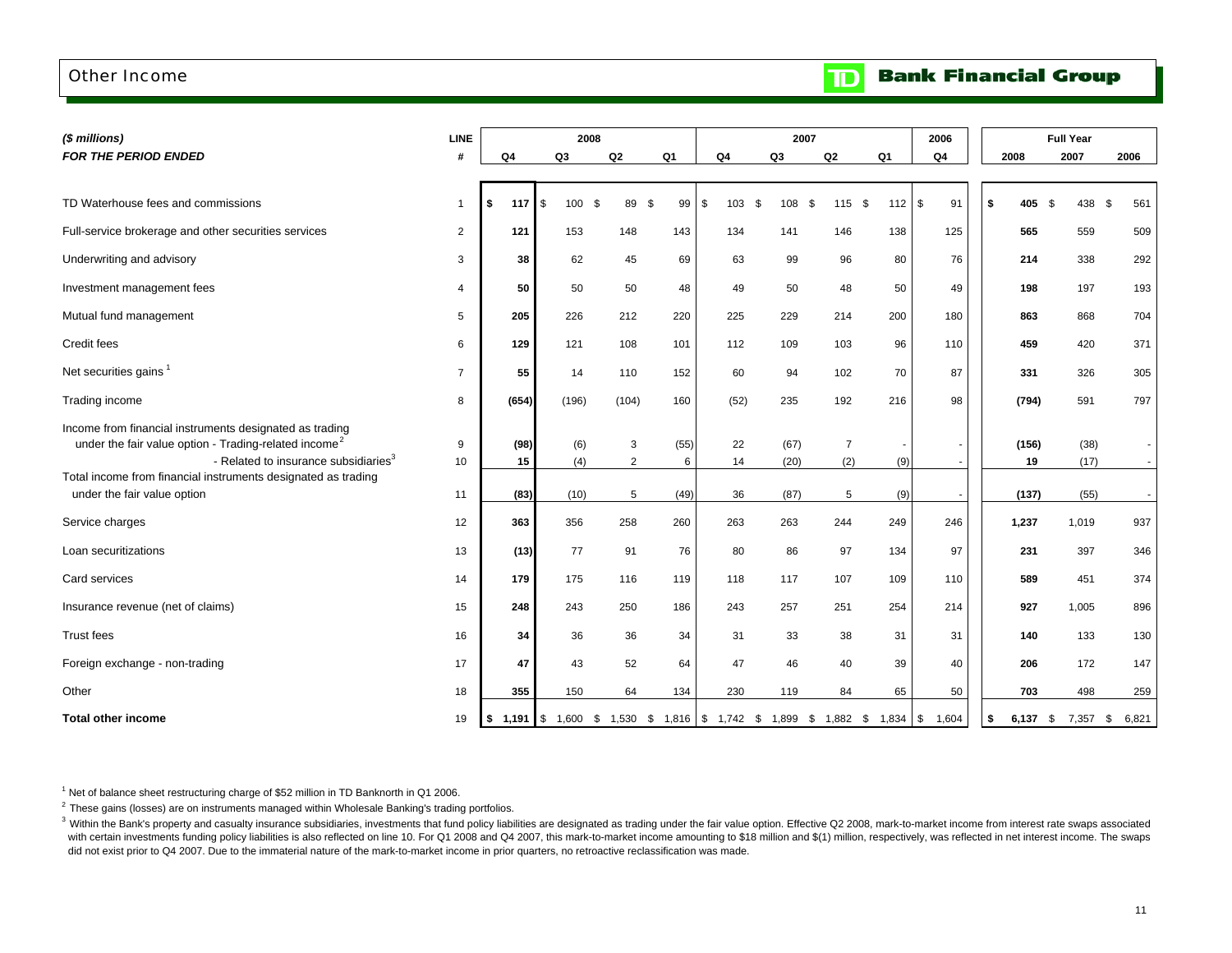## Non-interest Expenses

| (\$ millions)                         | <b>LINE</b>    |                                    |    | 2008  |             |                             |                |                          | 2007      |                | 2006                          |             | <b>Full Year</b> |             |
|---------------------------------------|----------------|------------------------------------|----|-------|-------------|-----------------------------|----------------|--------------------------|-----------|----------------|-------------------------------|-------------|------------------|-------------|
| <b>FOR THE PERIOD ENDED</b>           | #              | Q <sub>4</sub>                     | Q3 |       | Q2          | Q <sub>1</sub>              | Q <sub>4</sub> | Q3                       | Q2        | Q <sub>1</sub> | Q <sub>4</sub>                | 2008        | 2007             | 2006        |
| <b>Salaries and Employee Benefits</b> |                |                                    |    |       |             |                             |                |                          |           |                |                               |             |                  |             |
| Salaries                              | $\mathbf{1}$   | \$<br>877                          | \$ | 845   | \$<br>682   | \$<br>685                   | \$<br>715      | \$<br>677                | \$<br>665 | \$<br>680      | \$<br>706                     | \$<br>3,089 | \$<br>2,737      | \$<br>2,700 |
| Incentive compensation                | 2              | 286                                |    | 316   | 297         | 336                         | 278            | 341                      | 347       | 320            | 284                           | 1,235       | 1,286            | 1,207       |
| Pension and other employee benefits   | 3              | 171                                |    | 181   | 158         | 150                         | 126            | 143                      | 157       | 157            | 126                           | 660         | 583              | 578         |
|                                       | 4              | 1,334                              |    | 1,342 | 1,137       | 1,171                       | 1,119          | 1,161                    | 1,169     | 1,157          | 1,116                         | 4,984       | 4,606            | 4,485       |
| Occupancy                             |                |                                    |    |       |             |                             |                |                          |           |                |                               |             |                  |             |
| Rent                                  | 5              | 134                                |    | 128   | 103         | 98                          | 99             | 98                       | 99        | 94             | 97                            | 463         | 390              | 371         |
| Depreciation                          | 6              | 77                                 |    | 73    | 37          | 38                          | 43             | 40                       | 42        | 38             | 47                            | 225         | 163              | 160         |
| Other                                 | $\overline{7}$ | 76                                 |    | 78    | 48          | 45                          | 46             | 50                       | 44        | 43             | 43                            | 247         | 183              | 170         |
|                                       | 8              | 287                                |    | 279   | 188         | 181                         | 188            | 188                      | 185       | 175            | 187                           | 935         | 736              | 701         |
| <b>Equipment</b>                      |                |                                    |    |       |             |                             |                |                          |           |                |                               |             |                  |             |
| Rent                                  | 9              | 62                                 |    | 58    | 49          | 47                          | 48             | 48                       | 50        | 46             | 52                            | 216         | 192              | 200         |
| Depreciation                          | 10             | 59                                 |    | 62    | 48          | 44                          | 57             | 47                       | 51        | 44             | 51                            | 213         | 199              | 183         |
| Other                                 | 11             | 82                                 |    | 68    | 51          | 53                          | 62             | 55                       | 52        | 54             | 61                            | 254         | 223              | 216         |
|                                       | 12             | 203                                |    | 188   | 148         | 144                         | 167            | 150                      | 153       | 144            | 164                           | 683         | 614              | 599         |
| General                               |                |                                    |    |       |             |                             |                |                          |           |                |                               |             |                  |             |
| Amortization of other intangibles     | 13             | 172                                |    | 166   | 117         | 122                         | 138            | 131                      | 112       | 118            | 126                           | 577         | 499              | 505         |
| Marketing and business development    | 14             | 148                                |    | 131   | 102         | 110                         | 115            | 106                      | 111       | 113            | 114                           | 491         | 445              | 470         |
| Brokerage-related fees                | 15             | 66                                 |    | 64    | 63          | 59                          | 61             | 61                       | 57        | 54             | 51                            | 252         | 233              | 222         |
| Professional and advisory services    | 16             | 205                                |    | 135   | 118         | 111                         | 135            | 119                      | 108       | 126            | 149                           | 569         | 488              | 540         |
| Communications                        | 17             | 61                                 |    | 54    | 48          | 47                          | 49             | 46                       | 49        | 49             | 54                            | 210         | 193              | 201         |
| Capital and business taxes            | 18             | 70                                 |    | 82    | 48          | 34                          | 45             | 54                       | 42        | 55             | 53                            | 234         | 196              | 205         |
| Postage                               | 19             | 36                                 |    | 35    | 37          | 30                          | 29             | 29                       | 35        | 29             | 32                            | 138         | 122              | 121         |
| Travel and relocation                 | 20             | 34                                 |    | 32    | 20          | 20                          | 22             | 20                       | 20        | 22             | 22                            | 106         | 84               | 87          |
| Restructuring costs                   | 21             |                                    |    |       | 48          |                             |                | $\overline{\phantom{a}}$ | 67        |                |                               | 48          | 67               | 50          |
| Other                                 | 22             | (249)                              |    | 193   | 132         | 199                         | 173            | 151                      | 189       | 179            | 143                           | 275         | 692              | 629         |
|                                       | 23             | 543                                |    | 892   | 733         | 732                         | 767            | 717                      | 790       | 745            | 744                           | 2,900       | 3,019            | 3,030       |
| <b>Total non-interest expenses</b>    | 24             | 2,367<br>$\boldsymbol{\mathsf{s}}$ | \$ | 2,701 | \$<br>2,206 | $\sqrt[6]{2}$<br>$2,228$ \$ | 2,241          | \$<br>$2,216$ \$         | 2,297     | 2,221<br>\$    | $\pmb{\mathfrak{z}}$<br>2,211 | \$<br>9,502 | \$<br>8,975 \$   | 8,815       |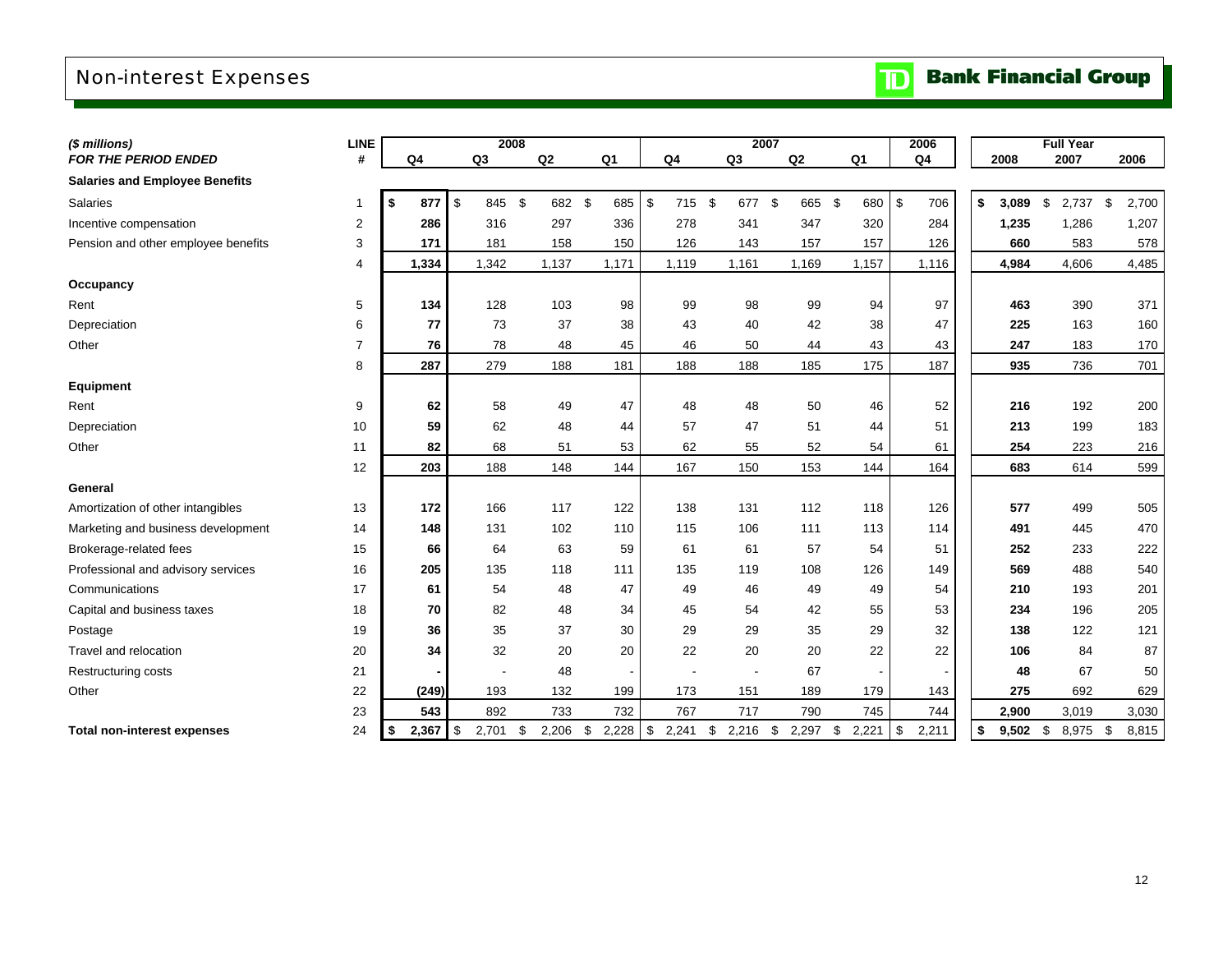### Balance Sheet

## **TD** Bank Financial Group

| (\$ millions)                                                                                                      | LINE                |                  | 2008             |                  |                  |                  |                     | 2007              |                  | 2006                |
|--------------------------------------------------------------------------------------------------------------------|---------------------|------------------|------------------|------------------|------------------|------------------|---------------------|-------------------|------------------|---------------------|
| AS AT                                                                                                              | #                   | Q4               | Q3               | Q2               | Q1               | Q4               | Q3                  | Q2                | Q1               | Q4                  |
|                                                                                                                    |                     |                  |                  |                  |                  |                  |                     |                   |                  |                     |
| <b>ASSETS</b>                                                                                                      |                     |                  |                  |                  |                  |                  |                     |                   |                  |                     |
| Cash and due from banks                                                                                            | $\mathbf{1}$        | 2,517            | 2,719            | 2.520<br>S.      | 2,036<br>S.      | \$<br>1.790      | - \$<br>1,986       | <b>S</b><br>1,994 | -S<br>2,113      | S<br>2,019          |
| Interest-bearing deposits with other banks                                                                         | $\overline{2}$      | 15,429           | 12,445           | 15,599           | 13,099           | 14,746           | 11,343              | 9,796             | 8,724            | 8,763               |
| <b>Securities</b>                                                                                                  |                     |                  |                  |                  |                  |                  |                     |                   |                  |                     |
| Trading                                                                                                            | 3                   | 53,095           | 73,670           | 83,084           | 73,651           | 77,637           | 72,756              | 69,093            | 78,071           | 77,482              |
| Designated as trading under the fair value option                                                                  | $\overline{4}$      | 6,402            | 2,037            | 2,043            | 1,984            | 2,012            | 1,935               | 1,862             | 1,916            |                     |
| Available-for-sale                                                                                                 | $\sqrt{5}$          | 75,121           | 60,155           | 53,929           | 35,674           | 35,650           | 36,209              | 35,668            | 38,394           |                     |
| Held-to-maturity<br>Investment                                                                                     | 6<br>$\overline{7}$ | 9,507            | 9,311            | 8,781            | 8,405            | 7,737            | 8,528               | 11,887            | 11,810           |                     |
|                                                                                                                    |                     |                  |                  |                  |                  |                  |                     |                   |                  | 46,976              |
| Total                                                                                                              | 8                   | 144,125          | 145,173          | 147,837          | 119,714          | 123,036          | 119,428             | 118,510           | 130,191          | 124,458             |
| Securities purchased under reverse repurchase agreements                                                           | 9                   | 42,425           | 34,138           | 33,067           | 34,234           | 27,648           | 25,905              | 25,434            | 32,357           | 30,961              |
| Loans                                                                                                              |                     |                  |                  |                  |                  |                  |                     |                   |                  |                     |
| Residential mortgages                                                                                              | 10<br>11            | 63,003<br>79,610 | 73,229<br>77,206 | 67,137<br>75,114 | 61,662<br>68,405 | 58,485           | 56,096              | 53,997<br>65,370  | 51,794<br>63,520 | 53,425              |
| Consumer instalment and other personal<br>Credit cards                                                             | 12                  | 7,387            | 7,227            | 6,166            | 5,898            | 67,532<br>5,700  | 66,574<br>5,574     | 5,369             | 5,175            | 63,130<br>4,856     |
| Business and government                                                                                            | 13                  | 70,650           | 62,964           | 60,661           | 45,803           | 44,258           | 43,447              | 45,081            | 43,748           | 40,514              |
| Business and government designated as trading under the fair value option                                          | 14                  | 510              | 617              | 718              | 1,425            | 1,235            | 1,619               | 1,465             |                  |                     |
| Total                                                                                                              | 15                  | 221,160          | 221,243          | 209,796          | 183,193          | 177,210          | 173,310             | 171,282           | 164,237          | 161,925             |
| Allowance for credit losses                                                                                        | 16                  | (1, 536)         | (1, 447)         | (1, 369)         | (1, 362)         | (1, 295)         | (1, 357)            | (1, 378)          | (1,366)          | (1, 317)            |
| Loans, net of allowance for credit losses                                                                          | 17                  | 219,624          | 219,796          | 208,427          | 181,831          | 175,915          | 171,953             | 169,904           | 162,871          | 160,608             |
| Other                                                                                                              |                     |                  |                  |                  |                  |                  |                     |                   |                  |                     |
| Customers' liabilities under acceptances                                                                           | 18                  | 11,040           | 10,844           | 10,848           | 10,633           | 9,279            | 9,192               | 9,233             | 8,425            | 8,676               |
| Investment in TD Ameritrade                                                                                        | 19                  | 5,159            | 4,877            | 4,829            | 4,593            | 4,515            | 4,749               | 5,131             | 5,113            | 4,379               |
| Derivatives                                                                                                        | 20                  | 83,548           | 41,173           | 40,321           | 38,346           | 38,918           | 32,500              | 30,098            | 28,975           | 28,690              |
| Goodwill                                                                                                           | 21                  | 14,842           | 14,317           | 14,213           | 7,875            | 7,918            | 8,407               | 8,940             | 8,176            | 7,396               |
| Other intangibles                                                                                                  | 22                  | 3,141            | 3,213            | 3,773            | 1,974            | 2,104            | 2,264               | 2,368             | 1,896            | 1,946               |
| Land, buildings and equipment                                                                                      | 23                  | 3,833            | 3,687            | 3,715            | 1,817            | 1,822            | 1,824               | 1,905             | 1,877            | 1,862               |
| Other assets                                                                                                       | 24                  | 17,531           | 16,457           | 18,472           | 19,001           | 14,433           | 14,339              | 13,421            | 17,498           | 13,156              |
| Total                                                                                                              | 25                  | 139.094          | 94.568           | 96.171           | 84.239           | 78.989           | 73.275              | 71.096            | 71.960           | 66,105              |
| <b>Total assets</b>                                                                                                | 26                  | \$563,214        | \$508,839        | \$503,621        | \$435,153        | \$<br>422,124    | 403,890<br>\$       | \$<br>396,734     | 408,216<br>\$    | 392,914<br>\$       |
| <b>LIABILITIES</b>                                                                                                 |                     |                  |                  |                  |                  |                  |                     |                   |                  |                     |
| <b>Deposits</b>                                                                                                    |                     |                  |                  |                  |                  |                  |                     |                   |                  |                     |
| Personal - Non-term                                                                                                | 27                  | \$112,285        | \$107,749        | \$110,453        | 83,934<br>\$     | 80,256<br>\$     | 82,203<br>\$        | 83,487<br>\$      | 82,986<br>\$     | 79,624<br>\$        |
| Personal - Term                                                                                                    | 28                  | 79,949           | 76,894           | 75,037           | 67,875           | 67,305           | 67,319              | 67,785            | 67,652           | 67,012              |
| Banks                                                                                                              | 29                  | 9,680            | 10,169           | 8,773            | 8,966            | 10,162           | 12,214              | 12,681            | 9,033            | 14,186              |
| Business and government                                                                                            | 30                  | 129,086          | 111,964          | 102,704          | 78,267           | 73,322           | 70,579              | 70,655            | 73,780           | 100,085             |
| Trading                                                                                                            | 31                  | 44,694           | 47,442           | 52,556           | 46,641           | 45,348           | 35,421              | 35,554            | 36,237           |                     |
| Total                                                                                                              | 32                  | 375,694          | 354,218          | 349,523          | 285,683          | 276,393          | 267,736             | 270,162           | 269,688          | 260,907             |
| Other                                                                                                              |                     |                  |                  |                  |                  |                  |                     |                   |                  |                     |
| Acceptances                                                                                                        | 33                  | 11,040           | 10,844           | 10,848           | 10,633           | 9,279            | 9,192               | 9,233             | 8,425            | 8,676               |
| Obligations related to securities sold short<br>Obligations related to securities sold under repurchase agreements | 34<br>35            | 18,518<br>18,654 | 24,493<br>15,058 | 23,546<br>14,850 | 25,797<br>17,517 | 24,195<br>16,574 | 26,624<br>16,158    | 25,143<br>11,322  | 26,230<br>20,597 | 27,113<br>18,655    |
| Derivatives                                                                                                        | 36                  | 74,473           | 39,872           | 40,538           | 38,579           | 41,621           | 32,344              | 30,582            | 29,340           | 29,337              |
| Other liabilities                                                                                                  | 37                  | 17,721           | 17,599           | 19,293           | 20,095           | 21,236           | 18,492              | 17,497            | 19,303           | 17,461              |
| Total                                                                                                              | 38                  | 140,406          | 107,866          | 109,075          | 112,621          | 112,905          | 102,810             | 93,777            | 103,895          | 101,242             |
| Subordinated notes and debentures                                                                                  | 39                  | 12,436           | 13,478           | 12,466           | 11,939           | 9,449            | 10,005              | 9,210             | 9,209            | 6,900               |
| Liability for preferred shares                                                                                     | 40                  | 550              | 550              | 550              | 550              | 550              | 899                 | 897               | 900              | 894                 |
| Liability for capital trust securities                                                                             | 41                  | 894              | 898              | 878              | 899              | 899              | 899                 | 900               | 900              | 900                 |
| Non-controlling interests in subsidiaries                                                                          | 42                  | 1,560            | 536              | 534              | 521              | 524              | 538                 | 13                | 2,607            | 2,439               |
| Shareholders' equity                                                                                               |                     |                  |                  |                  |                  |                  |                     |                   |                  |                     |
| Capital stock                                                                                                      |                     |                  |                  |                  |                  |                  |                     |                   |                  |                     |
| Common                                                                                                             | 43                  | 13,241           | 13,090           | 12,818           | 6,632            | 6,577            | 6,525               | 6,455             | 6,417            | 6,334               |
| Preferred                                                                                                          | 44                  | 1,875            | 1.625            | 1.125            | 875              | 425              | 425                 | 425               | 425              | 425                 |
| Contributed surplus                                                                                                | 45                  | 350              | 355              | 383              | 121              | 119              | 118                 | 124               | 68               | 66                  |
| Retained earnings                                                                                                  | 46                  | 17,857           | 17,362           | 16,864           | 16,499           | 15,954           | 15,378              | 14,865            | 14,375           | 13,725              |
| Accumulated other comprehensive income<br>(page 22)                                                                | 47                  | (1,649)          | (1, 139)         | (595)            | (1, 187)         | (1,671)          | (1, 443)            | (94)              | (268)            | (918)               |
| Total                                                                                                              | 48                  | 31,674           | 31,293           | 30,595           | 22,940           | 21,404           | 21,003              | 21,775            | 21,017           | 19,632              |
| Total liabilities and shareholders' equity                                                                         | 49                  | \$563.214        | \$508,839        | \$503,621        | $$435,153$ \$    | 422.124          | <b>S</b><br>403.890 | \$<br>396.734     | \$<br>408.216    | <b>S</b><br>392.914 |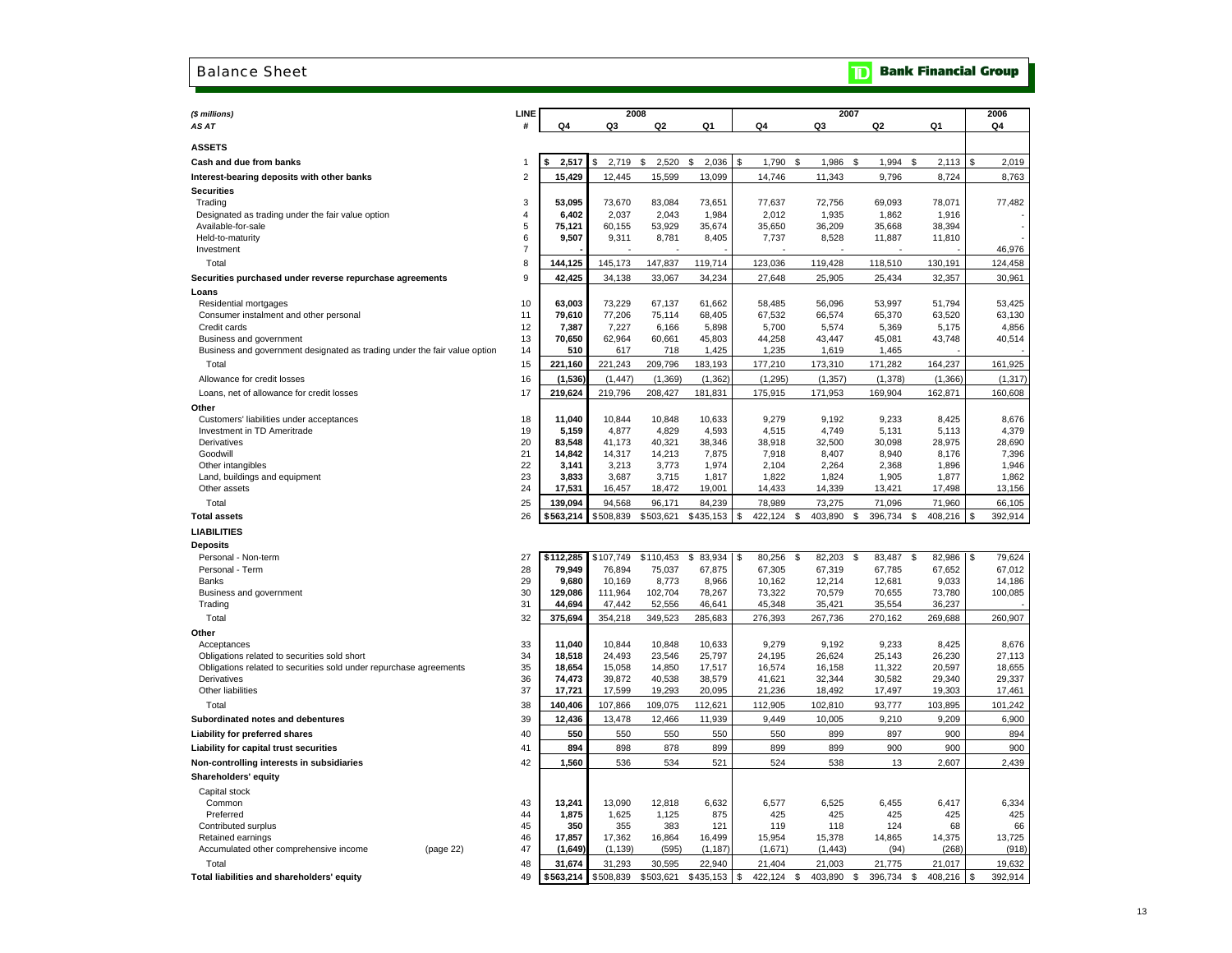| (\$ millions)                                     |                  | <b>LINE</b>    |      |                   | 2008         |      |                |     |                |               |      |           | 2007 |                |      |                |      | 2006    |
|---------------------------------------------------|------------------|----------------|------|-------------------|--------------|------|----------------|-----|----------------|---------------|------|-----------|------|----------------|------|----------------|------|---------|
| AS AT                                             |                  | #              |      | Q4                | Q3           |      | Q <sub>2</sub> |     | Q <sub>1</sub> | Q4            |      | Q3        |      | Q <sub>2</sub> |      | Q <sub>1</sub> |      | Q4      |
| Banking Book Equities <sup>1</sup>                |                  |                |      |                   |              |      |                |     |                |               |      |           |      |                |      |                |      |         |
| Publicly traded                                   |                  |                |      |                   |              |      |                |     |                |               |      |           |      |                |      |                |      |         |
| Balance sheet and fair value                      |                  |                | - 5  | 2,555             | \$<br>2.719  | \$   | 3.221          | \$  | 3,219          |               |      |           |      |                |      |                |      |         |
| Unrealized gain (loss) <sup>2</sup>               |                  | $\overline{2}$ | - \$ | 51                | \$<br>341    | \$   | 396            | \$  | 448            |               |      |           |      |                |      |                |      |         |
| Privately held                                    |                  |                |      |                   |              |      |                |     |                |               |      |           |      |                |      |                |      |         |
| Balance sheet value                               |                  | 3              | - \$ | 757               | 637          | \$   | 604            | -\$ | 771            |               |      |           |      |                |      |                |      |         |
| Fair value                                        |                  | 4              | -\$  | 1,016             | \$<br>994    | \$   | 954            | \$  | 1,224          |               |      |           |      |                |      |                |      |         |
| Unrealized gain (loss) <sup>3</sup>               |                  | 5              |      | 259               | 357          | \$   | 350            | \$  | 453            |               |      |           |      |                |      |                |      |         |
| Total banking book equities                       |                  |                |      |                   |              |      |                |     |                |               |      |           |      |                |      |                |      |         |
| Balance sheet value                               | (lines $1 + 3$ ) | 6              |      | 3,312             | \$<br>3,356  | - \$ | 3,825          | \$  | 3,990          |               |      |           |      |                |      |                |      |         |
| Fair value                                        | (lines $1 + 4$ ) | $\overline{7}$ | -\$  | 3,571             | \$<br>3,713  | \$   | 4,175          | \$  | 4,443          |               |      |           |      |                |      |                |      |         |
| Unrealized gain (loss)                            | $(lines 2 + 5)$  | 8              | -\$  | 310               | 698 \$       |      | 746            | \$  | 901            | \$<br>1,236   | \$   | 1,010     | -\$  | $1,027$ \$     |      | 990 \$         |      | 774     |
| Assets under administration                       |                  |                |      |                   |              |      |                |     |                |               |      |           |      |                |      |                |      |         |
| Canadian Personal and Commercial Banking          |                  | 9              | - 5  | 47,681            | \$<br>44,549 | \$   | 45,718         | -\$ | 47,612         | \$<br>48,090  | - \$ | 47,522 \$ |      | 50,673 \$      |      | 48,774         | l \$ | 45,843  |
| U.S. Personal and Commercial Banking <sup>4</sup> |                  | 10             |      | 15,615            | 10,129       |      | 21,532         |     | 7,377          | 7,328         |      | 7,770     |      | 8,142          |      | 8,659          |      | 8,316   |
| Wealth Management <sup>4</sup>                    |                  | 11             |      | 173,040           | 196,991      |      | 187,259        |     | 178,192        | 185,392       |      | 176,951   |      | 175,213        |      | 169,058        |      | 160,799 |
| Total                                             |                  | 12             | - \$ | 236,336           | \$251,669    |      | \$254,509      | \$  | 233,181        | \$<br>240,810 | \$   | 232,243   |      | 234,028 \$     |      | 226,491        | l \$ | 214,958 |
| Assets under management                           |                  |                |      |                   |              |      |                |     |                |               |      |           |      |                |      |                |      |         |
| U.S. Personal and Commercial Banking <sup>4</sup> |                  | 13             | - \$ |                   | \$           | \$   | 8,043          | \$  | 5,592          | \$<br>5,761   | \$   | 6,061     | - \$ | 6,487 \$       |      | $6,537$ \$     |      | 6,137   |
| Wealth Management <sup>4</sup>                    |                  | 14             |      | 169,713           | 180,276      |      | 174,231        |     | 169,679        | 159,580       |      | 160,065   |      | 162,869        |      | 156,777        |      | 151,243 |
| Total                                             |                  | 15             | -\$  | 169,713 \$180,276 |              |      | \$182,274      | S   | 175,271        | 165,341       | \$   | 166,126   | \$   | 169,356        | - \$ | 163,314        | - \$ | 157,380 |

<sup>1</sup> Effective Q1 2008, the Bank implemented OSFI's guidelines based on Basel II. Lines 1 to 7 represent new disclosure under Basel II. Comparative numbers for unrealized gain (loss)

on total banking book equities are provided on line 8.

<sup>2</sup> Unrealized gain (loss) on publicly traded available-for-sale securities (AFS) are included in other comprehensive income.

<sup>3</sup> Unrealized gain (loss) for privately held equities are neither recognized in the balance sheet through other comprehensive income nor through the income statement.

<sup>4</sup> Effective Q3 2008, the U.S. wealth management businesses are included in the Wealth Management segment, net of distribution commissions to the U.S. Personal and Commercial Banking segment. Prior periods have not been reclassified.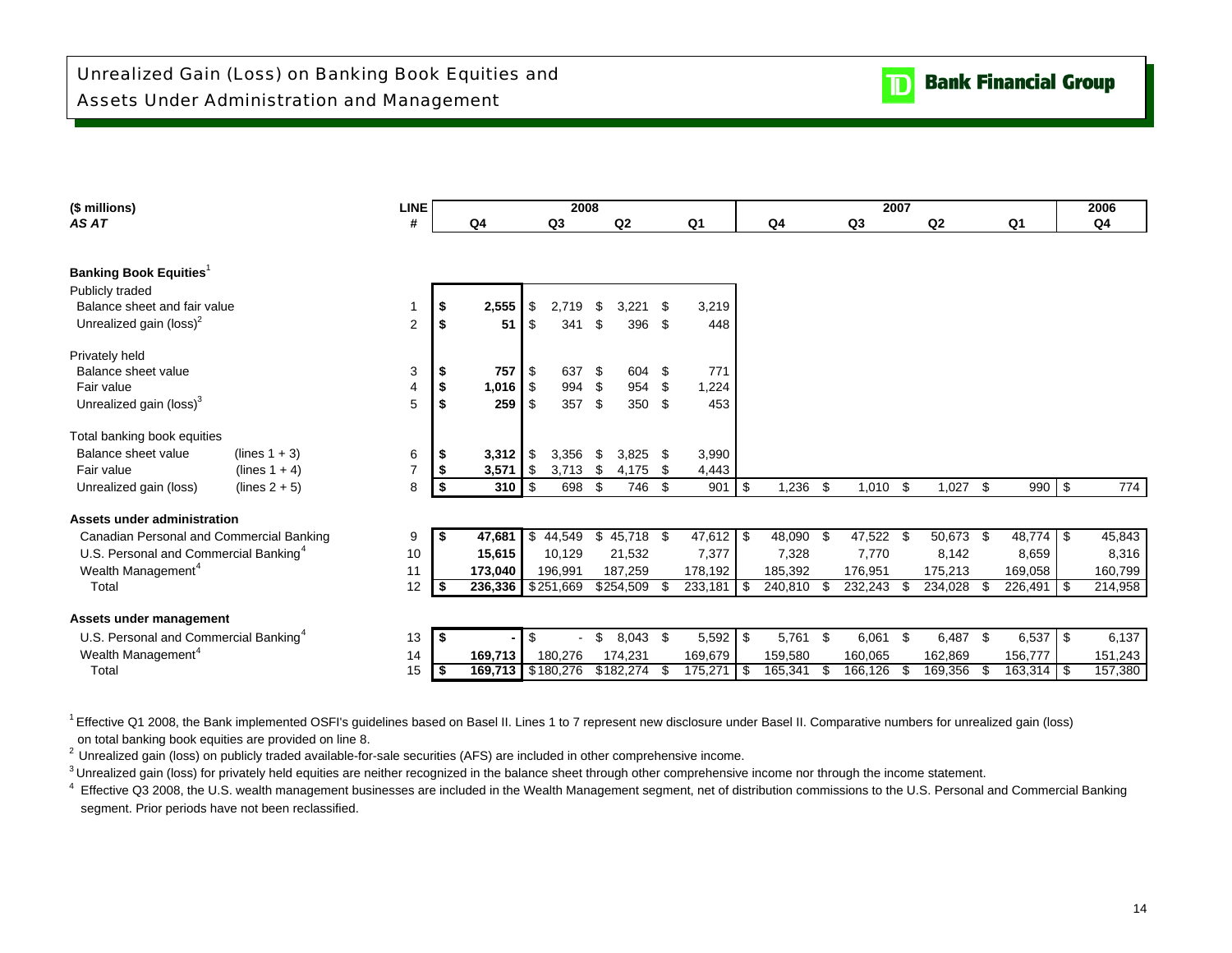# **TD** Bank Financial Group

| (\$ millions)                                             | <b>LINE</b>    |                       |     | 2008                |                |                 |                      |                          |                |                          |     | 2007  |     |                          |                      |              |      | 2006            |             |                 |      | <b>Full Year</b>         |     |                 |
|-----------------------------------------------------------|----------------|-----------------------|-----|---------------------|----------------|-----------------|----------------------|--------------------------|----------------|--------------------------|-----|-------|-----|--------------------------|----------------------|--------------|------|-----------------|-------------|-----------------|------|--------------------------|-----|-----------------|
| AS AT                                                     | #              | Q4                    |     | Q <sub>3</sub>      | Q <sub>2</sub> |                 | Q1                   |                          | Q <sub>4</sub> |                          |     | Q3    |     | Q2                       |                      | Q1           |      | Q4              | 2008        |                 |      | 2007                     |     | 2006            |
| Identifiable intangible assets                            |                |                       |     |                     |                |                 |                      |                          |                |                          |     |       |     |                          |                      |              |      |                 |             |                 |      |                          |     |                 |
| Opening balance                                           |                | \$<br>3,213           | \$  | 3,773               | \$             | 1,974           | $\overline{3}$ 2,104 |                          | \$             | 2,264                    | \$  | 2,368 | \$  | 1,896                    | \$                   | 1,946        | \$   | 2,007           | \$<br>2,104 |                 | \$   | 1,946                    | \$  | 2,124           |
| Arising during the period - TD Banknorth                  | 2              |                       |     |                     |                |                 |                      | (4)                      |                | 52                       |     |       |     | 580                      |                      | 42           |      | 64              |             | (4)             |      | 674                      |     | 356             |
| - Commerce                                                | 3              |                       |     | (368)               |                | 1,882           |                      | $\overline{\phantom{a}}$ |                |                          |     |       |     |                          |                      |              |      |                 | 1,514       |                 |      |                          |     |                 |
| - Other                                                   | $\overline{4}$ |                       |     |                     |                |                 |                      |                          |                |                          |     |       |     | 11                       |                      |              |      |                 |             |                 |      | 11                       |     |                 |
| Amortized in the period                                   | 5              | (172)                 |     | (166)               |                | (117)           |                      | (122)                    |                | (138)                    |     | (131) |     | (112)                    |                      | (118)        |      | (126)           |             | (577)           |      | (499)                    |     | (505)           |
| Sale of subsidiaries and businesses                       | 6              |                       |     | (5)                 |                |                 |                      |                          |                |                          |     |       |     | $\overline{\phantom{a}}$ |                      |              |      |                 |             | (5)             |      | $\overline{\phantom{a}}$ |     | (6)             |
| Foreign exchange and other adjustments                    | $\overline{7}$ | 100                   |     | (21)                |                | 34              |                      | (4)                      |                | (74)                     |     | 27    |     | (7)                      |                      | 26           |      | -1              |             | 109             |      | (28)                     |     | (23)            |
| <b>Closing balance</b>                                    | 8              | \$<br>3.141           | \$  | 3,213               | S              | 3,773           | \$                   | 1,974                    | S              | 2,104                    | ß.  | 2,264 | S   | 2,368                    | \$                   | .896         | \$   | 1,946           | \$<br>3,141 |                 | \$.  | 2,104                    | \$. | 1,946           |
| Future tax liability on intangible assets                 |                |                       |     |                     |                |                 |                      |                          |                |                          |     |       |     |                          |                      |              |      |                 |             |                 |      |                          |     |                 |
| Opening balance                                           | 9              | $\sqrt[3]{(1,130)}$   | \$  | (1,386)             | -\$            | (676)           | \$                   | (738)                    | \$             | (788)                    | -\$ | (844) | -\$ | (655)                    | \$                   | (678)        | \$   | (690)           | \$          | $(738)$ \$      |      | (678)                    | \$  | (711)           |
| Arising during the period - TD Banknorth                  | 10             |                       |     |                     |                |                 |                      | (1)                      |                | (16)                     |     |       |     | (227)                    |                      | (17)         |      | (23)            |             | (1)             |      | (260)                    |     | (164)           |
| - Commerce                                                | 11             |                       |     | 174                 |                | (735)           |                      | $\overline{\phantom{a}}$ |                |                          |     |       |     |                          |                      |              |      |                 |             | (561)           |      |                          |     |                 |
| - Other                                                   | 12             |                       |     |                     |                |                 |                      |                          |                | (11)                     |     |       |     | (4)                      |                      |              |      |                 |             |                 |      | (15)                     |     |                 |
| - Changes in income tax rates                             | 13             | 3                     |     | 22                  |                |                 |                      | 20                       |                | $\overline{\phantom{a}}$ |     | 3     |     |                          |                      |              |      |                 |             | 45              |      | 4                        |     | 25              |
| Recognized in the period                                  | 14             | 58                    |     | 56                  |                | 40              |                      | 41                       |                | 49                       |     | 45    |     | 40                       |                      | 40           |      | 43              |             | 195             |      | 174                      |     | 165             |
| Sale of subsidiaries and businesses                       | 15             |                       |     | 2                   |                |                 |                      |                          |                |                          |     |       |     |                          |                      |              |      |                 |             | $\mathbf{2}$    |      |                          |     |                 |
| Foreign exchange and other adjustments                    | 16             | (40)                  |     | 2                   |                | (15)            |                      | $\overline{2}$           |                | 28                       |     | 8     |     | $\overline{2}$           |                      | (1)          |      | (9)             |             | (51)            |      | 37                       |     | $\overline{7}$  |
| <b>Closing balance</b>                                    | 17             | \$<br>(1, 109)        | \$  | (1, 130)            | \$             | (1, 386)<br>\$  |                      | (676)                    | \$             | (738)                    | \$  | (788) | \$  | (844)                    | \$                   | $(655)$ \$   |      | (678)           |             | $$(1,109)$ \$   |      | (738)                    | \$  | (678)           |
|                                                           |                |                       |     |                     |                |                 |                      |                          |                |                          |     |       |     |                          |                      |              |      |                 |             |                 |      |                          |     |                 |
| Net intangibles closing balance                           | 18             | \$                    |     | 2,083               | \$             | 2,387           | \$1,298              |                          | <b>\$</b>      | 1,366                    | \$  | 1,476 | \$  | 1,524                    | \$1,241              |              | l \$ | 1,268           | \$<br>2,032 |                 | - \$ | 1,366                    | \$  | 1,268           |
| Goodwill                                                  |                |                       |     |                     |                |                 |                      |                          |                |                          |     |       |     |                          |                      |              |      |                 |             |                 |      |                          |     |                 |
| Opening balance                                           | 19             | $$ \overline{14,317}$ |     | \$14,213            | \$             | 7,875           | \$                   | 7,918                    | \$             | 8.407                    | \$  | 8.940 | \$  | 8,176                    | \$<br>$\overline{7}$ | .396         | \$   | 7,411           | \$<br>7,918 |                 | -\$  | 7,396                    | \$  | 6,518           |
| Arising during the period - TD Banknorth                  | 20             |                       |     |                     |                |                 |                      | (21)                     |                | (36)                     |     |       |     | 881                      |                      | 528          |      | (29)            |             | (21)            |      | 1,373                    |     | 2,036           |
| - Commerce                                                | 21             | (29)                  |     | 244                 |                | 6,115           |                      | $\overline{\phantom{a}}$ |                |                          |     |       |     |                          |                      |              |      |                 |             | 6,330           |      |                          |     |                 |
| - Other                                                   | 22             |                       |     |                     |                |                 |                      |                          |                | $\overline{2}$           |     |       |     | (27)                     |                      |              |      |                 |             |                 |      | (25)                     |     |                 |
| Sale of subsidiaries and businesses                       | 23             |                       |     | (56)                |                |                 |                      |                          |                |                          |     |       |     |                          |                      |              |      |                 |             | (56)            |      | $\blacksquare$           |     | (827)           |
| Foreign exchange and other adjustments                    | 24             | 554                   |     | (84)                |                | 223             |                      | (22)                     |                | (455)                    |     | (533) |     | (90)                     |                      | 252          |      | 14              |             | 671             |      | (826)                    |     | (331)           |
| <b>Closing balance</b>                                    | 25             | \$14.842              |     | \$14,317            | \$14,213       |                 | \$                   | 7,875                    | \$             | 7,918                    | \$  | 8,407 | \$  | 8.940                    | \$                   | 8,176        | \$   | 7,396           | \$14,842    |                 | - \$ | 7,918                    | \$  | 7,396           |
|                                                           |                |                       |     |                     |                |                 |                      |                          |                |                          |     |       |     |                          |                      |              |      |                 |             |                 |      |                          |     |                 |
| <b>Total Net Intangibles and Goodwill Closing Balance</b> | 26             |                       |     | $$16,874$ $$16,400$ | \$16,600       |                 |                      |                          |                | $$9,173$ $$9,284$        | \$  | 9,883 |     | \$10,464                 |                      | $$9,417$ \\$ |      | 8,664           | \$16,874    |                 | \$   | 9,284                    | \$  | 8,664           |
|                                                           |                |                       |     |                     |                |                 |                      |                          |                |                          |     |       |     |                          |                      |              |      |                 |             |                 |      |                          |     |                 |
| <b>Restructuring Costs</b>                                |                |                       |     |                     |                |                 |                      |                          |                |                          |     |       |     |                          |                      |              |      |                 |             |                 |      |                          |     |                 |
| Opening balance                                           | 27             | \$<br>33              | -\$ | 61                  | \$             | $\overline{20}$ | \$                   | 29                       | -\$            | 51                       | \$  | 61    | \$  | 19                       | \$                   | 27           | \$   | 29              | \$          | 29              | \$   | $\overline{27}$          | \$  | 25              |
| Expensed during the period                                | 28             |                       |     |                     |                | 48              |                      |                          |                |                          |     |       |     | 67                       |                      |              |      |                 |             | 48              |      | 67                       |     | 50              |
| Amount utilized during the period:                        |                |                       |     |                     |                |                 |                      |                          |                |                          |     |       |     |                          |                      |              |      |                 |             |                 |      |                          |     |                 |
| <b>Wholesale Banking</b>                                  | 29             |                       |     |                     |                |                 |                      | (7)                      |                | (2)                      |     |       |     |                          |                      | (8)          |      | (2)             |             | (7)             |      | (10)                     |     | (48)            |
| U.S. Personal and Commercial Banking                      | 30             | (4)                   |     | (28)                |                | (7)             |                      | (2)                      |                | (20)                     |     | (10)  |     | (25)                     |                      |              |      |                 |             | (41)            |      | (55)                     |     |                 |
| <b>Closing balance</b>                                    | 31             | \$<br>$29$ \ \$       |     | 33                  | \$             | 61              | \$                   | 20S                      |                | $\overline{29}$          | \$  | 51    | \$  | 61                       | \$                   | 19S          |      | $\overline{27}$ | \$          | $\overline{29}$ | \$   | 29                       | \$  | $\overline{27}$ |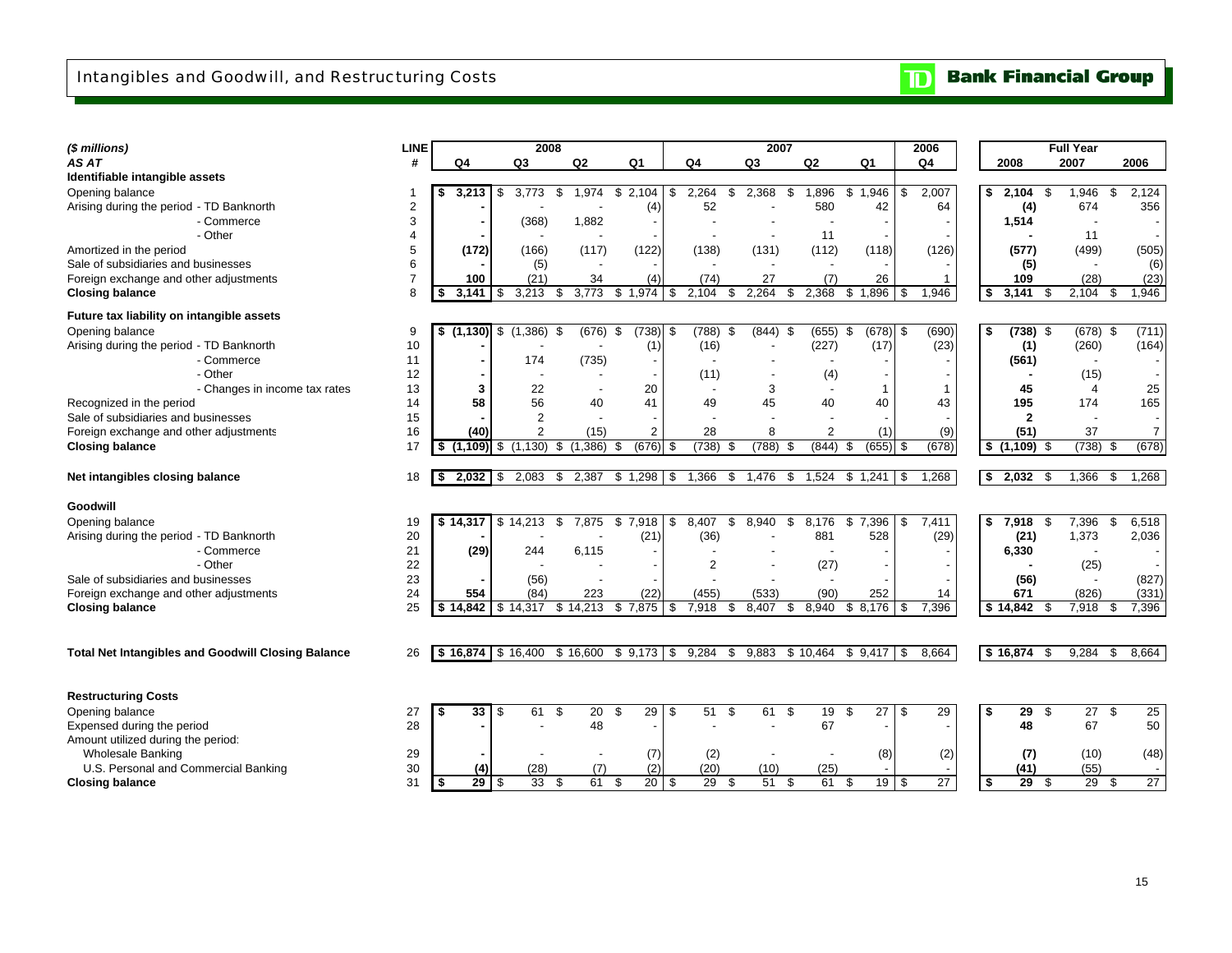### Loan Securitization

**Bank Financial Group**  $\overline{\mathbf{D}}$ 

*(\$ millions)* 

| <i>s illilloris)</i> | <b>LINE</b> |         | 2008 |               |                |    | 2007 |   | 2006 |      | Full Year |      |  |
|----------------------|-------------|---------|------|---------------|----------------|----|------|---|------|------|-----------|------|--|
| FOR THE<br>-NDED     |             | n.<br>w | C.   | $\sim$<br>WZ. | O <sub>1</sub> | Q4 | ົດ   | ⌒ | Q    | 2008 | 2007      | 2006 |  |
|                      |             |         |      |               |                |    |      |   |      |      |           |      |  |

**Loans Securitized and Sold to Third Parties**

Securitized during the period<sup>1</sup>

| Mortgage | <b>MBS Pool</b> | 5,993 | I S | 2,216 | 2,024 | 896,1  | ,553 | 2,246 | 3,141 | 2,358 | 1,700 | 12,129 | 9,298  | 6,424  |
|----------|-----------------|-------|-----|-------|-------|--------|------|-------|-------|-------|-------|--------|--------|--------|
|          | Commercial      |       |     |       |       | $\sim$ |      |       |       |       | 205   |        |        | 624    |
| Personal | <b>HELOC</b>    |       |     |       |       |        |      |       |       | 1,000 | 3,000 |        | 1,000  | 3,500  |
| Total    |                 | 5,993 | I S | 2,216 | 2,024 | 896.   | ,553 | 2,246 | 3.141 | 3,358 | 4,905 | 12,129 | 10,298 | 10,548 |

Outstanding at period end

| Mortgage                        | MBS Pool <sup>2</sup> | 5  | 55   | $24,332$ \$              |                  | 20,262                   | -\$ | 20.497 |      | 20,238 |      | 18,353 | S    | 18,822 | J.   | 18,864 | S    | 17,494 | l \$ | 16,344 |      | 24,332 |      | 18,353 |           | 16,344         |
|---------------------------------|-----------------------|----|------|--------------------------|------------------|--------------------------|-----|--------|------|--------|------|--------|------|--------|------|--------|------|--------|------|--------|------|--------|------|--------|-----------|----------------|
|                                 | Commercial            | 6  |      | 148                      |                  | 151                      |     | 155    |      | 159    |      | 163    |      | 171    |      | 254    |      | 181    |      | 2,773  |      | 148    |      | 163    |           | 2,773          |
| Personal                        | HELOC <sup>3</sup>    | ⇁  |      | 8,100                    |                  | 8,500                    |     | 8,500  |      | 9,000  |      | 9,000  |      | 9,000  |      | 9,000  |      | 9,000  |      | 8,000  |      | 8,100  |      | 9,000  |           | 8,000          |
|                                 | <b>Credit Card</b>    | 8  |      |                          |                  | $\overline{\phantom{a}}$ |     | 800    |      | 800    |      | 800    |      | 800    |      | 800    |      | 800    |      | 800    |      |        |      | 800    |           | 800            |
| Total outstanding at period end |                       | 9  | د⊏ ا | 32,580                   | $\overline{1}$ s | 28,913                   | \$. | 29,952 | æ.   | 30,197 | \$   | 28,316 | S.   | 28,793 | - \$ | 28,918 | ৬    | 27,475 | l \$ | 27,917 |      | 32,580 |      | 28,316 |           | 27,917         |
| Economic impact - before-tax    |                       |    |      |                          |                  |                          |     |        |      |        |      |        |      |        |      |        |      |        |      |        |      |        |      |        |           |                |
| Net interest income             |                       | 10 |      | (44)                     | $\sqrt{3}$       | (69)                     | -96 | (77)   | - \$ | (76)   | l \$ | (80)   | - \$ | (94)   | - \$ | (106)  | \$   | (125)  | l \$ | (76)   |      | (266)  | - \$ | (405)  | - \$      | (368)          |
| Other income                    |                       | 11 |      | (13)                     |                  | 77                       |     | 91     |      | 76     |      | 80     |      | 86     |      | 97     |      | 134    |      | 97     |      | 231    |      | 397    |           | 346            |
| Provision for credit losses     |                       | 12 |      | $\overline{\phantom{a}}$ |                  |                          |     | 5      |      | 5      |      |        |      |        |      | 5      |      |        |      |        |      | 14     |      | 17     |           | 24             |
| Total impact                    |                       | 13 |      | (57)                     | $\blacksquare$   | 12                       | \$. | 19     | S    | 5      | S    | 4      | \$   | (4)    | - \$ | (4)    | - \$ | 13     | \$   | 25     | - 55 | (21)   | - \$ | 9      | <b>.s</b> | $\overline{2}$ |
|                                 |                       |    |      |                          |                  |                          |     |        |      |        |      |        |      |        |      |        |      |        |      |        |      |        |      |        |           |                |

### **Mortgage-backed Securities Retained <sup>4</sup>**

| Outstanding at end of period<br>14. | . . | 28.792 | 18,953 | 20,170 | 20,919 | <b>c</b><br>- 17 | 21.147<br><u>.</u> | 21.643 | 21.433 | 23,186 | 20,914 | 28.792 | $\overline{A}$ $\overline{A}$ $\overline{A}$ $\overline{A}$ $\overline{A}$ $\overline{A}$ $\overline{A}$ $\overline{A}$ $\overline{A}$ $\overline{A}$ $\overline{A}$ $\overline{A}$ $\overline{A}$ $\overline{A}$ $\overline{A}$ $\overline{A}$ $\overline{A}$ $\overline{A}$ $\overline{A}$ $\overline{A}$ $\overline{A}$ $\overline{A}$ $\overline{A}$ $\overline{A}$ $\overline{$<br>14, | 20,914 |
|-------------------------------------|-----|--------|--------|--------|--------|------------------|--------------------|--------|--------|--------|--------|--------|---------------------------------------------------------------------------------------------------------------------------------------------------------------------------------------------------------------------------------------------------------------------------------------------------------------------------------------------------------------------------------------------|--------|

 $1$  Excludes principal repayments during the period.

2 Reflects securitization where no credit exposure is retained.

<sup>3</sup> Includes securitization of \$500 million in Q4 2006 and \$1,100 million in periods beginning Q1 2007, where no credit exposure is retained.

4 Reported as available-for-sale securities under government and government-insured securities in Note 2 to the Bank's 2008 audited Consolidated Financial Statements.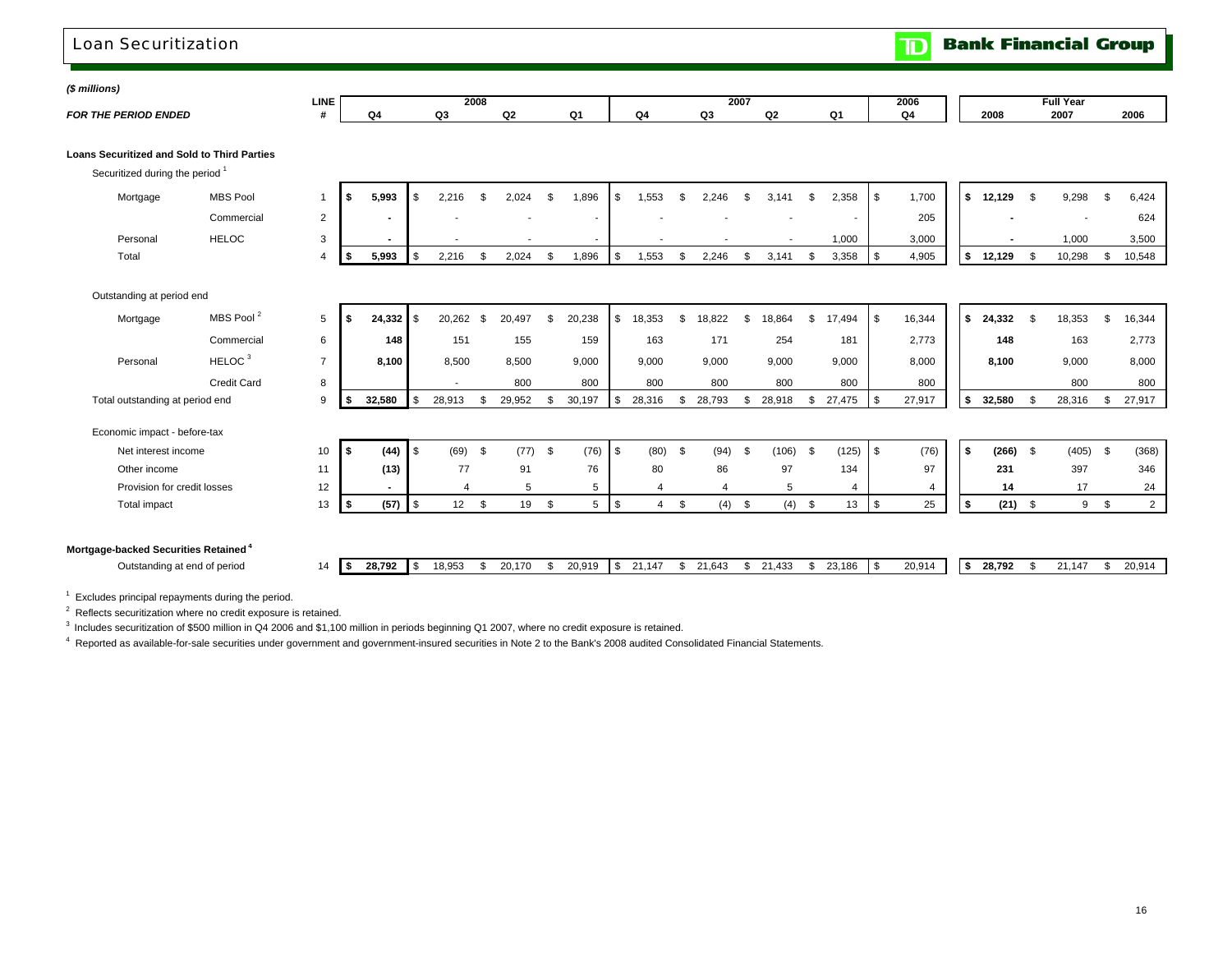## Loans Managed

# **TD** Bank Financial Group

|                                         |                |         | 2008<br>Q4               |                |                          | 2008<br>Q3    |              |                   | 2008<br>Q2               |                 |                    | 2008<br>Q1               |              |
|-----------------------------------------|----------------|---------|--------------------------|----------------|--------------------------|---------------|--------------|-------------------|--------------------------|-----------------|--------------------|--------------------------|--------------|
| (\$ millions)                           |                |         |                          |                |                          |               |              |                   |                          |                 |                    |                          |              |
|                                         |                |         |                          | Year-to-date   |                          |               | Year-to-date |                   |                          | Year-to-date    |                    |                          | Year-to-date |
|                                         |                |         | <b>Gross</b>             | write-offs.    |                          | Gross         | write-offs,  |                   | Gross                    | write-offs.     |                    | Gross                    | write-offs,  |
|                                         |                |         | impaired                 | net of         |                          | impaired      | net of       |                   | impaired                 | net of          |                    | impaired                 | net of       |
|                                         |                | Loans'  | loans                    | recoveries     | Loans'                   | loans         | recoveries   | Loans             | loans                    | recoveries      | Loans <sup>'</sup> | loans                    | recoveries   |
| Type of Loan                            |                |         |                          |                |                          |               |              |                   |                          |                 |                    |                          |              |
| Residential mortgages                   |                | 87,293  | 266<br>- 56              | - \$           | 93,460 \$<br>\$.         | 211           | - \$<br>5    | 87,606 \$<br>- \$ | 183 \$                   | 3 <sup>1</sup>  | \$<br>81,877 \$    | 159 \$                   |              |
| Consumer installment and other personal | $\overline{2}$ | 87,324  | 221                      | 384            | 85,361                   | 200           | 280          | 83,275            | 195                      | 178             | 77,073             | 176                      | 86           |
| Credit card                             | 3              | 7.115   | 82                       | 300            | 6,994                    | 67            | 225          | 6,733             | 68                       | 153             | 6.461              | 71                       | 75           |
| Business and government and other loans |                | 70,472  | 600                      | 145            | 62,894                   | 537           | 108          | 60,765            | 475                      | 81              | 46,617             | 424                      | 23           |
| Total loans reported and securitized    | 5              | 252,204 | 1,169                    | 837            | 248,709                  | 1,015         | 618          | 238,379           | 921                      | 415             | 212,028            | 830                      | 185          |
| Less: Loans securitized                 |                |         |                          |                |                          |               |              |                   |                          |                 |                    |                          |              |
| Residential mortgage loans              | 6              | 24,332  | $\overline{\phantom{0}}$ | $\blacksquare$ | 20,262                   |               |              | 20,497            |                          |                 | 20,238             | $\overline{\phantom{a}}$ |              |
| Personal loans                          |                | 8,100   | 12                       |                | 8,500                    | 14            |              | 8,500             | 12                       |                 | 9,000              | 12                       |              |
| Credit card loans                       | 8              |         | $\overline{\phantom{0}}$ | 14             | $\overline{\phantom{a}}$ |               | 14           | 800               |                          | 10              | 800                | $\overline{\phantom{a}}$ | 5            |
| Commercial mortgage loans <sup>2</sup>  | 9              | 148     | $\overline{\phantom{0}}$ | $\sim$         | 151                      | $\sim$        | $\sim$       | 155               | $\overline{\phantom{a}}$ | $\sim$          | 159                | $\sim$                   |              |
| <b>Total loans securitized</b>          | 10             | 32,580  | 12                       | 15             | 28,913                   | 14            | 14           | 29,952            | 12                       | 10 <sup>1</sup> | 30,197             | 12                       | 5            |
| Total loans reported on the             |                |         |                          |                |                          |               |              |                   |                          |                 |                    |                          |              |
| <b>Consolidated Balance Sheet</b>       | 11             | 219,624 | 1.157                    | 822<br>- 56    | -\$<br>219,796           | 1,001<br>- \$ | - \$<br>604  | 208,427<br>- \$   | 909<br>- \$              | - \$<br>405     | -\$<br>181,831     | 818 \$<br>-\$            | 180          |

<sup>1</sup> Net of allowance for credit losses.

<sup>2</sup> Commercial mortgage loans are Included in business and government loans.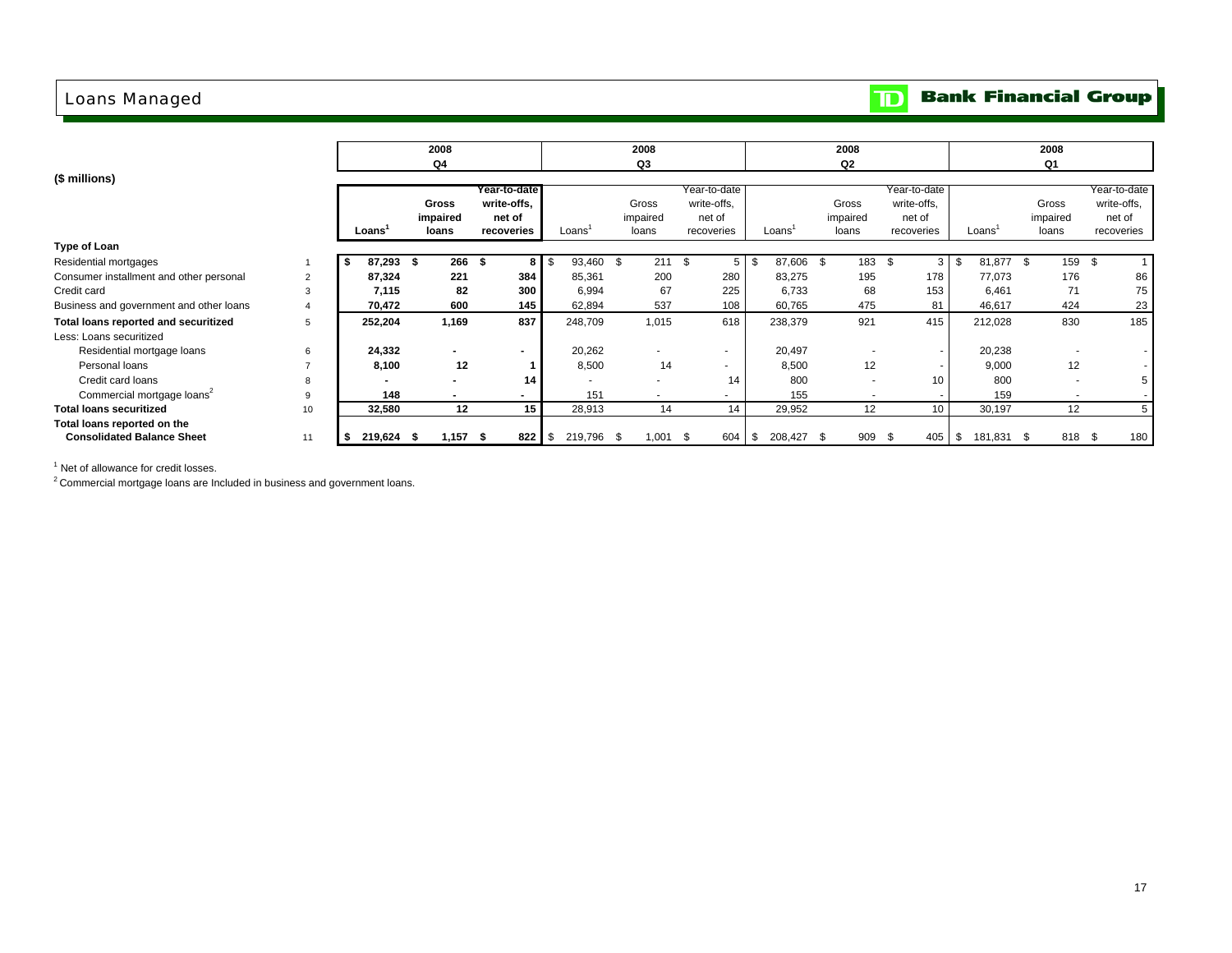### Impaired Loans

| (\$ millions)                                                | LINE                    |   |                   |     |                | 2008           |                |                |                |     |         |                |         | 2007         |                |               |        |     | 2006    |      |              |                    | <b>Full Year</b> |                |         |
|--------------------------------------------------------------|-------------------------|---|-------------------|-----|----------------|----------------|----------------|----------------|----------------|-----|---------|----------------|---------|--------------|----------------|---------------|--------|-----|---------|------|--------------|--------------------|------------------|----------------|---------|
| AS AT                                                        | #                       |   | Q4                |     | Q3             |                | Q <sub>2</sub> |                | Q1             |     | Q4      |                | Q3      |              | Q <sub>2</sub> | Q1            |        |     | Q4      |      | 2008         |                    | 2007             |                | 2006    |
| CHANGE IN GROSS IMPAIRED LOANS BY SEGMENT                    |                         |   |                   |     |                |                |                |                |                |     |         |                |         |              |                |               |        |     |         |      |              |                    |                  |                |         |
|                                                              | 1                       |   | 1,001             | \$  | 909            | \$             | 818            | <b>S</b>       | 569            |     | 590     | \$             | 603     | \$           | 511            | \$            | 446    |     | 390     | s    | 569          | \$                 | 446              | \$             | 372     |
| Balance at beginning of period<br>Additions                  |                         |   |                   |     |                |                |                |                |                |     |         |                |         |              |                |               |        |     |         |      |              |                    |                  |                |         |
| Canadian Personal and Commercial Banking - retail 1,2        | $\overline{2}$          |   | 394               |     | 348            |                | 338            |                | 405            |     | 263     |                | 246     |              | 235            |               | 228    |     | 219     |      | 1,485        |                    | 972              |                | 695     |
| - commercial mid-market                                      | 3                       |   | 28                |     | 32             |                | 33             |                | 33             |     | 8       |                | 10      |              | 14             |               | 8      |     | 39      |      | 126          |                    | 40               |                | 126     |
| U.S. Personal and Commercial Banking <sup>3</sup>            | $\overline{\mathbf{4}}$ |   | 194               |     | 171            |                | 199            |                | 87             |     | 115     |                | 105     |              | 212            |               | 121    |     | 68      |      | 651          |                    | 553              |                | 227     |
| <b>Wholesale Banking</b>                                     | 5                       |   |                   |     | 3              |                | 5              |                | 134            |     |         |                | 14      |              | ×              |               | 12     |     |         |      | 142          |                    | 26               |                | 34      |
| Other                                                        | 6                       |   |                   |     |                |                |                |                |                |     |         |                |         |              |                |               |        |     |         |      |              |                    |                  |                |         |
| Total additions to impaired loans and acceptances            | $\overline{7}$          |   | 616               |     | 554            |                | 575            |                | 659            |     | 387     |                | 375     |              | 461            |               | 369    |     | 326     |      | 2,404        |                    | 1,592            |                | 1,082   |
| Return to performing status, repaid or sold                  | 8                       |   | (243)             |     | (231)          |                | (234)          |                | (197)          |     | (188)   |                | (166)   |              | (158)          |               | (126)  |     | (93)    |      | (905)        |                    | (638)            |                | (372)   |
|                                                              | 9                       |   | 373               |     | 323            |                | 341            |                | 462            |     | 199     |                | 209     |              | 303            |               | 243    |     | 233     |      | 1,499        |                    | 954              |                | 710     |
| Net new additions (reductions)<br>Write-offs                 | 10                      |   | (247)             |     | (229)          |                | (258)          |                | (212)          |     | (202)   |                | (200)   |              | (207)          |               | (184)  |     | (177)   |      | (946)        |                    | (793)            |                | (629)   |
| Foreign exchange and other adjustments                       | 11                      |   | 30                |     | (2)            |                | 8              |                | (1)            |     | (18)    |                | (22)    |              | (4)            |               | 6      |     |         |      | 35           |                    | (38)             |                | (7)     |
|                                                              | 12                      |   | 156               |     | 92             |                | 91             |                | 249            |     | (21)    |                | (13)    |              | 92             |               | 65     |     | 56      |      | 588          |                    | 123              |                | 74      |
| Change during the period<br>Balance at end of period         | 13                      |   | 1,157             |     | 1,001          | <b>S</b>       | 909            | \$             | 818            |     | 569     | \$             | 590     | S.           | 603            | \$            | 511    | \$  | 446     | l S  | 1,157        | $\mathfrak{s}$     | 569              | $\mathfrak{L}$ | 446     |
|                                                              |                         |   |                   |     |                |                |                |                |                |     |         |                |         |              |                |               |        |     |         |      |              |                    |                  |                |         |
| GROSS IMPAIRED LOANS BY COUNTRY OF RISK <sup>4</sup>         |                         |   |                   |     |                |                |                |                |                |     |         |                |         |              |                |               |        |     |         |      |              |                    |                  |                |         |
| Canada                                                       | 14                      |   | 628               |     | 562            | <b>S</b>       | 517            | \$             | 513            |     | 325     | $\mathfrak{s}$ | 316     | s.           | 307            | \$            | 317    |     | 316     | s    | 628          | $\mathbf{\hat{s}}$ | 325              | s.             | 316     |
| United States <sup>3</sup>                                   | 15                      |   | 526               |     | 437            |                | 389            |                | 302            |     | 244     |                | 274     |              | 296            |               | 194    |     | 130     |      | 526          |                    | 244              |                | 130     |
| Other international                                          |                         |   |                   |     |                |                |                |                |                |     |         |                |         |              |                |               |        |     |         |      |              |                    |                  |                |         |
| Europe                                                       | 16                      |   |                   |     |                |                |                |                | $\overline{1}$ |     |         |                |         |              |                |               | $\sim$ |     |         |      |              |                    |                  |                |         |
| Other                                                        | 17                      |   | 3                 |     | $\overline{2}$ |                | $\overline{2}$ |                | $\overline{2}$ |     |         |                |         |              |                |               |        |     |         |      | 3            |                    |                  |                |         |
| Total other international                                    | 18                      |   | 3                 |     | $\overline{2}$ |                | $\overline{3}$ |                | $\overline{3}$ |     | $\sim$  |                | $\sim$  |              | $\sim$         |               | $\sim$ |     | $\sim$  |      | $\mathbf{3}$ |                    | $\sim$           |                | $\sim$  |
| <b>Total gross impaired loans</b>                            | 19                      |   | 1,157             |     | 1,001          | -S             | 909            | - \$           | 818            |     | 569     | \$.            | 590     | S.           | 603            | \$            | 511    | -S  | 446     | l \$ | 1,157        | -S                 | 569              | \$             | 446     |
|                                                              |                         |   |                   |     |                |                |                |                |                |     |         |                |         |              |                |               |        |     |         |      |              |                    |                  |                |         |
| <b>GROSS IMPAIRED LOANS BY SEGMENT</b>                       |                         |   |                   |     |                |                |                |                |                |     |         |                |         |              |                |               |        |     |         |      |              |                    |                  |                |         |
| <b>Canadian Personal and Commercial Banking</b>              |                         |   |                   |     |                |                |                |                |                |     |         |                |         |              |                |               |        |     |         |      |              |                    |                  |                |         |
| Personal                                                     | 20                      | S | 490               | \$. | 423            | \$             | 403            | \$             | 399            | \$. | 244     | $\mathfrak{s}$ | 225     | S.           | 217            | \$            | 211    | \$. | 191     | l s  | 490          | \$                 | 244              | \$             | 191     |
| Commercial                                                   | 21                      |   | 107               |     | 106            |                | 91             |                | 82             |     | 66      |                | 77      |              | 79             |               | 93     |     | 113     |      | 107          |                    | 66               |                | 113     |
| Total Canadian Personal and Commercial Banking               | 22                      |   | 597               |     | 529            |                | 494            |                | 481            |     | 310     |                | 302     |              | 296            |               | 304    |     | 304     |      | 597          |                    | 310              |                | 304     |
| U.S. Personal and Commercial Banking <sup>3</sup>            | 23                      |   | 442               |     | 368            |                | 315            |                | 228            |     | 237     |                | 256     |              | 276            |               | 174    |     | 121     |      | 442          |                    | 237              |                | 121     |
| <b>Wholesale Banking</b>                                     | 24                      |   | 107               |     | 94             |                | 91             |                | 100            |     | 13      |                | 24      |              | 23             |               | 24     |     | 12      |      | 107          |                    | 13               |                | 12      |
| Other                                                        | 25                      |   | 11                |     | 10             |                | 9              |                | 9              |     | 9       |                | 8       |              | 8              |               | 9      |     | 9       |      | 11           |                    | 9                |                | 9       |
| <b>Total gross impaired loans</b>                            | 26                      |   | 1.157             |     | 1.001          | $\mathfrak{s}$ | 909            | $\mathfrak{L}$ | 818            |     | 569     | \$.            | 590     | -S           | 603            | $\mathbf{s}$  | 511    | \$  | 446     | \$   | 1.157        | $\mathfrak{s}$     | 569              | $\mathfrak{L}$ | 446     |
| NET IMPAIRED LOANS BY SEGMENT                                |                         |   |                   |     |                |                |                |                |                |     |         |                |         |              |                |               |        |     |         |      |              |                    |                  |                |         |
| <b>Canadian Personal and Commercial Banking</b>              |                         |   |                   |     |                |                |                |                |                |     |         |                |         |              |                |               |        |     |         |      |              |                    |                  |                |         |
| Personal                                                     | 27                      |   | 357               |     | 300            | \$             | 279            | \$             | 276            | S   | 126     | $\mathfrak{s}$ | 115     | $\mathbf{s}$ | 103            | \$            | 103    |     | 87      | l S  | 357          | $\mathfrak{s}$     | 126              | $\mathfrak{L}$ | 87      |
| Commercial                                                   | 28                      |   | 68                |     | 60             |                | 49             |                | 49             |     | 29      |                | 36      |              | 40             |               | 52     |     | 73      |      | 68           |                    | 29               |                | 73      |
| Total Canadian Personal and Commercial Banking               | 29                      |   | 425               |     | 360            |                | 328            |                | 325            |     | 155     |                | 151     |              | 143            |               | 155    |     | 160     |      | 425          |                    | 155              |                | 160     |
| U.S. Personal and Commercial Banking                         | 30                      |   | 348               |     | 319            |                | 281            |                | 192            |     | 200     |                | 215     |              | 221            |               | 150    |     | 101     |      | 348          |                    | 200              |                | 101     |
| <b>Wholesale Banking</b>                                     | 31                      |   | 31                |     | 29             |                | 44             |                | 36             |     | 10      |                | 13      |              | 8              |               | 9      |     | 9       |      | 31           |                    | 10               |                | 9       |
| Other                                                        | 32                      |   |                   |     |                |                |                |                |                |     |         |                |         |              |                |               |        |     |         |      |              |                    | -1               |                |         |
| Impaired loans net of specific provisions                    | 33                      |   | 805               |     | 709            |                | 654            |                | 554            |     | 366     |                | 379     |              | 372            |               | 314    |     | 270     |      | 805          |                    | 366              |                | 270     |
| Specific allowance as a % of gross impaired loans            | 34                      |   | 30.4 <sub>9</sub> |     | 29.2%          |                | 28.1%          |                | 32.3           |     | 35.7%   |                | 35.8%   |              | 38.3%          |               | 38.6   |     | 39.5%   |      | 30.4%        |                    | 35.7%            |                | 39.5 %  |
| Total loans and acceptances (page 13, lines 17+18)           | 35                      |   | 230,664           |     | 230,640        | \$.            | 219,275        | \$             | 192,464        | \$. | 185,194 | \$             | 181,145 | \$           | 179,137        | 171,296<br>\$ |        | s.  | 169,284 | l S  | 230,664      | \$                 | 185,194          | \$             | 169,284 |
| Impaired loans net of specific allowance as a % of net loans | 36                      |   | 0.3%              |     | 0.3%           |                | 0.3%           |                | 0.3%           |     | 0.2%    |                | 0.2%    |              | 0.2%           |               | 0.2%   |     | 0.2%    |      | 0.3%         |                    | 0.2%             |                | 0.2%    |
| from a new external                                          |                         |   |                   |     |                |                |                |                |                |     |         |                |         |              |                |               |        |     |         |      |              |                    |                  |                |         |

<sup>1</sup> Including Small Business Banking.

<sup>2</sup> The quarter-over-quarter increase in Q1 2008 was largely a result of a change in the definition of gross impaired loans for insured residential mortgages from 360 days to 90 days past the contractual due date. There wa allowances as a majority of the net increase in gross impaired balances related to residential mortgages that are insured.

3 Q2 2008 include \$97 million of impaired loans due to the Commerce acquisition. All loans acquired from Commerce have been measured at fair value. Fair value takes into consideration the credit quality of the loans and as no allowance was recognized upon acquisition.

 $<sup>5</sup>$  Includes customers' liability under acceptances.</sup> 4 Effective Q1 2008, the Bank implemented OSFI's guidelines based on Basel II. This represents a new disclosure under Basel II. Prior to Q1 2008, the geographic location was based on the unit responsible for recording reve

18

**Bank Financial Group** 

 $\mathbf{D}$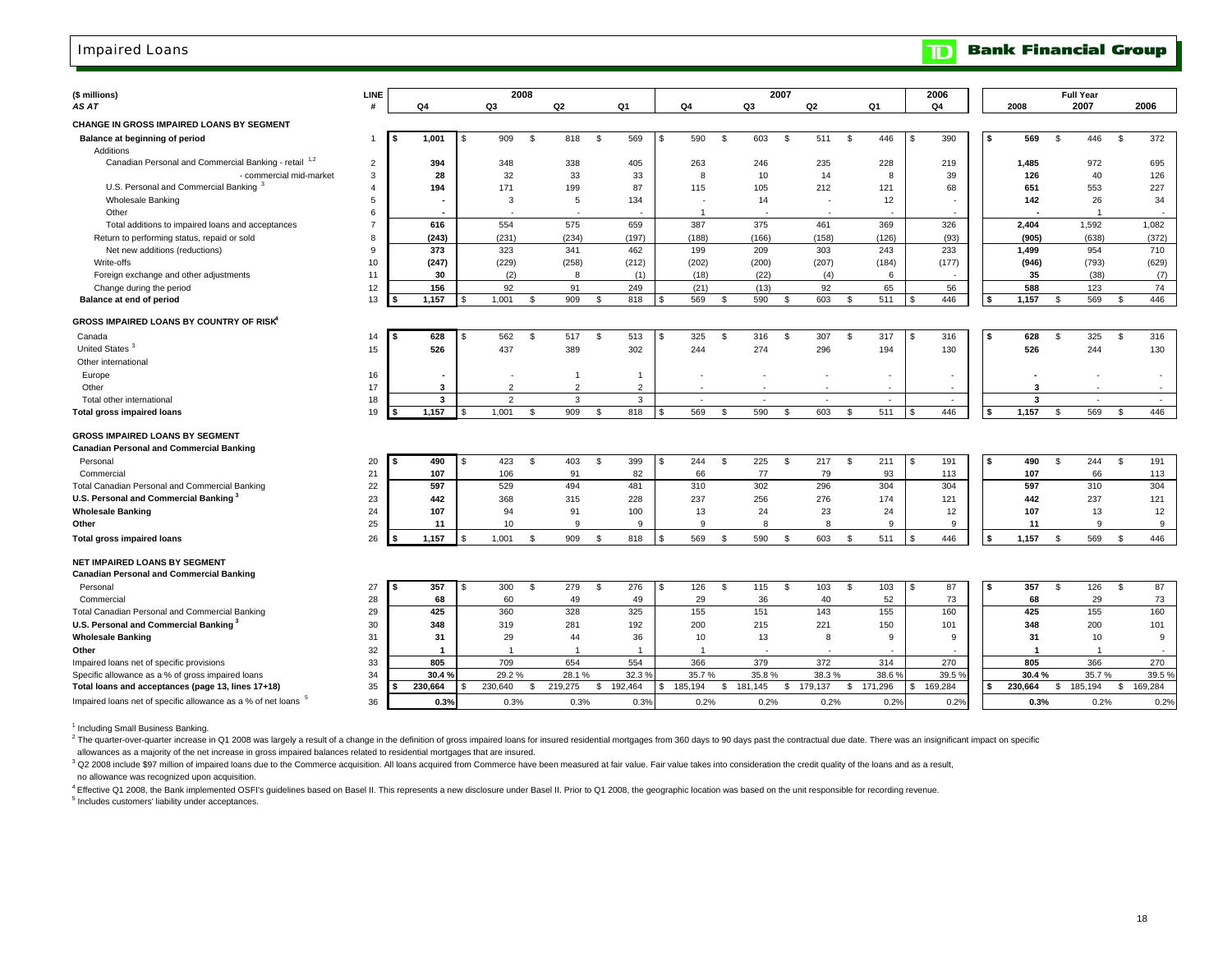### Allowance for Credit Losses

## **TD** Bank Financial Group

| (\$ millions)                                                      | LINE           |             |                          |                                  | 2008 |                                  |                |                          |                |      |                | 2007 |                          |     |                | 2006      |    |       | <b>Full Year</b> |           |
|--------------------------------------------------------------------|----------------|-------------|--------------------------|----------------------------------|------|----------------------------------|----------------|--------------------------|----------------|------|----------------|------|--------------------------|-----|----------------|-----------|----|-------|------------------|-----------|
| AS AT                                                              |                | Q4          |                          | Q3                               |      | Q2                               |                | Q <sub>1</sub>           | Q4             |      | Q3             |      | Q2                       |     | Q1             | Q4        |    | 2008  | 2007             | 2006      |
| ALLOWANCE FOR CREDIT LOSSES                                        |                |             |                          |                                  |      |                                  |                |                          |                |      |                |      |                          |     |                |           |    |       |                  |           |
| <b>Specific Allowance</b>                                          |                |             |                          |                                  |      |                                  |                |                          |                |      |                |      |                          |     |                |           |    |       |                  |           |
| Balance at beginning of period                                     |                | 292<br>\$   |                          | 255<br>\$                        | \$   | 264                              | $\mathfrak{L}$ | 203                      | \$<br>211      | - \$ | 231            | \$.  | 197                      | \$. | 176            | \$<br>145 | s  | 203   | \$<br>176        | \$<br>155 |
| Write-offs                                                         | 2              | (247)       |                          | (229)                            |      | (258)                            |                | (212)                    | (202)          |      | (200)          |      | (191)                    |     | (170)          | (164)     |    | (946) | (763)            | (583)     |
| Recoveries                                                         | 3              |             | 29                       | 30                               |      | 33                               |                | 32                       | 27             |      | 40             |      | 37                       |     | 31             | 33        |    | 124   | 135              | 129       |
| Provision for credit losses                                        |                | 258         |                          | 230                              |      | 211                              |                | 235                      | 165            |      | 141            |      | 184                      |     | 153            | 156       |    | 934   | 643              | 457       |
| Foreign exchange and other adjustments                             | 5              |             | 20                       | 6                                |      | 5                                |                | 6                        | $\overline{2}$ |      | (1)            |      | $\overline{4}$           |     | $\overline{7}$ | 6         |    | 37    | 12               | 18        |
| Balance at end of period                                           | 6              | 352         |                          | 292                              |      | 255                              |                | 264                      | 203            |      | 211            |      | 231                      |     | 197            | 176       |    | 352   | 203              | 176       |
| <b>General Allowance</b>                                           |                |             |                          |                                  |      |                                  |                |                          |                |      |                |      |                          |     |                |           |    |       |                  |           |
| Balance at beginning of period                                     | $\overline{7}$ | 1,155       |                          | 1,114                            |      | 1.098                            |                | 1,092                    | 1,146          |      | 1,147          |      | 1,169                    |     | 1,141          | 1,134     |    | 1.092 | 1.141            | 1,138     |
| Provision for credit losses - U.S. Personal and Commercial Banking | 8              |             | 12                       | 42                               |      | -5                               |                | $\overline{4}$           | 21             |      | 18             |      | (23)                     |     | (1)            | 5         |    | 63    | 15               | (6)       |
| - VFC                                                              | 9              |             | 18                       | 16                               |      | 16                               |                | 15                       | 13             |      | 12             |      | 11                       |     | 11             | 9         |    | 65    | 47               | 18        |
| - Other                                                            | 10             |             |                          | $\overline{a}$                   |      | $\overline{\phantom{a}}$         |                |                          | (60)           |      | $\sim$         |      | $\overline{\phantom{a}}$ |     | $\sim$         | $\sim$    |    |       | (60)             | (60)      |
| Arising on acquisitions <sup>1</sup>                               | 11             |             | $\overline{\phantom{a}}$ | $\overline{\phantom{a}}$         |      | $\sim$                           |                | $\overline{\phantom{a}}$ | ÷              |      | $\overline{a}$ |      | $\overline{\phantom{a}}$ |     | 14             | $\sim$    |    |       | 14               | 87        |
| Foreign exchange and other adjustments                             | 12             |             | (1)                      | (17)                             |      | (5)                              |                | (14)                     | (28)           |      | (31)           |      | (10)                     |     | $\overline{4}$ | (7)       |    | (37)  | (65)             | (36)      |
| Balance at end of period                                           | 13             | 1,184       |                          | 1,155                            |      | 1,114                            |                | 1,098                    | 1,092          |      | 1,146          |      | 1,147                    |     | 1,169          | 1,141     |    | 1,184 | 1,092            | 1,141     |
| Total allowance for credit losses at end of period                 | 14             | 1,536<br>\$ |                          | 1.447<br>$\sqrt{3}$              | \$   | 1,369                            | \$             | 1,362                    | \$<br>1,295    | \$   | 1,357          | \$   | 1,378                    | S.  | 1,366          | \$1,317   | \$ | 1,536 | \$<br>1,295      | \$1,317   |
| SPECIFIC ALLOWANCE BY COUNTRY OF RISK <sup>2</sup>                 |                |             |                          |                                  |      |                                  |                |                          |                |      |                |      |                          |     |                |           |    |       |                  |           |
| Canada                                                             | 15             | 180<br>- \$ |                          | 177<br>$\mathbf{s}$              | \$   | 170                              | \$             | 178                      |                |      |                |      |                          |     |                |           |    |       |                  |           |
| <b>United States</b>                                               | 16             | 169         |                          | 113                              |      | 83                               |                | 84                       |                |      |                |      |                          |     |                |           |    |       |                  |           |
| Other international                                                |                |             |                          |                                  |      |                                  |                |                          |                |      |                |      |                          |     |                |           |    |       |                  |           |
|                                                                    | 17             |             |                          |                                  |      |                                  |                |                          |                |      |                |      |                          |     |                |           |    |       |                  |           |
| Europe<br>Other                                                    |                |             | $\blacksquare$           |                                  |      |                                  |                | ٠                        |                |      |                |      |                          |     |                |           |    |       |                  |           |
| Total other international                                          | 18             |             | 3<br>3                   | $\overline{2}$<br>$\overline{2}$ |      | $\overline{2}$<br>$\overline{2}$ |                | 2<br>$\overline{2}$      |                |      |                |      |                          |     |                |           |    |       |                  |           |
|                                                                    | 19             | 352         |                          | 292                              |      |                                  |                | 264                      |                |      |                |      |                          |     |                |           |    |       |                  |           |
| <b>Total specific allowance</b>                                    | 20             |             |                          | \$                               | \$   | 255                              | \$             |                          |                |      |                |      |                          |     |                |           |    |       |                  |           |

<sup>1</sup> All loans acquired from Commerce have been measured at fair value. Fair value takes into consideration the credit quality of the loans and as a result, no allowance was recognized upon acquisition.  ${}^{2}$  Effective Q1 2008, the Bank implemented OSFI's guidelines based on Basel II. This represents a new disclosure under Basel II.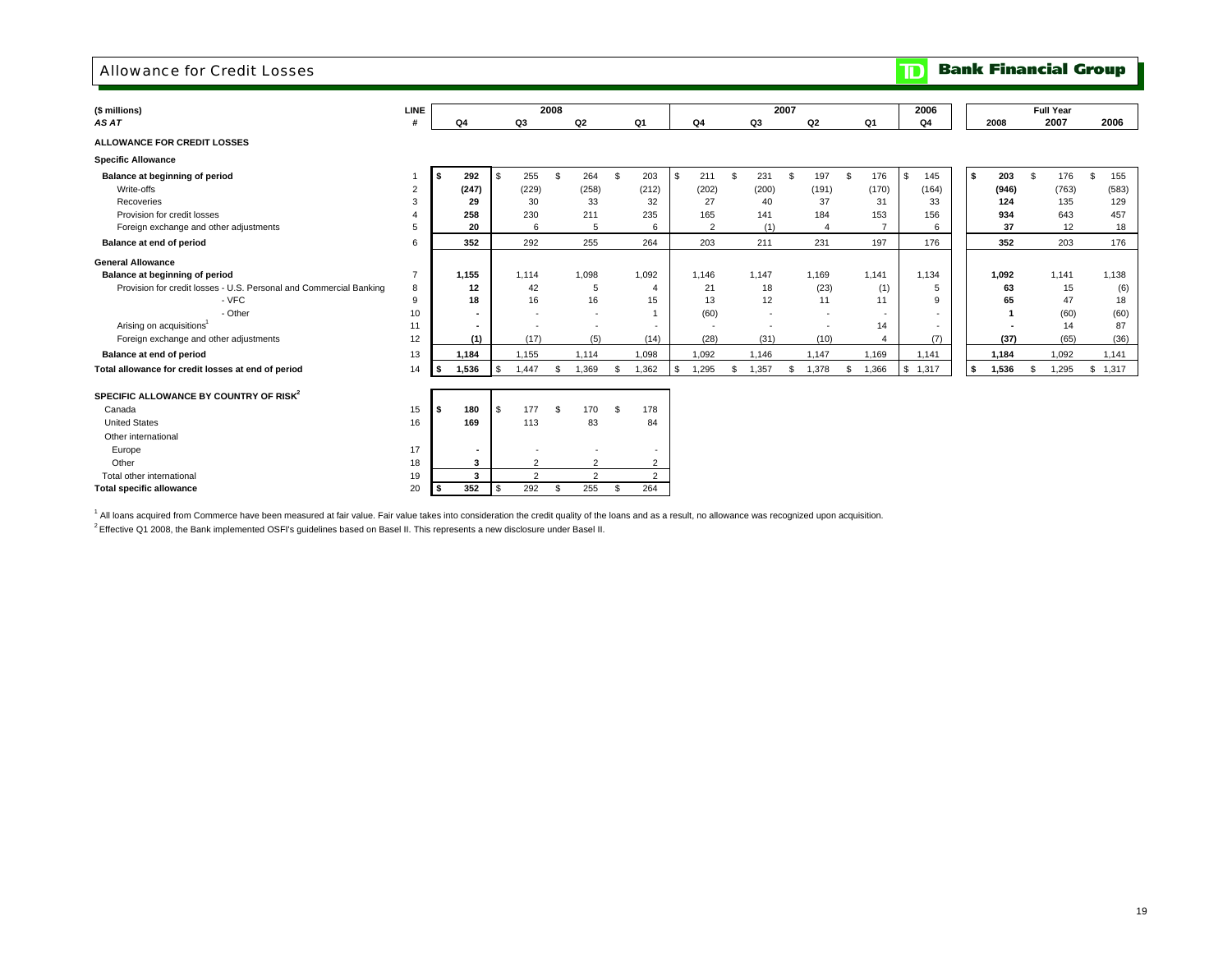### Provision for Credit Losses

## **TD** Bank Financial Group

| (\$ millions)                                                      | <b>LINE</b>    |      |                |           | 2008 |                          |     |                          |    |                       |      |                          | 2007 |                |     |                          | 2006            |           |     | <b>Full Year</b> |            |
|--------------------------------------------------------------------|----------------|------|----------------|-----------|------|--------------------------|-----|--------------------------|----|-----------------------|------|--------------------------|------|----------------|-----|--------------------------|-----------------|-----------|-----|------------------|------------|
| AS AT                                                              |                | Q4   |                | Q3        |      | Q <sub>2</sub>           |     | Q1                       |    | Q4                    |      | Q3                       |      | Q <sub>2</sub> |     | Q1                       | Q4              | 2008      |     | 2007             | 2006       |
|                                                                    |                |      |                |           |      |                          |     |                          |    |                       |      |                          |      |                |     |                          |                 |           |     |                  |            |
| <b>PROVISION FOR CREDIT LOSSES</b>                                 |                |      |                |           |      |                          |     |                          |    |                       |      |                          |      |                |     |                          |                 |           |     |                  |            |
| New specifics (net of reversals)                                   |                |      | 287            | 260<br>-S | \$   | 244                      |     | 267                      | \$ | 192                   | - \$ | 181                      |      | 221            | \$  | 184                      | 189<br>-S       | \$1,058   | \$. | 778              | \$<br>586  |
| Recoveries                                                         | $\overline{2}$ |      | (29)           | (30)      |      | (33)                     |     | (32)                     |    | (27)                  |      | (40)                     |      | (37)           |     | (31)                     | (33)            | (124)     |     | (135)            | (129)      |
| Provision for credit losses - specifics                            | 3              |      | 258            | 230       |      | 211                      |     | 235                      |    | 165                   |      | 141                      |      | 184            |     | 153                      | 156             | 934       |     | 643              | 457        |
| Change in general allowance - U.S. Personal and Commercial Banking | $\overline{4}$ |      | 12             | 42        |      | 5                        |     | 4                        |    | 21                    |      | 18                       |      | (23)           |     | (1)                      | 5               | 63        |     | 15               | (6)        |
| - VFC                                                              | 5              |      | 18             | 16        |      | 16                       |     | 15                       |    | 13                    |      | 12                       |      | 11             |     | 11                       | 9               | 65        |     | 47               | 18         |
| - Other                                                            | 6              |      | $\blacksquare$ |           |      |                          |     |                          |    | (60)                  |      | $\overline{\phantom{a}}$ |      |                |     | $\overline{\phantom{a}}$ |                 |           |     | (60)             | (60)       |
| Provision for credit losses                                        |                | \$   | 288            | 288       |      | 232<br>\$.               | \$. | 255                      | \$ | 139                   |      | 171                      |      | 172            | \$  | 163                      | 170<br>-S       | \$1,063   |     | 645              | 409<br>\$  |
|                                                                    |                |      |                |           |      |                          |     |                          |    |                       |      |                          |      |                |     |                          |                 |           |     |                  |            |
| PROVISION FOR (REVERSAL OF) CREDIT LOSSES BY SEGMENT               |                |      |                |           |      |                          |     |                          |    |                       |      |                          |      |                |     |                          |                 |           |     |                  |            |
| Canadian Personal and Commercial Banking                           | 8              |      | 209            | 194       | - \$ | 191                      | \$. | 172                      | -S | 176                   | Ŝ.   | 151                      |      | 143            | \$. | 138                      | 132<br><b>S</b> | 766<br>\$ |     | 608              | 413<br>\$. |
| U.S. Personal and Commercial Banking                               | 9              |      | 78             | 76        |      | 46                       |     | 26                       |    | 35                    |      | 33                       |      | 35             |     | 17                       | 15              | 226       |     | 120              | 40         |
| Wholesale Banking <sup>1</sup>                                     | 10             |      | 10             | 30        |      | 10                       |     | 56                       |    | $\boldsymbol{\Delta}$ |      | 8                        |      | 12             |     | 24                       | 13              | 106       |     | 48               | 68         |
| Corporate                                                          |                |      |                |           |      |                          |     |                          |    |                       |      |                          |      |                |     |                          |                 |           |     |                  |            |
| Initial set up of specific allowance for credit card               |                |      |                |           |      |                          |     |                          |    |                       |      |                          |      |                |     |                          |                 |           |     |                  |            |
| and overdraft loans                                                | 11             |      | $\blacksquare$ |           |      |                          |     | $\overline{\phantom{a}}$ |    |                       |      |                          |      |                |     | $\overline{\phantom{a}}$ | 28              |           |     |                  | 28         |
| Securitization                                                     | 12             |      | $\blacksquare$ |           | (4)  | (5)                      |     | (5)                      |    | (4)                   |      | (4)                      |      | (5)            |     | (4)                      | (4)             | (14)      |     | (17)             | (24)       |
| Wholesale Banking - CDS <sup>1</sup>                               | 13             |      | (10)           | (12)      |      | (10)                     |     | 6                        |    | (11)                  |      | (11)                     |      | (12)           |     | (12)                     | (11)            | (26)      |     | (46)             | (47)       |
| General allowance release                                          | 14             |      |                |           |      | $\overline{\phantom{a}}$ |     |                          |    | (60)                  |      | $\sim$                   |      | $\sim$         |     | $\overline{\phantom{a}}$ |                 |           |     | (60)             | (60)       |
| Other                                                              | 15             |      |                |           |      | $\overline{\phantom{a}}$ |     | $\overline{\phantom{a}}$ |    | (1)                   |      | (6)                      |      | (1)            |     | $\sim$                   | (3)             |           |     | (8)              | (9)        |
| <b>Total Corporate</b>                                             | 16             |      | (9)            | (12)      |      | (15)                     |     |                          |    | (76)                  |      | (21)                     |      | (18)           |     | (16)                     | 10              | (35)      |     | (131)            | (112)      |
| Provision for credit losses                                        | 17             | l \$ | 288            | 288       | - \$ | 232                      | \$  | 255                      | \$ | 139                   | - \$ | 171                      |      | 172            | \$. | 163                      | 170<br>-S       | \$1,063   |     | 645              | 409<br>S   |

<sup>1</sup> Premiums on credit default swaps (CDS) recorded in provision for credit losses for Wholesale Banking are reclassified to trading income in the Corporate segment.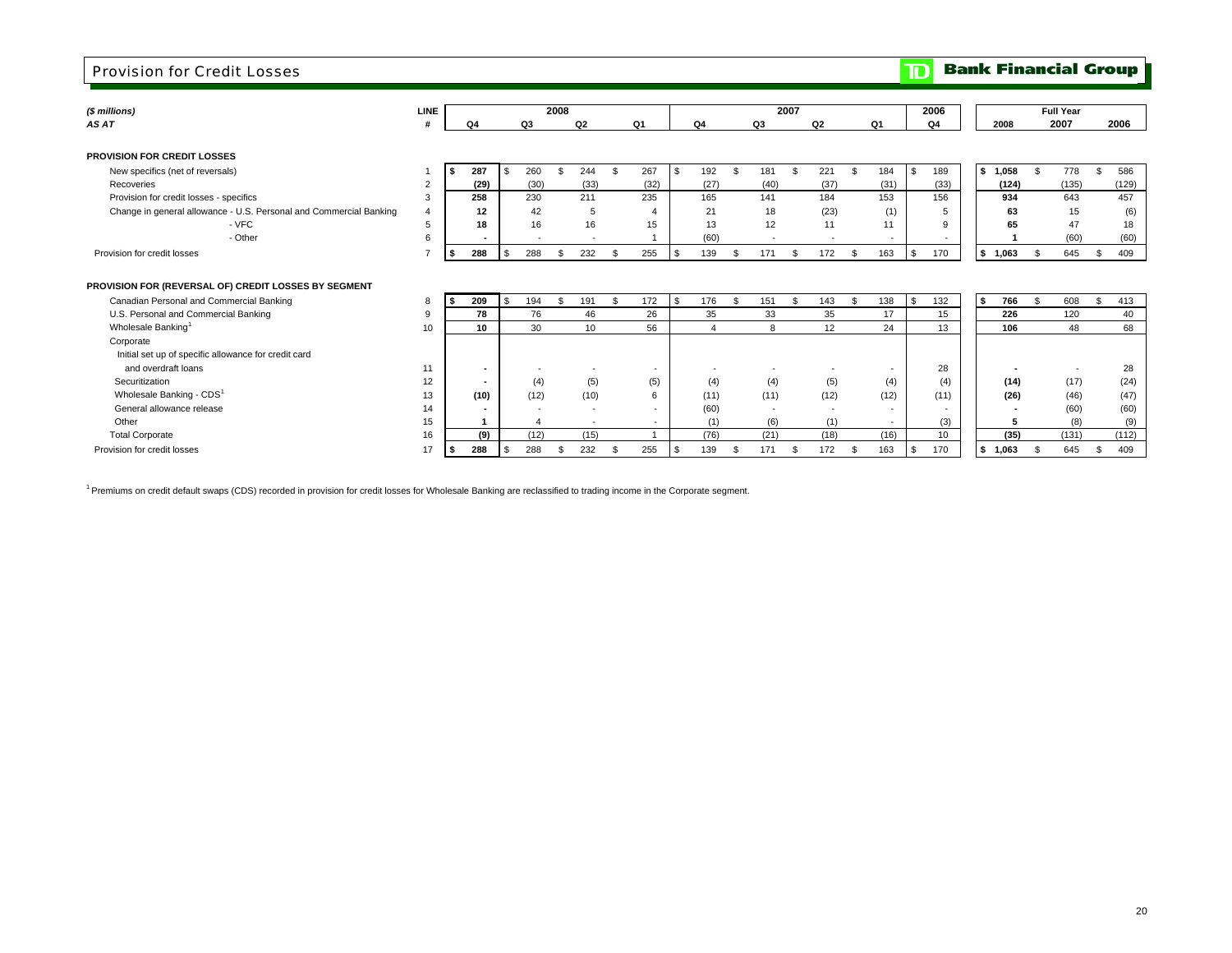### Analysis of Change in Shareholders' Equity

## **TD** Bank Financial Group

| (\$ millions)                                                                  | LINE           |                |                | 2008         |              |                 | 2007                     |                          |                             | 2006          |              | <b>Full Year</b> |                |
|--------------------------------------------------------------------------------|----------------|----------------|----------------|--------------|--------------|-----------------|--------------------------|--------------------------|-----------------------------|---------------|--------------|------------------|----------------|
| <b>FOR THE PERIOD ENDED</b>                                                    | #              | Q4             | Q3             | Q2           | Q1           | Q4              | Q3                       | Q2                       | Q1                          | Q4            | 2008         | 2007             | 2006           |
|                                                                                |                |                |                |              |              |                 |                          |                          |                             |               |              |                  |                |
| <b>Common shares</b>                                                           |                |                |                |              |              |                 |                          |                          |                             |               |              |                  |                |
| Opening balance                                                                | $\mathbf{1}$   | 13,090<br>\$   | 12,818<br>\$   | 6,632<br>\$  | \$<br>6,577  | \$<br>6,525     | 6,455<br>-9<br>- \$      | 6,417<br>.ኖ              | 6,334                       | 6,353<br>\$.  | 6,577<br>\$  | 6,334<br>- \$    | \$<br>5,872    |
| Issued - options                                                               | $\overline{2}$ | 55             | 129            | 29           | 42           | 41              | 79                       | 19                       | 34                          | 26            | 255          | 173              | 119            |
| - dividend reinvestment plan                                                   | 3              | 89             | 142            | 22           | 21           | 23              | 22                       | 21                       | 19                          | 26            | 274          | 85               | 328            |
| - acquisition of VFC                                                           | 4              |                |                |              |              |                 |                          |                          |                             |               |              | ÷                | 70             |
| - acquisition of Commerce                                                      | 5              |                |                | 6,147        |              |                 | $\overline{\phantom{a}}$ |                          |                             |               | 6,147        | $\sim$           |                |
| Impact of shares (acquired) sold for trading purposes <sup>1</sup>             | 6              | $\overline{7}$ | $\overline{1}$ | (12)         | (8)          | $\overline{4}$  | (2)                      | (2)                      | 30                          | (36)          | (12)         | 30               | (20)           |
| Repurchase of common shares                                                    | $\overline{7}$ |                |                |              |              | (16)            | (29)                     |                          |                             | (35)          |              | (45)             | (35)           |
| Closing balance                                                                | 8              | 13,241         | 13,090         | 12,818       | 6,632        | 6,577           | 6,525                    | 6,455                    | 6,417                       | 6,334         | 13,241       | 6,577            | 6,334          |
| <b>Preferred shares</b>                                                        |                |                |                |              |              |                 |                          |                          |                             |               |              |                  |                |
| Opening balance                                                                | 9              | 1,625          | 1,125          | 875          | 425          | 425             | 425                      | 425                      | 425                         | 425           | 425          | 425              |                |
| Issued                                                                         | 10             | 250            | 500            | 250          | 450          |                 |                          |                          |                             |               | 1,450        |                  | 425            |
| Closing balance                                                                | 11             | 1,875          | 1,625          | 1,125        | 875          | 425             | 425                      | 425                      | 425                         | 425           | 1,875        | 425              | 425            |
| <b>Contributed surplus</b>                                                     |                |                |                |              |              |                 |                          |                          |                             |               |              |                  |                |
| Opening balance                                                                |                | 355            | 383            | 121          |              | 118             | 124                      | 68                       |                             | 56            | 119          |                  | 40             |
|                                                                                | 12             |                |                |              | 119          |                 |                          | $\overline{4}$           | 66<br>$\boldsymbol{\Delta}$ |               |              | 66               |                |
| Stock option expense                                                           | 13             | 6              | 5              | 6            | 5            | 5               | $\overline{7}$           |                          |                             | 10            | 22           | 20               | 31             |
| Stock option exercised                                                         | 14             | (11)           | (33)           | (7)          | (3)          | (4)             | (13)                     | $\overline{\phantom{a}}$ | (2)                         |               | (54)         | (19)             | (5)            |
| Conversion of TD Banknorth options on privatization                            | 15             |                |                |              |              |                 |                          | 52                       |                             |               |              | 52               |                |
| Conversion of Commerce options on acquisition                                  | 16             |                |                | 263          |              |                 |                          |                          |                             |               | 263          |                  |                |
| Closing balance                                                                | 17             | 350            | 355            | 383          | 121          | 119             | 118                      | 124                      | 68                          | 66            | 350          | 119              | 66             |
| <b>Retained earnings</b>                                                       |                |                |                |              |              |                 |                          |                          |                             |               |              |                  |                |
| Opening balance                                                                | 18             | 17,362         | 16,864         | 16,499       | 15,954       | 15,378          | 14,865                   | 14,375                   | 13,725                      | 13,544        | 15,954       | 13,725           | 10,650         |
| Transition adjustment on adoption of Financial Instruments standards           | 19             |                |                |              |              |                 |                          |                          | 80                          |               |              | 80<br>٠.         |                |
| Net income                                                                     | 20             | 1,014          | 997            | 852          | 970          | 1,094           | 1,103                    | 879                      | 921                         | 762           | 3,833        | 3,997            | 4,603          |
| Dividends - common                                                             | 21             | (493)          | (475)          | (473)        | (410)        | (409)           | (381)                    | (382)                    | (345)                       | (347)         | (1, 851)     | (1, 517)         | (1, 278)       |
| Dividends - preferred                                                          | 22             | (23)           | (17)           | (11)         | (8)          | (5)             | (2)                      | (7)                      | (6)                         | (5)           | (59)         | (20)             | (22)           |
| Premium paid on common shares repurchased                                      | 23             |                |                |              |              | (104)           | (207)                    |                          |                             | (229)         |              | (311)            | (229)          |
| Other                                                                          | 24             | (3)            | (7)            | (3)          | (7)          |                 |                          |                          |                             |               | (20)         |                  | $\overline{1}$ |
| Closing balance                                                                | 25             | 17,857         | 17,362         | 16,864       | 16,499       | 15,954          | 15,378                   | 14,865                   | 14,375                      | 13,725        | 17,857       | 15,954           | 13,725         |
| Accumulated other comprehensive Income                                         |                |                |                |              |              |                 |                          |                          |                             |               |              |                  |                |
| Opening balance                                                                | 26             | (1, 139)       | (595)          | (1, 187)     | (1,671)      | (1, 443)        | (94)                     | (268)                    | (918)                       | (951)         | (1,671)      | (918)            | (696)          |
| Transition adjustment on adoption of Financial Instruments standards           | 27             |                |                |              |              |                 | $\blacksquare$           | $\overline{\phantom{a}}$ | 426                         |               |              | 426              |                |
| Net change in unrealized gains and (losses) on available-for-sale securities   | 28             | (1,640)        | (289)          | (74)         | 225          | 194             | (197)                    | 61                       | 24                          |               | (1,778)      | 82               |                |
| Net change in unrealized foreign currency translation gains and (losses) on    |                |                |                |              |              |                 |                          |                          |                             |               |              |                  |                |
| investment in subsidiaries, net of hedging activities                          | 29             | 432            | (231)          | 470          | (231)        | (604)           | (971)                    | 97                       | 323                         | 33            | 440          | (1, 155)         | (222)          |
| Net change in gains and (losses) on derivatives designated as cash flow hedges | 30             | 698            | (24)           | 196          | 490          | 182             | (181)                    | 16                       | (123)                       |               | 1,360        | (106)            |                |
| Closing balance<br>(page 22)                                                   | 31             | (1,649)        | (1, 139)       | (595)        | (1, 187)     | (1,671)         | (1, 443)                 | (94)                     | (268)                       | (918)         | (1,649)      | (1,671)          | (918)          |
| Total shareholders' equity                                                     | 32             | 31,674         | 31,293         | 30,595<br>\$ | 22,940<br>\$ | 21,404 \$<br>\$ | 21,003<br>\$             | 21,775<br>\$             | 21,017                      | 19,632<br>\$. | 31,674<br>\$ | \$<br>21,404     | \$<br>19,632   |
|                                                                                |                |                |                |              |              |                 |                          |                          |                             |               |              |                  |                |
| <b>NUMBER OF COMMON SHARES (thousands)</b>                                     |                |                |                |              |              |                 |                          |                          |                             |               |              |                  |                |
| Opening balance                                                                | 33             | 807,325        | 802,928        | 719,039      | 717,814      | 718,348         | 719,875                  | 719,040                  | 717,416                     | 720,792       | 717,814      | 717,416          | 711,812        |
| Issued - options                                                               | 34             | 1,055          | 2,052          | 484          | 965          | 866             | 1,455                    | 579                      | 931                         | 744           | 4,556        | 3,831            | 3,388          |
| - dividend reinvestment plan                                                   | 35             | 1,637          | 2,360          | 329          | 320          | 330             | 317                      | 308                      | 268                         | 392           | 4,646        | 1,223            | 5,397          |
| - acquisition of VFC                                                           | 36             |                |                |              |              |                 |                          |                          |                             |               |              | $\overline{a}$   | 1,103          |
| - acquisition of Commerce                                                      | 37             |                |                | 83,270       |              |                 | $\sim$                   | $\overline{\phantom{a}}$ |                             |               | 83,270       | $\sim$           |                |
| Impact of shares (acquired) sold for trading purposes                          | 38             | 104            | (15)           | (194)        | (60)         | 32              | (61)                     | (52)                     | 425                         | (512)         | (165)        | 344              | (284)          |
| Repurchase of common shares                                                    | 39             |                |                |              |              | (1,762)         | (3,238)                  |                          |                             | (4,000)       |              | (5,000)          | (4,000)        |
| Closing balance                                                                | 40             | 810,121        | 807,325        | 802,928      | 719,039      | 717,814         | 718,348                  | 719,875                  | 719,040                     | 717,416       | 810,121      | 717,814          | 717,416        |

1 Purchased by subsidiaries of the Bank, which are regulated securities entities in accordance with Regulation 92-313 under the *Bank Act* .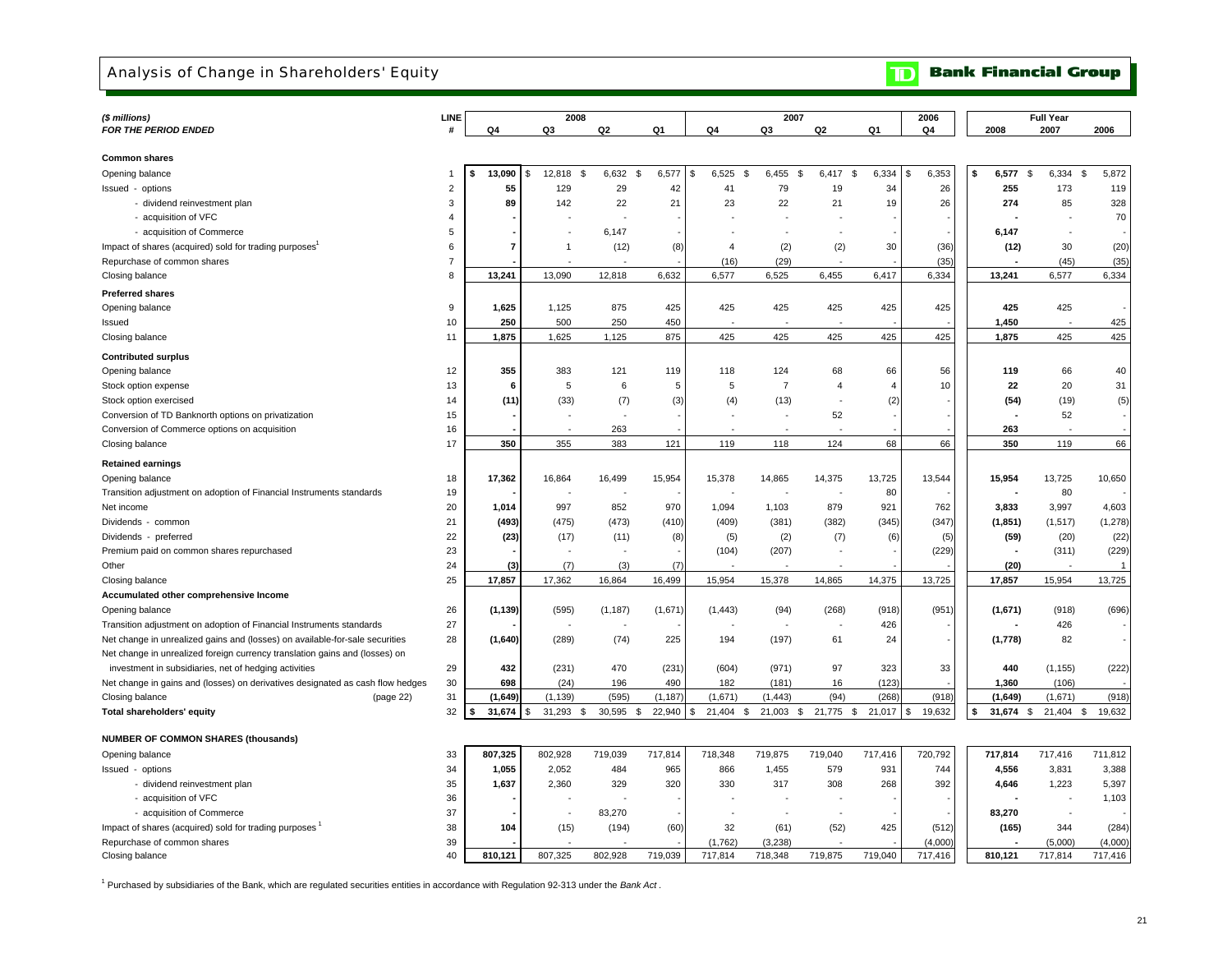## Change in Accumulated Other Comprehensive Income, net of income taxes

**TD** Bank Financial Group

| (\$ millions)                                                                                                            | <b>LINE</b> |      |              | 2008           |                |                |              | 2007         |           |            | 2006  |                           | <b>Full Year</b> |       |
|--------------------------------------------------------------------------------------------------------------------------|-------------|------|--------------|----------------|----------------|----------------|--------------|--------------|-----------|------------|-------|---------------------------|------------------|-------|
| <b>FOR THE PERIOD ENDED</b>                                                                                              | #           |      | Q4           | Q3             | Q <sub>2</sub> | Q <sub>1</sub> | Q4           | Q3           | Q2        | Q1         | Q4    | 2008                      | 2007             | 2006  |
| Unrealized gains (losses) on available-for-sale securities                                                               |             |      |              |                |                |                |              |              |           |            |       |                           |                  |       |
| Opening balance<br>Transition adjustment on adoption of financial instrument                                             |             | - \$ | 231          | 520 \$<br>ا \$ | 594 \$         | 369 \$         | 175 \$       | 372 \$       | 311 \$    |            | -\$   | 369 \$<br>- \$            | -S               |       |
| standards<br>Change in unrealized gains and losses, net of hedging activities                                            | 2<br>3      |      | (1,645)      | (272)          | (61)           | 253            | 211          | (188)        | 63        | 287<br>49  |       | (1,725)                   | 287<br>135       |       |
| Reclassification to earnings, net of income taxes                                                                        | 4           |      | 5            | (17)           | (13)           | (28)           | (17)         | (9)          | (2)       | (25)       |       | (53)                      | (53)             |       |
| Net change for the period                                                                                                | 5           |      | (1,640)      | (289)          | (74)           | 225            | 194          | (197)        | 61        | 24         |       | (1,778)                   | 82               |       |
| Closing balance                                                                                                          | 6           |      | (1, 409)     | 231            | 520            | 594            | 369          | 175          | 372       | 311        |       | (1,409)                   | 369              |       |
| Unrealized foreign currency translation gains and<br>losses on investments in subsidiaries, net of<br>hedging activities |             |      |              |                |                |                |              |              |           |            |       |                           |                  |       |
| Opening balance                                                                                                          |             |      | (2,065)      | (1,834)        | (2,304)        | (2,073)        | (1,469)      | (498)        | (595)     | (918)      | (951) | (2,073)                   | (918)            | (696) |
| Investment in subsidiaries                                                                                               | 8           |      | 2,419        | (16)           | 512            | 401            | (1,908)      | (1, 419)     | (584)     | 892        | (29)  | 3,316                     | (3,019)          | (720) |
| Hedging activities                                                                                                       | 9           |      | (2,968)      | (312)          | (56)           | (913)          | 1,944        | 665          | 1,012     | (848)      | 97    | (4, 249)                  | 2,773            | 641   |
| Impact of change in investment in subsidiaries                                                                           | 10          |      | 5            |                |                |                |              |              |           |            |       | 5                         |                  | 66    |
| Provision for/ benefit of income taxes                                                                                   | 11          |      | 976          | 97             | 14             | 281            | (640)        | (217)        | (331)     | 279        | (35)  | 1,368                     | (909)            | (209) |
| Closing balance <sup>2</sup>                                                                                             | 12          |      | (1,633)      | (2,065)        | (1,834)        | (2, 304)       | (2,073)      | (1,469)      | (498)     | (595)      | (918) | (1,633)                   | (2,073)          | (918) |
| Gains (losses) on derivatives designated as cash<br>flow hedges                                                          |             |      |              |                |                |                |              |              |           |            |       |                           |                  |       |
| Opening balance                                                                                                          | 13          |      | 695          | 719            | 523            | 33             | (149)        | 32           | 16        |            |       | 33                        |                  |       |
| Transition adjustment on adoption of financial instrument<br>standards                                                   | 14          |      |              |                |                |                |              |              | $\sim$    | 139        |       |                           | 139              |       |
| Change in gains and losses, net of income taxes                                                                          | 15          |      | 758          | 41             | 227            | 496            | 164          | (196)        | 13        | (127)      |       | 1,522                     | (146)            |       |
| Reclassification to earnings, net of income taxes                                                                        | 16          |      | (60)         | (65)           | (31)           | (6)            | 18           | 15           | 3         |            |       | (162)                     | 40               |       |
| Net change for the period                                                                                                | 17          |      | 698          | (24)           | 196            | 490            | 182          | (181)        | 16        | (123)      |       | 1,360                     | (106)            |       |
| Closing balance                                                                                                          | 18          |      | 1,393        | 695            | 719            | 523            | 33           | (149)        | 32        | 16         |       | 1,393                     | 33               |       |
| Accumulated other comprehensive income<br>closing balance                                                                | 19          |      | $(1,649)$ \$ | $(1, 139)$ \$  | $(595)$ \$     | $(1, 187)$ \$  | $(1,671)$ \$ | $(1,443)$ \$ | $(94)$ \$ | $(268)$ \$ | (918) | <b>\$</b><br>$(1,649)$ \$ | $(1,671)$ \$     | (918) |

<sup>1</sup> In October 2008, the Bank adopted Amendments to CICA Section 3855, Financial Instruments - Recognition and Measurement and Section 3862, Financial Instruments - Disclosure (the Amendments). The Amendments permit the reclassification of financial assets out of trading and available-for-sale categories in specified circumstances. During Q4 2008, the Bank changed its investment strategy with respect to certain trading debt securities. Th securities were previously recorded at fair value with changes in fair value, as well as any gains or losses realized on disposal, recognized in trading income. Since the Bank no longer intends to actively trade in these d the Bank reclassified these debt securities into the available-for-sale category effective August 1, 2008 in accordance with the Amendments and recorded the changes in fair value in other comprehensive income. For details, see Notes 1 and 2 to the Bank's 2008 audited Consolidated Financial Statements.

 $^2$  The Bank consolidated TD Bank, N.A. and reported the investment in TD Ameritrade using the foreign exchange rate as at September 30, 2008 as the results of these operations are included on a one month lag basis. If the October 31, 2008 foreign exchange rate had been used, there would have been an increase in the accumulated other comprehensive income of \$3.347 billion, with a corresponding increase in the Bank's net assets.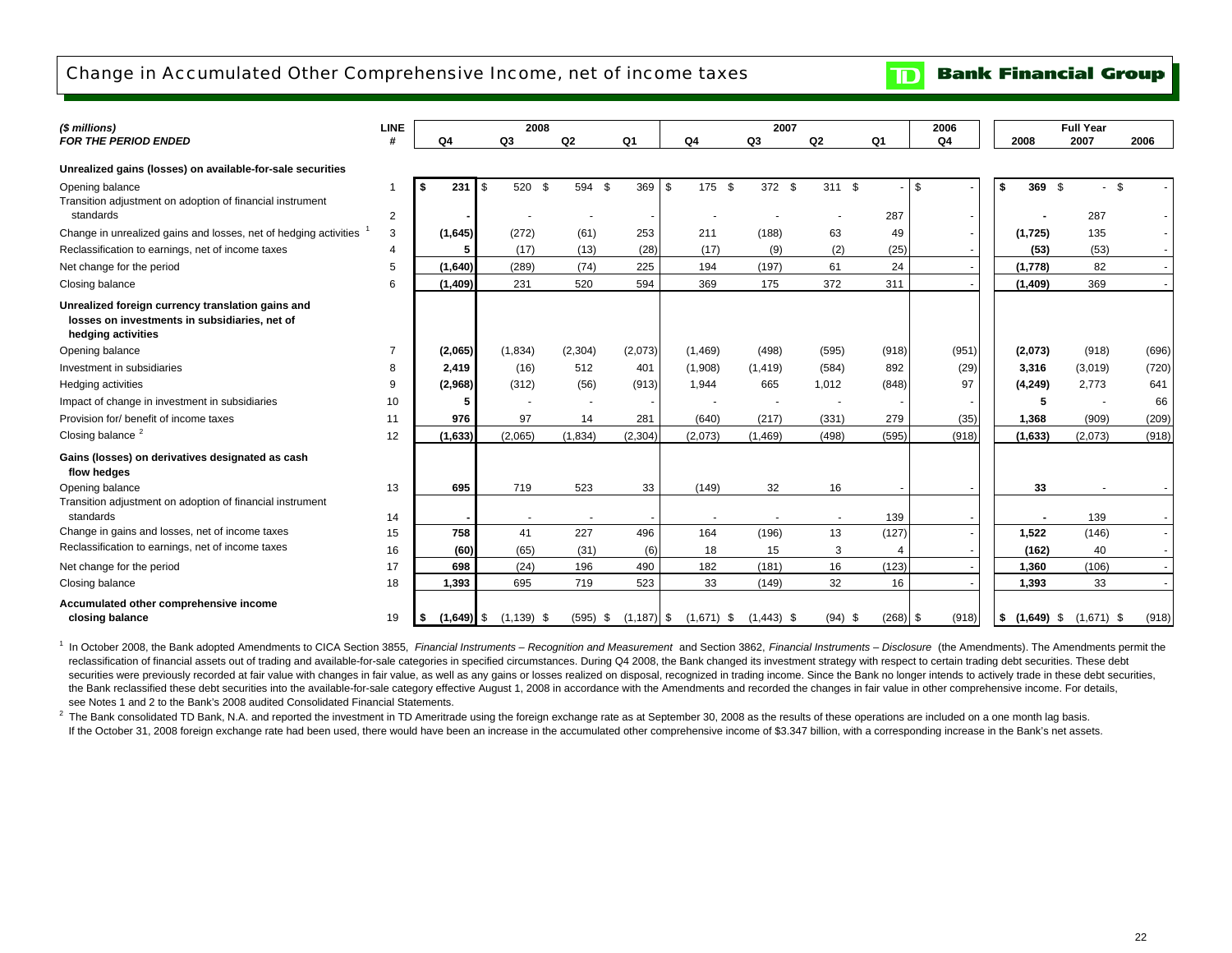## Analysis of Change in Non-controlling Interests and Investment in TD Ameritrade



| (\$ millions)                                                         | <b>LINE</b> |             |          | 2008  |     |       |     |                |          |       |             | 2007 |          |                |     | 2006  |             | <b>Full Year</b> |             |
|-----------------------------------------------------------------------|-------------|-------------|----------|-------|-----|-------|-----|----------------|----------|-------|-------------|------|----------|----------------|-----|-------|-------------|------------------|-------------|
| <b>FOR THE PERIOD ENDED</b>                                           |             | Q4          |          | Q3    |     | Q2    |     | Q <sub>1</sub> | Q4       |       | Q3          | Q2   |          | Q <sub>1</sub> |     | Q4    | 2008        | 2007             | 2006        |
| <b>NON-CONTROLLING INTERESTS IN SUBSIDIARIES</b>                      |             |             |          |       |     |       |     |                |          |       |             |      |          |                |     |       |             |                  |             |
| Opening balance                                                       |             | 536         | \$       | 534   |     | 521   |     | 524            |          | 538   | \$<br>13    | \$.  | 2.607    | \$<br>2,439    | \$  | 2,429 | \$<br>524   | \$2,439          | \$<br>1,708 |
| On acquisition / (privatization)                                      | 2           |             |          |       |     |       |     |                |          |       |             |      | (2, 482) | ٠              |     |       |             | (2, 482)         |             |
| Shares repurchase / shares purchased by TD                            | 3           |             |          |       |     |       |     |                |          |       |             |      | (25)     | (23)           |     | (23)  |             | (48)             | (363)       |
| Shares issued by TD Banknorth                                         |             |             |          |       |     |       |     |                |          |       |             |      | 22       | 85             |     | 5     |             | 107              | 1,130       |
| Issuance of REIT preferred shares of subsidiary                       | 5           |             |          |       |     |       |     |                |          |       | 524         |      |          |                |     |       |             | 524              |             |
| Issuance of TD Capital Trust III Securities - Series 2008             | 6           | 990         |          |       |     |       |     |                |          |       |             |      |          |                |     |       | 990         |                  |             |
| <b>Dilution loss</b>                                                  |             |             |          |       |     |       |     |                |          |       |             |      |          |                |     |       |             |                  | 66          |
| On account of income                                                  | 8           | 18          |          | 8     |     | 9     |     | 8              |          | 8     | 13          |      | 27       | 47             |     | 48    | 43          | 95               | 184         |
| Dividends paid by TD Banknorth to minority shareholders               | 9           |             |          |       |     |       |     |                |          |       |             |      | (27)     | (24)           |     | (24)  |             | (51)             | (96)        |
| Foreign exchange and other adjustments                                | 10          | 16          |          | (6)   |     |       |     | (11)           |          | (22)  | (12)        |      | (109)    | 83             |     | 4     | 3           | (60)             | (190)       |
| Closing balance                                                       | 11          | \$<br>1,560 | <b>S</b> | 536   | -\$ | 534   | -\$ | 521            | -\$      | 524   | \$<br>538   | - \$ | 13       | \$<br>2,607    | \$  | 2,439 | \$<br>1,560 | \$<br>524        | \$<br>2,439 |
|                                                                       |             |             |          |       |     |       |     |                |          |       |             |      |          |                |     |       |             |                  |             |
| <b>INVESTMENT IN TD AMERITRADE</b>                                    |             |             |          |       |     |       |     |                |          |       |             |      |          |                |     |       |             |                  |             |
| Opening balance                                                       | 12          | \$<br>4,877 | \$       | 4.829 | £.  | 4,593 | \$  | 4,515          | -\$      | 4,749 | \$<br>5.131 | \$   | 5.113    | \$<br>4.379    | \$  | 4,284 | \$<br>4.515 | $$4.379$ \$      |             |
| On acquisition                                                        | 13          |             |          |       |     |       |     |                |          |       |             |      |          |                |     |       |             |                  | 3,372       |
| Purchase (sale) of shares                                             | 14          |             |          |       |     |       |     |                |          |       | (54)        |      |          |                |     |       |             | (54)             | 933         |
| Increase in reported investment through Lillooet Limited <sup>1</sup> | 15          |             |          |       |     |       |     |                |          |       |             |      |          | 464            |     | 42    |             | 464              | 42          |
| Equity in net income, net of income taxes                             | 16          | 67          |          | 79    |     | 71    |     | 92             |          | 85    | 69          |      | 65       | 65             |     | 48    | 309         | 284              | 134         |
| Foreign exchange and other adjustments                                | 17          | 215         |          | (31)  |     | 165   |     | (14)           |          | (319) | (397)       |      | (47)     | 205            |     | 5     | 335         | (558)            | (102)       |
| Closing balance                                                       | 18          | 5,159       | \$       | 4,877 |     | 4,829 |     | 4,593          | <b>S</b> | 4,515 | \$<br>4,749 | \$   | 5,131    | \$<br>5,113    | -\$ | 4,379 | \$<br>5,159 | \$4,515          | 4,379<br>\$ |

<sup>1</sup> This represents increase in the Bank's reported investment in TD Ameritrade through the consolidation of a variable interest entity, Lillooet Limited.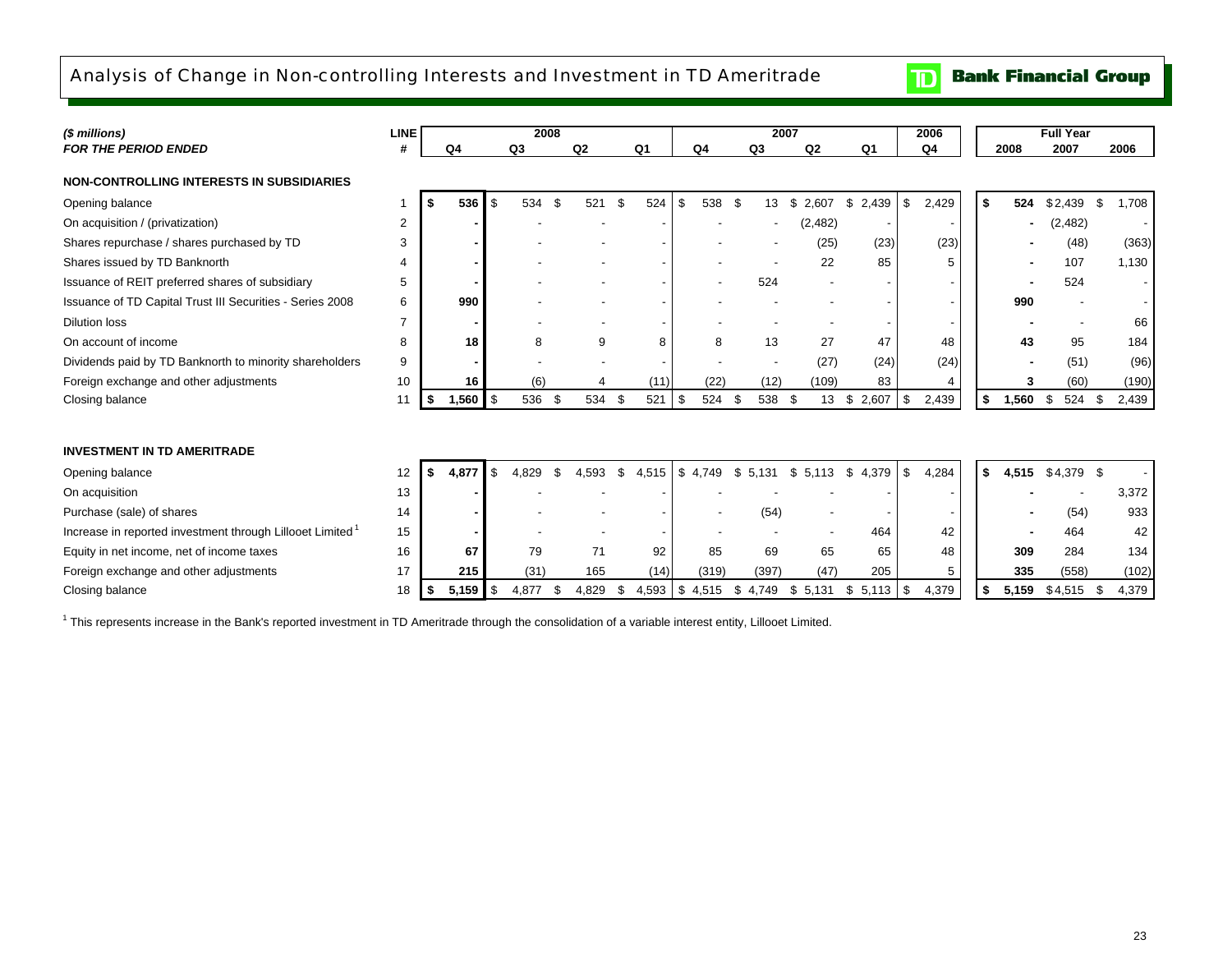### Basel II<sup>1</sup> - Gross Credit Risk Exposures<sup>2</sup>

**TD** Bank Financial Group

| (\$ millions)                                   | LINE<br>#      |    |            |                |           |                             | 2008<br>Q4      |                               |      |               |                |            |    |            |                |           |                    |                            | 2008<br>Q3         |                           |                |                             |      |                    |
|-------------------------------------------------|----------------|----|------------|----------------|-----------|-----------------------------|-----------------|-------------------------------|------|---------------|----------------|------------|----|------------|----------------|-----------|--------------------|----------------------------|--------------------|---------------------------|----------------|-----------------------------|------|--------------------|
|                                                 |                |    |            |                |           |                             |                 |                               |      |               |                |            |    |            |                |           |                    |                            |                    |                           |                |                             |      |                    |
|                                                 |                |    | Drawn      | Undrawn        |           | Repo-style<br>transactions  |                 | OTC derivatives balance sheet |      | Other off-    |                | Total      |    | Drawn      |                | Undrawn   |                    | Repo-style<br>transactions |                    | <b>OTC</b><br>derivatives |                | Other off-<br>balance sheet |      | Total              |
| <b>By Counterparty Type</b>                     |                |    |            |                |           |                             |                 |                               |      |               |                |            |    |            |                |           |                    |                            |                    |                           |                |                             |      |                    |
| Retail                                          |                |    |            |                |           |                             |                 |                               |      |               |                |            |    |            |                |           |                    |                            |                    |                           |                |                             |      |                    |
| Residential secured                             | $\overline{1}$ | \$ | 121,783 \$ |                | 20,880 \$ |                             | \$              |                               | s    |               | \$             | 142,663    | \$ | 120,531 \$ |                | 21,504 \$ |                    |                            | \$                 |                           | \$             |                             | s.   | 142,035            |
| Qualifying revolving retail                     | $\sqrt{2}$     |    | 14,075     |                | 27,386    |                             |                 |                               |      |               |                | 41,461     |    | 13,881     |                | 28,098    |                    |                            |                    |                           |                |                             |      | 41,979             |
| Other retail                                    | 3              |    | 30,654     |                | 5,135     |                             |                 |                               |      | 12            |                | 35,801     |    | 30,224     |                | 5,430     |                    |                            |                    |                           |                | 3                           |      | 35,657             |
| <b>Total retail</b>                             | $\overline{4}$ |    | 166,512    |                | 53,401    | $\overline{a}$              |                 |                               |      | 12            |                | 219,925    |    | 164,636    |                | 55,032    |                    | ×                          |                    | ÷.                        |                | 3                           |      | 219,671            |
| Non-retail                                      |                |    |            |                |           |                             |                 |                               |      |               |                |            |    |            |                |           |                    |                            |                    |                           |                |                             |      |                    |
|                                                 | 5              |    | 88.300     |                | 25,957    | 23,338                      |                 | 11,217                        |      | 9.298         |                | 158.110    |    | 80,363     |                | 25,020    |                    | 26,880                     |                    | 7,726                     |                | 8,598                       |      | 148,587            |
| Corporate                                       |                |    |            |                |           |                             |                 |                               |      |               |                |            |    |            |                |           |                    |                            |                    |                           |                |                             |      |                    |
| Sovereign                                       | 6              |    | 40,787     |                | 893       | 8,903                       |                 | 7,412                         |      | 166           |                | 58,161     |    | 27,728     |                | 768       |                    | 7,799                      |                    | 4,349                     |                | 153                         |      | 40,797             |
| Bank                                            | $\overline{7}$ |    | 20,424     |                | 509       | 53,271                      |                 | 25,118                        |      | 615           |                | 99,937     |    | 22,275     |                | 524       |                    | 44,743                     |                    | 18,536                    |                | 581                         |      | 86,659             |
| Total non-retail                                | 8              |    | 149.511    |                | 27.359    | 85,512                      |                 | 43.747                        |      | 10.079        |                | 316,208    |    | 130,366    |                | 26,312    |                    | 79.422                     |                    | 30.611                    |                | 9.332                       |      | 276,043            |
| Gross credit risk exposures                     | 9              |    | 316,023    |                | 80,760    | 85,512<br>\$.               |                 | 43,747                        | \$   | 10,091        |                | 536,133    |    | 295,002    | -S             | 81,344    | - \$               | 79,422                     | - \$               | 30,611                    | S              | 9,335                       |      | 495,714            |
| By Country of Risk                              |                |    |            |                |           |                             |                 |                               |      |               |                |            |    |            |                |           |                    |                            |                    |                           |                |                             |      |                    |
| Canada                                          | 10             | \$ | 218,247    | - \$           | 65,869    | 40,734<br>\$                | - \$            | 17,077                        | \$   | 4,427         | \$             | 346,354    | \$ | 203,006    | -S             | 67,587    | - \$               | 45,289                     | - \$               | 11,510                    | <b>S</b>       | 4,874                       | S,   | 332,266            |
| <b>United States</b>                            | 11             |    | 75,899     |                | 10,358    | 30,905                      |                 | 7,905                         |      | 5,097         |                | 130,164    |    | 72,987     |                | 9,457     |                    | 19,271                     |                    | 5,184                     |                | 3,950                       |      | 110,849            |
| Other international                             |                |    |            |                |           |                             |                 |                               |      |               |                |            |    |            |                |           |                    |                            |                    |                           |                |                             |      |                    |
| Europe                                          | 12             |    | 14,032     |                | 2,668     | 13,022                      |                 | 16,542                        |      | 274           |                | 46,538     |    | 12,852     |                | 2,341     |                    | 12,146                     |                    | 11,945                    |                | 217                         |      | 39,501             |
| Other                                           | 13             |    |            |                | 1,865     | 851                         |                 | 2,223                         |      | 293           |                |            |    |            |                | 1,959     |                    | 2,716                      |                    | 1,972                     |                | 294                         |      | 13,098             |
|                                                 |                |    | 7,845      |                |           |                             |                 |                               |      |               |                | 13,077     |    | 6,157      |                |           |                    |                            |                    |                           |                |                             |      |                    |
| Total other international                       | 14             |    | 21,877     |                | 4,533     | 13,873                      |                 | 18,765                        |      | 567           |                | 59,615     |    | 19,009     |                | 4,300     |                    | 14,862                     |                    | 13,917                    |                | 511                         |      | 52,599             |
| Gross credit risk exposures                     | 15             |    | 316,023    |                | 80,760    | 85,512<br>\$                |                 | 43,747                        | \$   | 10,091        | \$             | 536,133    |    | 295,002    | £.             | 81,344    |                    | 79,422                     | $\mathbf{\hat{S}}$ | 30,611                    | s              | 9,335                       | -S   | 495,714            |
| By Residual Contractual Maturity <sup>3</sup>   |                |    |            |                |           |                             |                 |                               |      |               |                |            |    |            |                |           |                    |                            |                    |                           |                |                             |      |                    |
| Within 1 year                                   | 16             | \$ | 138,983    | Ŝ.             | 62,437    | $85,512$ \$<br>$\mathbf{s}$ |                 | $14,816$ \$                   |      | 5,126         | \$             | 306,874    | \$ | 137,586    | S.             | 63,131    | <sup>\$</sup>      | 79,422                     | - \$               | 7,127                     | \$             | 6,342                       | -S   | 293,608            |
| Over 1 year to 5 years                          | 17             |    | 130,447    |                | 17,729    | ä,                          |                 | 18,346                        |      | 4,232         |                | 170,754    |    | 114,644    |                | 17,326    |                    |                            |                    | 14,248                    |                | 2,438                       |      | 148,656            |
| Over 5 years                                    | 18             |    | 46,593     |                | 594       |                             |                 | 10,585                        |      | 733           |                | 58,505     |    | 42,772     |                | 887       |                    |                            |                    | 9,236                     |                | 555                         |      | 53,450             |
| Gross credit risk exposures                     | 19             |    | 316,023    | \$             | 80,760    | \$<br>85,512 \$             |                 | 43,747                        | \$   | 10,091        | \$             | 536,133    |    | 295,002    | $\mathfrak{s}$ | 81,344    | $\mathfrak{L}$     | 79,422                     | <b>S</b>           | 30,611                    | <b>S</b>       | 9,335                       | \$   | 495,714            |
|                                                 |                |    |            |                |           |                             | 2008            |                               |      |               |                |            |    |            |                |           |                    |                            | 2008               |                           |                |                             |      |                    |
|                                                 |                |    |            |                |           |                             | Q2 <sup>4</sup> |                               |      |               |                |            |    |            |                |           |                    |                            | Q1                 |                           |                |                             |      |                    |
|                                                 |                |    |            |                |           |                             |                 | OTC                           |      | Other off-    |                |            |    |            |                |           |                    |                            |                    | <b>OTC</b>                |                | Other off-                  |      |                    |
| <b>By Counterparty Type</b>                     |                |    | Drawn      | Undrawn        |           | Repo-style<br>transactions  |                 | derivatives                   |      | balance sheet |                | Total      |    | Drawn      |                | Undrawn   |                    | Repo-style<br>transactions |                    | derivatives               |                | balance sheet               |      | Total              |
| Retail                                          |                |    |            |                |           |                             |                 |                               |      |               |                |            |    |            |                |           |                    |                            |                    |                           |                |                             |      |                    |
| Residential secured                             | 20             | \$ | 112,306 \$ |                | 20,470 \$ |                             | \$              |                               | \$   |               | $\mathfrak{L}$ | 132,776    | \$ | 103,881 \$ |                | 18.046    | $\mathcal{F}$      |                            | £.                 |                           | \$             |                             | \$   | 121,927            |
| Qualifying revolving retail                     | 21             |    | 12,886     |                | 28,133    |                             |                 |                               |      |               |                | 41,019     |    | 12,693     |                | 27,660    |                    |                            |                    |                           |                |                             |      | 40,353             |
| Other retail                                    | 22             |    | 29,209     |                | 6,206     |                             |                 |                               |      |               |                | 35,415     |    | 25,859     |                | 5,633     |                    |                            |                    |                           |                |                             |      | 31,492             |
| <b>Total retail</b>                             | 23             |    | 154,401    |                | 54,809    | ä,                          |                 |                               |      |               |                | 209,210    |    | 142,433    |                | 51,339    |                    |                            |                    |                           |                |                             |      | 193,772            |
| Non-retail                                      |                |    |            |                |           |                             |                 |                               |      |               |                |            |    |            |                |           |                    |                            |                    |                           |                |                             |      |                    |
| Corporate                                       | 24             |    | 77,693     |                | 21,936    | 29,771                      |                 | 7,265                         |      | 8,000         |                | 144,665    |    | 56,960     |                | 21,129    |                    | 29,835                     |                    | 8,648                     |                | 5,772                       |      | 122,344            |
| Sovereign                                       | 25             |    | 27,958     |                | 711       | 9,951                       |                 | 4,164                         |      | 201           |                | 42,985     |    | 27,821     |                | 693       |                    | 3,457                      |                    | 3,575                     |                | 170                         |      | 35,716             |
| Bank                                            | 26             |    | 24,522     |                | 486       | 45,444                      |                 | 20,887                        |      | 484           |                | 91,823     |    | 18,635     |                | 439       |                    | 45,153                     |                    | 28,959                    |                | 460                         |      | 93,646             |
|                                                 | 27             |    | 130,173    |                | 23,133    | 85,166                      |                 | 32,316                        |      | 8,685         |                | 279,473    |    | 103,416    |                | 22,261    |                    | 78,445                     |                    | 41,182                    |                | 6,402                       |      |                    |
| Total non-retail<br>Gross credit risk exposures | 28             |    | 284,574    |                | 77,942    | 85,166<br>$\mathfrak{s}$    |                 | 32,316                        | \$   | 8,685         |                | 488,683    | -S | 245,849    | $\mathfrak{s}$ | 73,600    | $\mathbf{\hat{z}}$ | 78,445                     | $\mathfrak{s}$     | 41,182                    | \$             | 6,402                       | s    | 251,706<br>445,478 |
|                                                 |                |    |            |                |           |                             |                 |                               |      |               |                |            |    |            |                |           |                    |                            |                    |                           |                |                             |      |                    |
| <b>By Country of Risk</b>                       |                |    |            |                |           |                             |                 |                               |      |               |                |            |    |            |                |           |                    |                            |                    |                           |                |                             |      |                    |
| Canada                                          | 29             | S. | 191,911    | -\$            | 66,175 \$ | 50,151                      | - \$            | 9,941                         | - \$ | 4,900         | -\$            | 323,078 \$ |    | 185,301    | \$             | 62,748    | -\$                | 40,000                     | -\$                | $11,712$ \$               |                | 4,237                       | - \$ | 303,998            |
| <b>United States</b>                            | 30             |    | 73,694     |                | 9,096     | 19,570                      |                 | 6,460                         |      | 3,181         |                | 112,001    |    | 42,967     |                | 8,250     |                    | 22,151                     |                    | 8,555                     |                | 1,606                       |      | 83,529             |
| Other international                             |                |    |            |                |           |                             |                 |                               |      |               |                |            |    |            |                |           |                    |                            |                    |                           |                |                             |      |                    |
| Europe                                          | 31             |    | 14,477     |                | 1,902     | 12,603                      |                 | 13,832                        |      | 292           |                | 43,106     |    | 13,025     |                | 1,943     |                    | 13,447                     |                    | 19,131                    |                | 275                         |      | 47,821             |
| Other                                           | 32             |    | 4.492      |                | 769       | 2,842                       |                 | 2,083                         |      | 312           |                | 10,498     |    | 4,556      |                | 659       |                    | 2,847                      |                    | 1,784                     |                | 284                         |      | 10,130             |
| Total other international                       | 33             |    | 18,969     |                | 2,671     | 15,445                      |                 | 15,915                        |      | 604           |                | 53,604     |    | 17,581     |                | 2,602     |                    | 16,294                     |                    | 20,915                    |                | 559                         |      | 57,951             |
| Gross credit risk exposures                     | 34             |    | 284,574    | $\mathfrak{L}$ | 77,942    | 85,166<br>$\mathfrak{s}$    |                 | 32,316                        | £.   | 8,685         | $\mathfrak{L}$ | 488,683    | s  | 245,849    | $\mathfrak{s}$ | 73,600    | $\mathcal{R}$      | 78,445                     | $\mathbf{\hat{z}}$ | 41,182                    | $\mathfrak{s}$ | 6.402                       | s    | 445,478            |
| By Residual Contractual Maturity <sup>3</sup>   |                |    |            |                |           |                             |                 |                               |      |               |                |            |    |            |                |           |                    |                            |                    |                           |                |                             |      |                    |
| Within 1 year                                   | 35             | \$ | 131,618    | \$             | 62.205    | Ŝ.<br>85,096                | - \$            | 6,318                         | \$   | 5,756         | \$             | 290,993    | \$ | 119,487    | <b>S</b>       | 58,419    | $\mathfrak{F}$     | 78,350                     | <b>S</b>           | 9,758                     | <b>S</b>       | 4,206                       | S.   | 270,220            |
| Over 1 year to 5 years                          | 36             |    | 107,683    |                | 15,025    | 70                          |                 | 15,757                        |      | 2,309         |                | 140,844    |    | 96,099     |                | 14,489    |                    | 95                         |                    | 18,790                    |                | 2,037                       |      | 131,510            |
| Over 5 years                                    | 37             |    | 45.273     |                | 712       |                             |                 | 10.241                        |      | 620           |                | 56.846     |    | 30.263     |                | 692       |                    |                            |                    | 12.634                    |                | 159                         |      | 43.748             |

38 284,574 \$ 77,942 \$ 85,166 \$ 32,316 \$ 8,685 \$ 488,683 \$ 245,849 \$ 73,600 \$ 78,445 \$ 41,182 \$ 6,402 \$ 445,478 \$

1 Effective Q1 2008, the Bank implemented OSFI's guidelines based on Basel II. This represents a new disclosure under Basel II.

 $2$  Gross credit risk exposures are classified by Basel counterparty type and are pre-credit risk mitigants. This table excludes securitization and equity exposures.

 $3$  Residual contractual maturity is the remaining term to maturity of an exposure.

**Gross credit risk exposures**

4 A significant portion of the \$43.2 billion increase in credit risk exposures in Q2 2008 was due to the Commerce acquisition, which represented \$30.3 billion of this increase.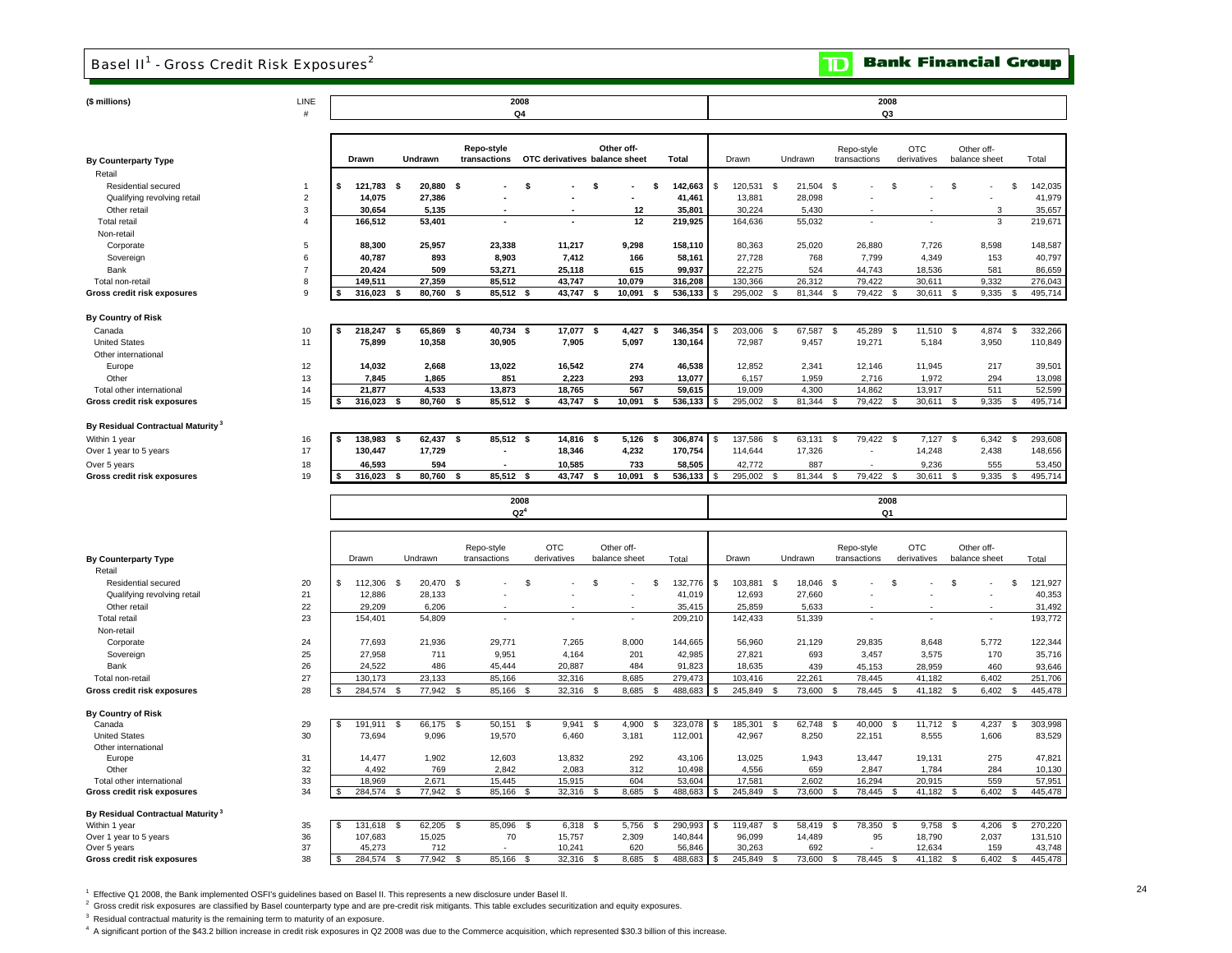## Basel II<sup>1</sup> - Exposures Covered By Credit Risk Mitigation

#### **Bank Financial Group**  $\mathbf{D}$

### **(\$ millions)**

|                             | <b>LINE</b><br># |                                                  |    | 2008<br>Q4                           |                                      |                                                  | 2008<br>Q3                           |                                      |
|-----------------------------|------------------|--------------------------------------------------|----|--------------------------------------|--------------------------------------|--------------------------------------------------|--------------------------------------|--------------------------------------|
|                             |                  | <b>Standardized</b>                              |    |                                      | AIRB <sup>3</sup>                    | Standardized                                     |                                      | AIRB <sup>3</sup>                    |
| <b>Counterparty Type</b>    |                  | Eligible<br>financial<br>collateral <sup>2</sup> |    | Guarantees/<br>credit<br>derivatives | Guarantees/<br>credit<br>derivatives | Eligible<br>financial<br>collateral <sup>2</sup> | Guarantees/<br>credit<br>derivatives | Guarantees/<br>credit<br>derivatives |
| Retail                      |                  |                                                  |    |                                      |                                      |                                                  |                                      |                                      |
| <b>Residential secured</b>  | $\mathbf{1}$     | \$<br>٠                                          | \$ | 17                                   | \$<br>88,095                         | \$                                               | \$<br>14                             | \$<br>91,458                         |
| Qualifying revolving retail | 2                |                                                  |    |                                      |                                      |                                                  |                                      |                                      |
| Other retail                | 3                | 31                                               |    | 46                                   | ۰                                    | 29                                               | 46                                   |                                      |
| <b>Total retail</b>         | 4                | 31                                               |    | 63                                   | 88,095                               | 29                                               | 60                                   | 91,458                               |
| Non-retail                  |                  |                                                  |    |                                      |                                      |                                                  |                                      |                                      |
| Corporate                   | 5                | 220                                              |    | 170                                  | 12,958                               | 219                                              | 1,111                                | 7,491                                |
| Sovereign                   | 6                |                                                  |    | ۰                                    | 744                                  |                                                  |                                      | 880                                  |
| Bank                        | 7                | 4,801                                            |    | ۰                                    | 558                                  | 105                                              |                                      | 196                                  |
| Total non-retail            | 8                | 5,021                                            |    | 170                                  | 14,260                               | 324                                              | 1,111                                | 8,567                                |
| Total                       | 9                | 5,052                                            | S  | 233                                  | 102,355                              | \$<br>353                                        | \$<br>1,171                          | \$<br>100,025                        |

|                             |    |                         | 2008                     |    |                          |                         | 2008                  |                       |
|-----------------------------|----|-------------------------|--------------------------|----|--------------------------|-------------------------|-----------------------|-----------------------|
|                             |    |                         | Q2                       |    |                          |                         | Q1                    |                       |
|                             |    |                         |                          |    |                          |                         |                       |                       |
|                             |    | Standardized            |                          |    | AIRB <sup>3</sup>        | Standardized            |                       | AIRB <sup>3</sup>     |
|                             |    | Eligible<br>financial   | Guarantees/              |    | Guarantees/              | Eligible<br>financial   | Guarantees/           | Guarantees/           |
| <b>Counterparty Type</b>    |    | collateral <sup>2</sup> | credit<br>derivatives    |    | credit<br>derivatives    | collateral <sup>2</sup> | credit<br>derivatives | credit<br>derivatives |
| Retail                      |    |                         |                          |    |                          |                         |                       |                       |
| Residential secured         | 10 | \$                      | \$<br>11                 | \$ | 90,437                   | \$                      | \$<br>10              | \$<br>75,323          |
| Qualifying revolving retail | 11 |                         |                          |    |                          |                         |                       |                       |
| Other retail                | 12 | 27                      | 47                       |    | $\overline{\phantom{a}}$ | 27                      | 46                    |                       |
| Total retail                | 13 | 27                      | 58                       |    | 90,437                   | 27                      | 56                    | 75,323                |
| Non-retail                  |    |                         |                          |    |                          |                         |                       |                       |
| Corporate                   | 14 | 2,122                   | 160                      |    | 7,705                    | 2,242                   | 77                    | 7,813                 |
| Sovereign                   | 15 |                         | $\overline{\phantom{a}}$ |    | 629                      |                         |                       |                       |
| Bank                        | 16 |                         | $\overline{\phantom{a}}$ |    | 71                       |                         |                       | 123                   |
| Total non-retail            | 17 | 2,122                   | 160                      |    | 8,405                    | 2,242                   | 77                    | 7,936                 |
| Total                       | 18 | 2,149                   | \$<br>218                | S  | 98,842                   | \$<br>2,269             | \$<br>133             | 83,259                |

1 Effective Q1 2008, the Bank implemented OSFI's guidelines based on the Basel II. This represents a new disclosure under this framework.

<sup>2</sup> For exposures under the Standardized Approach, eligible financial collateral can include cash, gold, highly rated debt securities and equities listed on the main index.

 $3$  For exposures under the AIRB approach, eligible financial collateral is taken into account in the Bank's Loss Given Default (LGD) models. Separate disclosure of eligible financial collateral is, therefore, not required.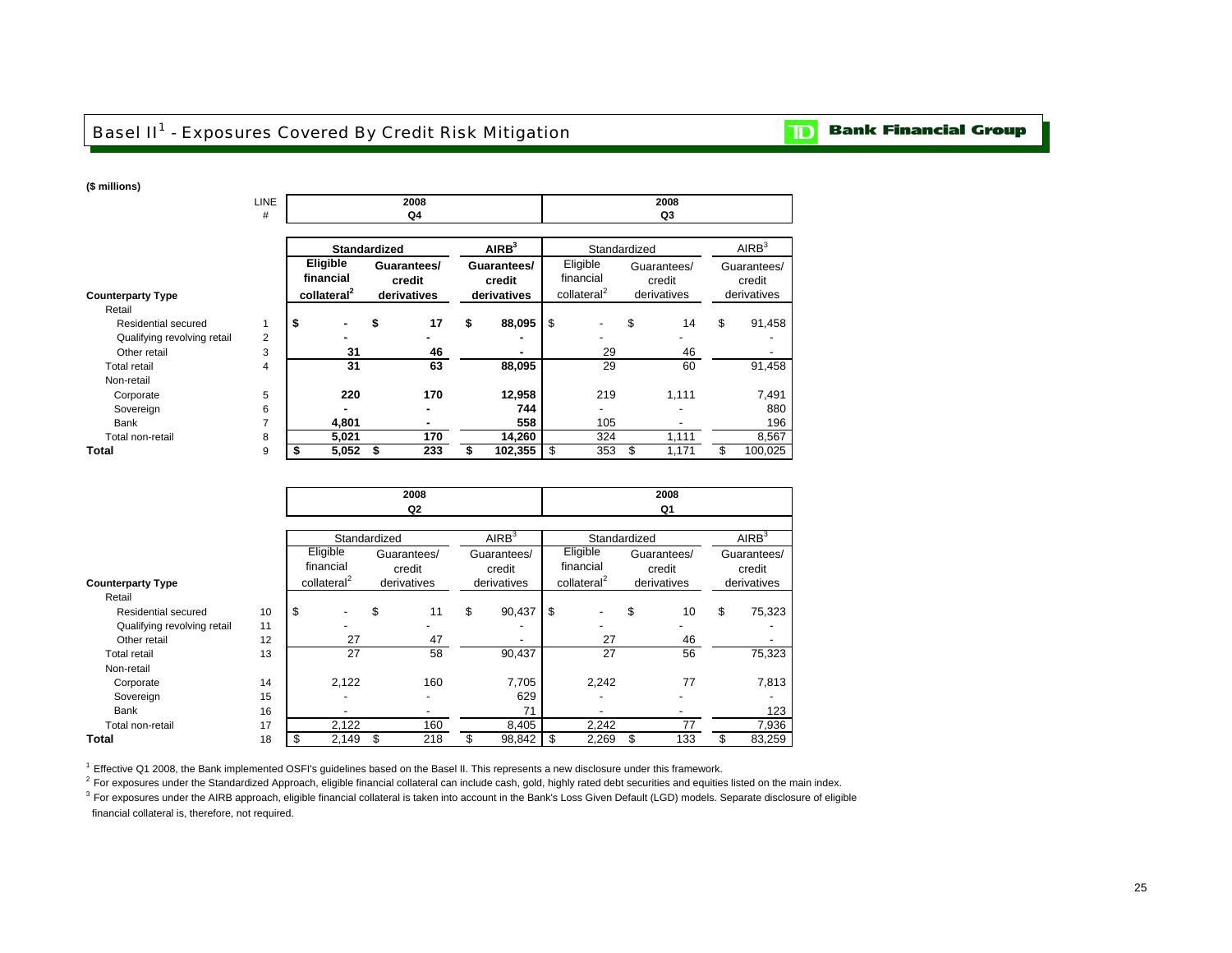## Basel II<sup>1</sup> - Standardized Credit Risk Exposures<sup>2</sup>



| (\$ millions)               |                |             |               |      |       |                        |                          |                 |                          |              |             |              |      |       |             |                          |                 |      |                          |              |
|-----------------------------|----------------|-------------|---------------|------|-------|------------------------|--------------------------|-----------------|--------------------------|--------------|-------------|--------------|------|-------|-------------|--------------------------|-----------------|------|--------------------------|--------------|
|                             | LINE           |             |               |      |       | 2008                   |                          |                 |                          |              |             |              |      |       | 2008        |                          |                 |      |                          |              |
|                             | #              |             |               |      |       | Q4                     |                          |                 |                          |              |             |              |      |       |             | Q3                       |                 |      |                          |              |
|                             |                |             |               |      |       |                        |                          |                 |                          |              |             |              |      |       |             |                          |                 |      |                          |              |
|                             |                |             |               |      |       | <b>Risk-weight</b>     |                          |                 |                          |              |             |              |      |       | Risk-weight |                          |                 |      |                          |              |
| <b>By Counterparty Type</b> |                | 0%          | 20%           |      | 35%   | 75%                    | 100%                     | 150%            |                          | <b>Total</b> | 0%          | 20%          |      | 35%   |             | 75%                      | 100%            |      | 150%                     | Total        |
| Retail                      |                |             |               |      |       |                        |                          |                 |                          |              |             |              |      |       |             |                          |                 |      |                          |              |
| Residential secured         |                | 48<br>Ŝ.    | \$            | \$   | 6.065 | $1.577$ \$<br>\$       | 33                       | - \$            | $\overline{\phantom{a}}$ | 7.723<br>\$  | 46<br>\$    | \$           | \$   | 5.844 | -\$         | $1.590$ \$               | 37              | \$   | $\sim$                   | \$<br>7,517  |
| Other retail <sup>3</sup>   | $\overline{2}$ | 77          |               |      |       | 15,257                 | $\overline{\phantom{a}}$ |                 | 34                       | 15,368       | 75          |              |      |       |             | 15,830                   |                 |      | 31                       | 15,937       |
| Total retail                | 3              | 125         |               |      | 6,065 | 16,834                 | 33                       |                 | 34                       | 23,091       | 121         |              |      | 5,844 |             | 17,420                   | 38              |      | 31                       | 23,454       |
| Non-retail                  |                |             |               |      |       |                        |                          |                 |                          |              |             |              |      |       |             |                          |                 |      |                          |              |
| Corporate                   | 4              | 348         | 1,736         |      |       |                        | 42,714                   |                 | 127                      | 44,925       | 325         | 7,443        |      |       |             | $\overline{\phantom{a}}$ | 37,773          |      | 118                      | 45,659       |
| Sovereign                   | 5              | 301         |               | 3    |       |                        |                          |                 | $\sim$                   | 305          | 278         | 3            |      |       |             |                          |                 |      | $\sim$                   | 282          |
| Bank                        | 6              | 4,801       | 3,501         |      |       |                        | $\sim$                   |                 | $\overline{\phantom{a}}$ | 8,302        | 105         | 6,001        |      |       |             |                          | 20              |      |                          | 6,126        |
| Total non-retail            |                | 5,450       | 5,240         |      |       |                        | 42,715                   |                 | 127                      | 53,532       | 708         | 13,447       |      |       |             |                          | 37,794          |      | 118                      | 52,067       |
| <b>Total</b>                | 8              | 5,575<br>-S | 5.240<br>- \$ | - \$ | 6.065 | 16.834<br>s.           | 42,748<br>- \$           | - \$            | 161                      | 76,623<br>s. | 829<br>- \$ | 13,447<br>s. | - 56 | 5.844 | \$17.420    |                          | 37,832 \$<br>s. |      | 149                      | 75,521<br>s. |
|                             |                |             |               |      |       |                        |                          |                 |                          |              |             |              |      |       |             |                          |                 |      |                          |              |
|                             |                |             |               |      |       |                        |                          |                 |                          |              |             |              |      |       |             |                          |                 |      |                          |              |
|                             |                |             |               |      |       | 2008<br>Q <sub>2</sub> |                          |                 |                          |              |             |              |      |       | 2008        |                          |                 |      |                          |              |
|                             |                |             |               |      |       |                        |                          |                 |                          |              |             |              |      |       | Q1          |                          |                 |      |                          |              |
|                             |                |             |               |      |       | Risk-weight            |                          |                 |                          |              |             |              |      |       | Risk-weight |                          |                 |      |                          |              |
| <b>By Counterparty Type</b> |                | 0%          | 20%           |      | 35%   | 75%                    | 100%                     | 150%            |                          | Total        | 0%          | 20%          |      | 35%   | 75%         |                          | 100%            |      | 150%                     | Total        |
| Retail                      |                |             |               |      |       |                        |                          |                 |                          |              |             |              |      |       |             |                          |                 |      |                          |              |
| Residential secured         | $\mathbf{1}$   | \$<br>41    | \$            |      |       |                        |                          |                 |                          |              |             |              |      |       |             |                          |                 |      |                          |              |
|                             |                |             |               | \$.  | 6,149 | $1.629$ \$<br>- \$     |                          | 30 <sup>5</sup> | $\sim$                   | 7,849<br>\$  | \$<br>41    | \$           | \$.  | 2,880 | \$          | $1.123$ \$               | 26              | - \$ | $\overline{\phantom{a}}$ | \$<br>4,070  |
| Other retail <sup>3</sup>   | 2              | 73          |               |      |       | 15,259                 |                          |                 | 37                       | 15,370       | 73          |              |      |       |             | 11,788                   | $\overline{2}$  |      | 36                       | 11,899       |
| Total retail                | 3              | 114         |               |      | 6.149 | 16.888                 | 31                       |                 | 37                       | 23,219       | 114         | $\sim$       |      | 2,880 |             | 12,911                   | $\overline{28}$ |      | 36                       | 15,969       |
| Non-retail                  |                |             |               |      |       |                        |                          |                 |                          |              |             |              |      |       |             |                          |                 |      |                          |              |
| Corporate                   | 4              | 337         | 9,152         |      |       |                        | 35,399                   |                 | 102                      | 44,990       | 537         | 3,695        |      |       |             |                          | 19,932          |      | 109                      | 24,273       |
| Sovereign                   | 5              | 721         | $\sim$        |      |       |                        | 3                        |                 | $\sim$                   | 724          | 36          | 1,237        |      |       |             |                          | 3               |      | $\overline{\phantom{a}}$ | 1,276        |
| Bank                        | 6              |             | 6,841         |      |       |                        |                          |                 | $\overline{\phantom{a}}$ | 6,841        | ۰           | 1,299        |      |       |             |                          |                 |      | $\sim$                   | 1,299        |
| Total non-retail            |                | 1,058       | 15,993        |      |       |                        | 35,402                   |                 | 102                      | 52,555       | 573         | 6,231        |      |       |             |                          | 19,935          |      | 109                      | 26,848       |

1 Effective Q1 2008, the Bank implemented OSFI's guidelines based on Basel II. This represents a new disclosure under this framework.

2 Credit risk exposures are after credit risk mitigation and net of specific allowance. For Q2 to Q4 2008, Commerce exposures are included and follow the Interim Approach to Reporting.

<sup>3</sup> Under the Standardized Approach, other retail includes qualifying revolving retail exposures.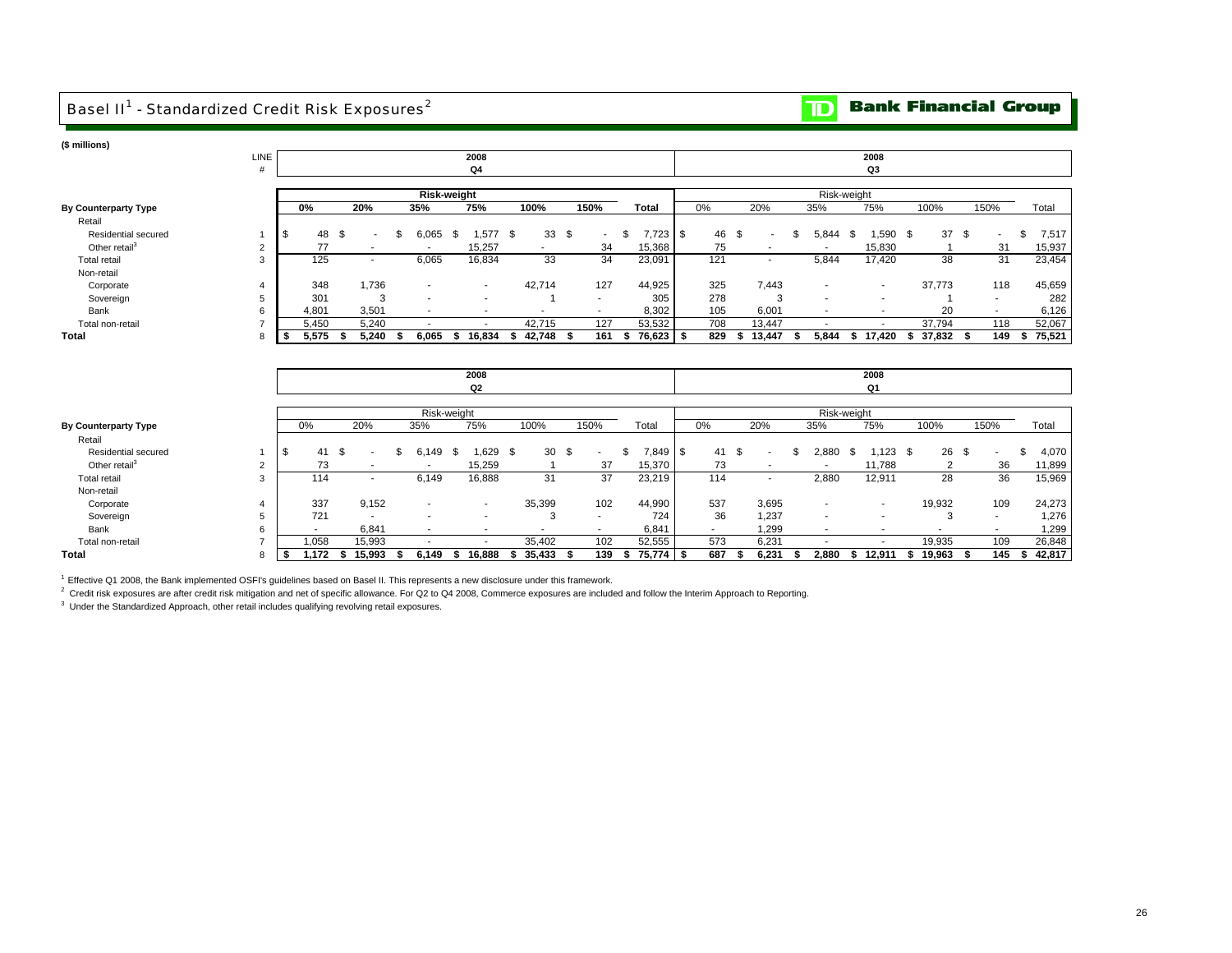## Basel II<sup>1</sup> - AIRB Credit Risk Exposures: Retail Risk Parameters

### **(\$ millions except as otherwise noted)**

|                                    | LINE           |    |                  | 2008<br>Q4                          |                                               |                                                       |                  | 2008<br>Q3                         |                                     |                                                |
|------------------------------------|----------------|----|------------------|-------------------------------------|-----------------------------------------------|-------------------------------------------------------|------------------|------------------------------------|-------------------------------------|------------------------------------------------|
| Retail Risk Categories             |                |    | EAD <sup>2</sup> | Exposure-<br>weighted<br>average PD | <b>Exposure</b><br>weighted<br>average<br>LGD | <b>Exposure</b><br>weighted<br>average<br>risk-weight | EAD <sup>2</sup> | Exposure<br>weighted<br>average PD | Exposure<br>weighted<br>average LGD | Exposure<br>weighted<br>average<br>risk-weight |
| <b>Residential Secured</b>         |                |    |                  |                                     |                                               |                                                       |                  |                                    |                                     |                                                |
| Low risk                           |                | \$ | 14,705           | 0.1%                                | 12.3%                                         | $2.4\%$ \$                                            | 15,985           | 0.1%                               | 12.6%                               | 2.0%                                           |
| Normal                             | $\overline{2}$ |    | 23,562           | 0.5%                                | 14.1%                                         | 11.1%                                                 | 19,877           | 0.5%                               | 12.9%                               | 9.7%                                           |
| Medium                             | 3              |    | 6,893            | 1.9%                                | 14.4%                                         | 27.0%                                                 | 5,190            | 2.0%                               | 11.8%                               | 23.0%                                          |
| High risk                          | $\overline{4}$ |    | 1,561            | 12.2%                               | 15.8%                                         | 67.3%                                                 | 1,875            | 13.1%                              | 15.0%                               | 66.1%                                          |
| Default                            | 5              |    | 114              | 100.0%                              | 18.1%                                         | 0.0%                                                  | 134              | 100.0%                             | 17.5%                               | 0.0%                                           |
| Total residential secured          | 6              | \$ | 46,835           | 1.2%                                | 13.6%                                         | 12.5% \$                                              | 43,061           | 1.4%                               | 12.8%                               | 10.9%                                          |
| Qualifying Revolving Retail        |                |    |                  |                                     |                                               |                                                       |                  |                                    |                                     |                                                |
| Low risk                           | $\overline{7}$ | \$ | 14,753           | 0.1%                                | 86.2%                                         | $3.4\%$ \$                                            | 14,914           | 0.1%                               | 86.2%                               | 3.4%                                           |
| Normal                             | 8              |    | 14,112           | 0.5%                                | 84.7%                                         | 17.7%                                                 | 14,307           | 0.5%                               | 84.8%                               | 17.7%                                          |
| Medium                             | 9              |    | 8,517            | 2.4%                                | 85.3%                                         | 61.9%                                                 | 8,624            | 2.4%                               | 84.9%                               | 61.2%                                          |
| High risk                          | 10             |    | 3,957            | 12.5%                               | 84.8%                                         | 152.7%                                                | 4,019            | 12.6%                              | 84.4%                               | 151.5%                                         |
| Default                            | 11             |    | 122              | 100.0%                              | 72.8%                                         | 0.0%                                                  | 115              | 100.0%                             | 71.4%                               | 0.0%                                           |
| Total qualifiying revolving retail | 12             | s. | 41,461           | 2.2%                                | 85.3%                                         | 34.5% \$                                              | 41,979           | 2.2%                               | 85.2%                               | 34.3%                                          |
| <b>Other Retail</b>                |                |    |                  |                                     |                                               |                                                       |                  |                                    |                                     |                                                |
| Low risk                           | 13             | \$ | 2,696            | 0.1%                                | 41.4%                                         | $8.7\%$ \$                                            | 2,643            | 0.1%                               | 41.2%                               | 8.6%                                           |
| Normal                             | 14             |    | 7,963            | 0.6%                                | 50.1%                                         | 37.4%                                                 | 7,760            | 0.6%                               | 49.8%                               | 37.4%                                          |
| Medium                             | 15             |    | 6,836            | 2.4%                                | 56.5%                                         | 73.7%                                                 | 6,486            | 2.4%                               | 56.8%                               | 74.2%                                          |
| High risk                          | 16             |    | 2,792            | 11.1%                               | 56.4%                                         | 96.2%                                                 | 2,713            | 10.9%                              | 54.0%                               | 91.3%                                          |
| Default                            | 17             |    | 128              | 100.0%                              | 58.6%                                         | 0.0%                                                  | 114              | 100.0%                             | 52.3%                               | 0.0%                                           |
| Total other retail                 | 18             |    | 20,415           | 3.2%                                | 52.0%                                         | 53.6% \$                                              | 19,716           | 3.1%                               | 51.5%                               | 52.8%                                          |

|                                    |    |     |                  | 2008<br>Q <sub>2</sub>             |                                     |                                                |                  | 2008<br>Q <sub>1</sub>             |                                     |                                                |
|------------------------------------|----|-----|------------------|------------------------------------|-------------------------------------|------------------------------------------------|------------------|------------------------------------|-------------------------------------|------------------------------------------------|
| <b>Retail Risk Categories</b>      |    |     | EAD <sup>2</sup> | Exposure<br>weighted<br>average PD | Exposure<br>weighted<br>average LGD | Exposure<br>weighted<br>average<br>risk-weight | EAD <sup>2</sup> | Exposure<br>weighted<br>average PD | Exposure<br>weighted<br>average LGD | Exposure<br>weighted<br>average<br>risk-weight |
| <b>Residential Secured</b>         |    |     |                  |                                    |                                     |                                                |                  |                                    |                                     |                                                |
| Low risk                           | 19 | \$  | 12,278           | 0.1%                               | 11.5%                               | $2.2\%$ \$                                     | 12,183           | 0.1%                               | 13.3%                               | 2.7%                                           |
| Normal                             | 20 |     | 16,276           | 0.5%                               | 12.6%                               | 9.4%                                           | 21,010           | 0.4%                               | 14.3%                               | 9.4%                                           |
| Medium                             | 21 |     | 4,705            | 1.9%                               | 11.9%                               | 22.3%                                          | 7,376            | 2.2%                               | 13.2%                               | 27.3%                                          |
| High risk                          | 22 |     | 1,125            | 13.1%                              | 13.0%                               | 56.9%                                          | 1,855            | 12.0%                              | 15.6%                               | 65.5%                                          |
| Default                            | 23 |     | 105              | 100.0%                             | 17.7%                               | 0.0%                                           | 109              | 100.0%                             | 17.3%                               | 0.0%                                           |
| Total residential secured          | 24 | \$  | 34,489           | 1.3%                               | 12.1%                               | 10.1% \$                                       | 42,533           | 1.4%                               | 13.9%                               | 13.0%                                          |
| Qualifying Revolving Retail        |    |     |                  |                                    |                                     |                                                |                  |                                    |                                     |                                                |
| Low risk                           | 25 | \$  | 14,590           | 0.1%                               | 86.2%                               | $3.4\%$ \$                                     | 14.455           | 0.1%                               | 86.6%                               | 3.4%                                           |
| Normal                             | 26 |     | 14,218           | 0.5%                               | 84.8%                               | 17.7%                                          | 13,879           | 0.5%                               | 85.5%                               | 17.8%                                          |
| Medium                             | 27 |     | 8,338            | 2.4%                               | 84.7%                               | 60.6%                                          | 8,221            | 2.4%                               | 85.2%                               | 60.7%                                          |
| High risk                          | 28 |     | 3,746            | 12.2%                              | 83.4%                               | 149.3%                                         | 3,680            | 12.3%                              | 83.6%                               | 149.3%                                         |
| Default                            | 29 |     | 127              | 100.0%                             | 72.1%                               | 0.0%                                           | 117              | 100.0%                             | 73.0%                               | 0.0%                                           |
| Total qualifiying revolving retail | 30 | \$  | 41,019           | 2.1%                               | 85.1%                               | 33.3% \$                                       | 40,352           | 2.1%                               | 85.6%                               | 33.3%                                          |
| <b>Other Retail</b>                |    |     |                  |                                    |                                     |                                                |                  |                                    |                                     |                                                |
| Low risk                           | 31 | \$  | 3,190            | 0.1%                               | 28.5%                               | $6.1\%$ \$                                     | 2,346            | 0.1%                               | 22.6%                               | 4.7%                                           |
| Normal                             | 32 |     | 8,305            | 0.6%                               | 42.5%                               | 31.9%                                          | 8,783            | 0.5%                               | 42.0%                               | 30.2%                                          |
| Medium                             | 33 |     | 6,274            | 2.3%                               | 53.7%                               | 70.1%                                          | 6,188            | 2.3%                               | 53.4%                               | 69.7%                                          |
| High risk                          | 34 |     | 2,151            | 10.2%                              | 55.2%                               | 92.7%                                          | 2,157            | 10.3%                              | 55.8%                               | 94.0%                                          |
| Default                            | 35 |     | 120              | 100.0%                             | 47.6%                               | 0.0%                                           | 115              | 100.0%                             | 47.4%                               | 0.0%                                           |
| Total other retail                 | 36 | -\$ | 20,040           | 2.7%                               | 45.2%                               | 46.1% \$                                       | 19,589           | 2.7%                               | 44.8%                               | 46.5%                                          |

<sup>1</sup> Effective Q1 2008, the Bank implemented OSFI's guidelines based on Basel II. This represents a new disclosure under this framework.<br><sup>2</sup> Exposure at Default after the effects of credit risk mitigation.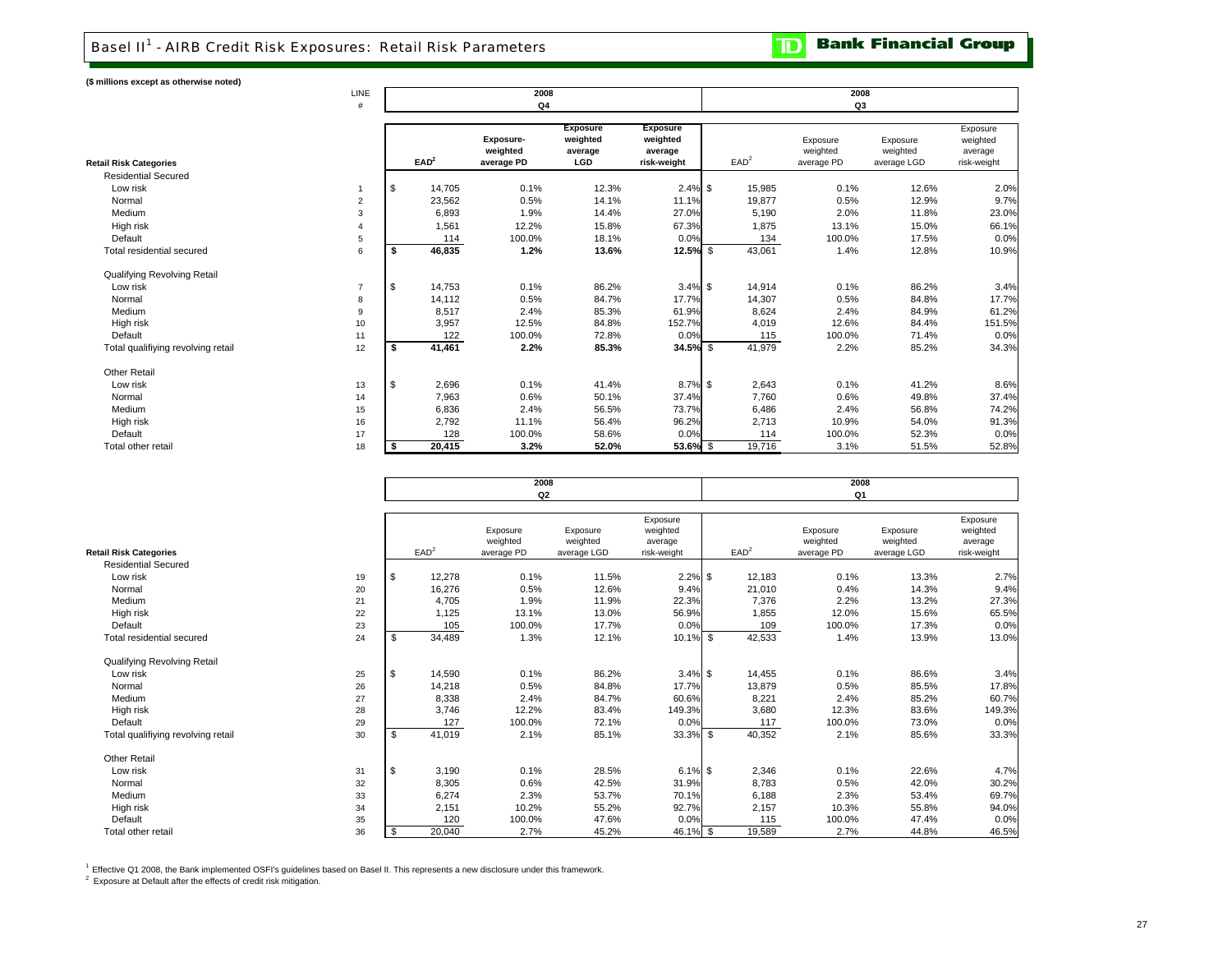**Bank Financial Group** 

 $\mathbf{D}$ 

**(\$ millions except as otherwise noted)**

|                                   | <b>LINE</b><br># |                  |         | 2008<br>Q <sub>4</sub>                    |                                               |                                                       | 2008<br>Q3       |                                    |                                     |                                                |  |  |  |  |  |  |  |
|-----------------------------------|------------------|------------------|---------|-------------------------------------------|-----------------------------------------------|-------------------------------------------------------|------------------|------------------------------------|-------------------------------------|------------------------------------------------|--|--|--|--|--|--|--|
| <b>Non-retail Risk Categories</b> |                  | EAD <sup>2</sup> |         | <b>Exposure</b><br>weighted<br>average PD | <b>Exposure</b><br>weighted<br>average<br>LGD | <b>Exposure</b><br>weighted<br>average<br>risk-weight | EAD <sup>2</sup> | Exposure<br>weighted<br>average PD | Exposure<br>weighted<br>average LGD | Exposure<br>weighted<br>average<br>risk-weight |  |  |  |  |  |  |  |
| Corporate                         |                  |                  |         |                                           |                                               |                                                       |                  |                                    |                                     |                                                |  |  |  |  |  |  |  |
| Investment grade                  |                  |                  | 76,917  | 0.1%                                      | 28.3%                                         | 19.6% \$                                              | 68,083           | 0.1%                               | 26.4%                               | 18.2%                                          |  |  |  |  |  |  |  |
| Non-investment grade              | $\overline{2}$   |                  | 34,791  | 1.5%                                      | 28.5%                                         | 54.7%                                                 | 33,387           | 1.4%                               | 25.7%                               | 48.3%                                          |  |  |  |  |  |  |  |
| Watch and classified              | 3                |                  | 1,162   | 18.7%                                     | 38.5%                                         | 185.0%                                                | 1,201            | 15.2%                              | 41.0%                               | 192.3%                                         |  |  |  |  |  |  |  |
| Impaired/default                  | $\overline{4}$   |                  | 249     | 100.0%                                    | 40.5%                                         | 103.6%                                                | 214              | 100.0%                             | 49.1%                               | 112.8%                                         |  |  |  |  |  |  |  |
| Total corporate                   | 5                |                  | 113,119 | 0.9%                                      | 28.5%                                         | $32.3%$ \$                                            | 102,885          | 0.9%                               | 26.4%                               | 30.2%                                          |  |  |  |  |  |  |  |
| Sovereign                         |                  |                  |         |                                           |                                               |                                                       |                  |                                    |                                     |                                                |  |  |  |  |  |  |  |
| Investment grade                  | 6                | - \$             | 145,921 | 0.0%                                      | 14.9%                                         | $0.9\%$ \$                                            | 131,945          | 0.0%                               | 11.9%                               | 0.6%                                           |  |  |  |  |  |  |  |
| Non-investment grade              | $\overline{7}$   |                  | 30      | 0.5%                                      | 25.0%                                         | 29.3%                                                 | 28               | 0.5%                               | 18.5%                               | 20.8%                                          |  |  |  |  |  |  |  |
| Watch and classified              | 8                |                  |         | ٠                                         |                                               |                                                       |                  |                                    |                                     |                                                |  |  |  |  |  |  |  |
| Impaired/default                  | 9                |                  |         | ٠                                         |                                               |                                                       |                  | $\overline{\phantom{a}}$           |                                     |                                                |  |  |  |  |  |  |  |
| Total sovereign                   | 10               | Ŝ.               | 145,951 | $0.0\%$                                   | 14.9%                                         | $0.9%$ \$                                             | 131,973          | 0.0%                               | 11.9%                               | 0.6%                                           |  |  |  |  |  |  |  |
| Bank                              |                  |                  |         |                                           |                                               |                                                       |                  |                                    |                                     |                                                |  |  |  |  |  |  |  |
| Investment grade                  | 11               | l \$             | 86,208  | 0.1%                                      | 22.9%                                         | $7.7\%$ \$                                            | 77,663           | 0.1%                               | 23.7%                               | 8.7%                                           |  |  |  |  |  |  |  |
| Non-investment grade              | 12               |                  | 5,402   | 0.7%                                      | 13.7%                                         | 17.6%                                                 | 2,870            | 0.7%                               | 15.4%                               | 20.6%                                          |  |  |  |  |  |  |  |
| Watch and classified              | 13               |                  |         |                                           |                                               |                                                       |                  |                                    |                                     |                                                |  |  |  |  |  |  |  |
| Impaired/default                  | 14               |                  | 25      | 100.0%                                    | 55.0%                                         | 687.3%                                                | $\sim$           |                                    |                                     |                                                |  |  |  |  |  |  |  |
| <b>Total bank</b>                 | 15               |                  | 91,635  | 0.1%                                      | 22.3%                                         | $8.4\%$ \$                                            | 80,533           | 0.1%                               | 23.4%                               | 9.1%                                           |  |  |  |  |  |  |  |

|                                   |    |                  | 2008<br>Q <sub>2</sub>             |                                     |                                                |                  | 2008<br>Q <sub>1</sub>             |                                     |                                                |
|-----------------------------------|----|------------------|------------------------------------|-------------------------------------|------------------------------------------------|------------------|------------------------------------|-------------------------------------|------------------------------------------------|
| <b>Non-retail Risk Categories</b> |    | EAD <sup>2</sup> | Exposure<br>weighted<br>average PD | Exposure<br>weighted<br>average LGD | Exposure<br>weighted<br>average<br>risk-weight | EAD <sup>2</sup> | Exposure<br>weighted<br>average PD | Exposure<br>weighted<br>average LGD | Exposure<br>weighted<br>average<br>risk-weight |
| Corporate                         |    |                  |                                    |                                     |                                                |                  |                                    |                                     |                                                |
| Investment grade                  | 16 | \$<br>64,249     | 0.1%                               | 25.9%                               | 18.0% \$                                       | 68,317           | 0.1%                               | 24.4%                               | 16.1%                                          |
| Non-investment grade              | 17 | 33,523           | 1.5%                               | 24.8%                               | 46.9%                                          | 28,021           | 1.2%                               | 28.9%                               | 55.2%                                          |
| Watch and classified              | 18 | 1,672            | 15.3%                              | 27.2%                               | 127.3%                                         | 1,469            | 15.6%                              | 20.9%                               | 99.7%                                          |
| Impaired/default                  | 19 | 202              | 100.0%                             | 48.3%                               | 168.0%                                         | 234              | 100.0%                             | 52.3%                               | 250.7%                                         |
| Total corporate                   | 20 | \$<br>99,646     | 1.0%                               | 25.6%                               | 29.9% \$                                       | 98,041           | 0.9%                               | 25.7%                               | 29.1%                                          |
| Sovereign                         |    |                  |                                    |                                     |                                                |                  |                                    |                                     |                                                |
| Investment grade                  | 21 | \$<br>132,656    | 0.0%                               | 10.7%                               | $0.5\%$ \$                                     | 109,727          | 0.0%                               | 11.5%                               | 0.5%                                           |
| Non-investment grade              | 22 | 44               | 0.8%                               | 22.7%                               | 33.6%                                          | 36               | 0.9%                               | 20.9%                               | 24.5%                                          |
| Watch and classified              | 23 |                  |                                    |                                     | ۰                                              |                  |                                    |                                     |                                                |
| Impaired/default                  | 24 |                  | $\overline{\phantom{a}}$           |                                     | $\sim$                                         |                  |                                    |                                     |                                                |
| Total sovereign                   | 25 | \$<br>132,700    | 0.0%                               | 10.7%                               | 0.5%                                           | 109,763<br>-\$   | 0.0%                               | 11.5%                               | 0.5%                                           |
| Bank                              |    |                  |                                    |                                     |                                                |                  |                                    |                                     |                                                |
| Investment grade                  | 26 | \$<br>83,654     | 0.1%                               | 25.3%                               | 10.2% \$                                       | 90,794           | 0.1%                               | 29.8%                               | 11.1%                                          |
| Non-investment grade              | 27 | 1,327            | 1.4%                               | 17.7%                               | 26.2%                                          | 1,552            | 1.7%                               | 8.9%                                | 13.7%                                          |
| Watch and classified              | 28 |                  | ж.                                 |                                     |                                                |                  | 19.9%                              | 15.5%                               | 76.6%                                          |
| Impaired/default                  | 29 |                  |                                    |                                     |                                                |                  |                                    |                                     | $\sim$                                         |
| Total bank                        | 30 | \$<br>84,981     | 0.1%                               | 25.2%                               | $10.5\%$ \$                                    | 92,347           | 0.1%                               | 29.4%                               | 11.1%                                          |

1 Effective Q1 2008, the bank implemented OSFI's guidelines based on Basel II. This represents a new disclosure under this framework.

<sup>2</sup> Exposure at Default after the effects of credit risk mitigation.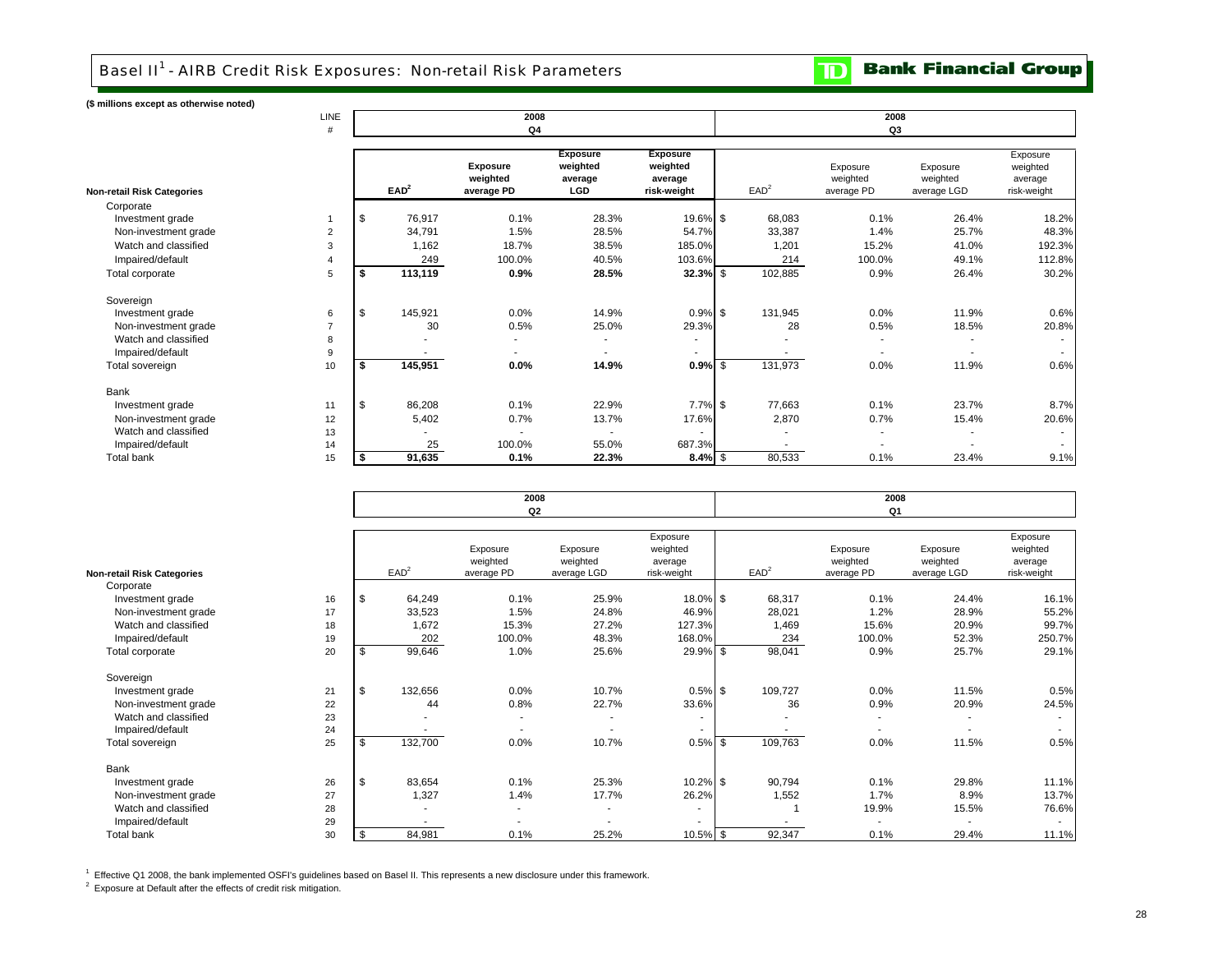## Basel II<sup>1</sup> - AIRB Credit Risk Exposures - Undrawn Commitments<sup>2</sup> and Exposure at Default (EAD) on Undrawn Commitments<sup>3</sup>

### **(\$ millions)**

|                             | LINE |                                                        | 2008             |                     | 2008              | 2008                |                   | 2008                |                   |  |  |  |  |
|-----------------------------|------|--------------------------------------------------------|------------------|---------------------|-------------------|---------------------|-------------------|---------------------|-------------------|--|--|--|--|
|                             |      |                                                        | Q4               |                     | Q3                |                     | Q2                | Q1                  |                   |  |  |  |  |
|                             |      | <b>EAD on</b><br><b>Notional</b><br>undrawn<br>undrawn |                  | Notional<br>undrawn | EAD on<br>undrawn | Notional<br>undrawn | EAD on<br>undrawn | Notional<br>undrawn | EAD on<br>undrawn |  |  |  |  |
| <b>Counterparty Type</b>    |      | commitments                                            | commitments      | commitments         | commitments       | commitments         | commitments       | commitments         | commitments       |  |  |  |  |
| Retail                      |      |                                                        |                  |                     |                   |                     |                   |                     |                   |  |  |  |  |
| Residential secured         |      | 53,900 \$<br>- \$                                      | 20,705 \$        | 53,652 \$           | 21,427            | 51,324 \$<br>-S     | 20,395 \$         | 51,081 \$           | 18,010            |  |  |  |  |
| Qualifying revolving retail |      | 44,268                                                 | 27,386           | 45,151              | 28,098            | 44,848              | 28,133            | 44,458              | 27,659            |  |  |  |  |
| Other retail                |      | 6,575                                                  | 5,010            | 6,361               | 4,830             | 6,216               | 5,640             | 7,043               | 5,530             |  |  |  |  |
| Total retail                |      | 104,743                                                | 53,101           | 105,164             | 54,355            | 102,388             | 54,168            | 102,582             | 51,199            |  |  |  |  |
| Non-retail                  |      |                                                        |                  |                     |                   |                     |                   |                     |                   |  |  |  |  |
| Corporate                   |      | 29,942                                                 | 21,494           | 29,176              | 21,427            | 25,774              | 18,760            | 25,652              | 18,735            |  |  |  |  |
| Sovereign                   |      | 1,015                                                  | 893              | 878                 | 768               | 815                 | 711               | 757                 | 662               |  |  |  |  |
| Bank                        |      |                                                        | 485<br>569       |                     | 607<br>512        | 541                 | 450               | 517                 | 439               |  |  |  |  |
| Total non-retail            |      |                                                        | 22,872<br>31,526 |                     | 22,707<br>30,661  | 27,130              | 19,921            | 26,926              | 19,836            |  |  |  |  |
| Total                       |      | 136,269                                                | 75,973           | 135,825             | 77,062            | 129,518             | 74,089            | 129,508             | 71,035            |  |  |  |  |

<sup>1</sup> Effective Q1 2008, the Bank implemented OSFI's guidelines based on Basel II. This represents a new disclosure under this framework.

<sup>2</sup> Notional undrawn commitments are equal to the contractually available amounts provided via committed loan agreements less amounts currently outstanding under those committed loan agreements.

<sup>3</sup> Exposure at default (EAD) on undrawn commitments is the amount currently undrawn but expected to be drawn assuming a default on the underlying committed loan agreement.

**TD** Bank Financial Group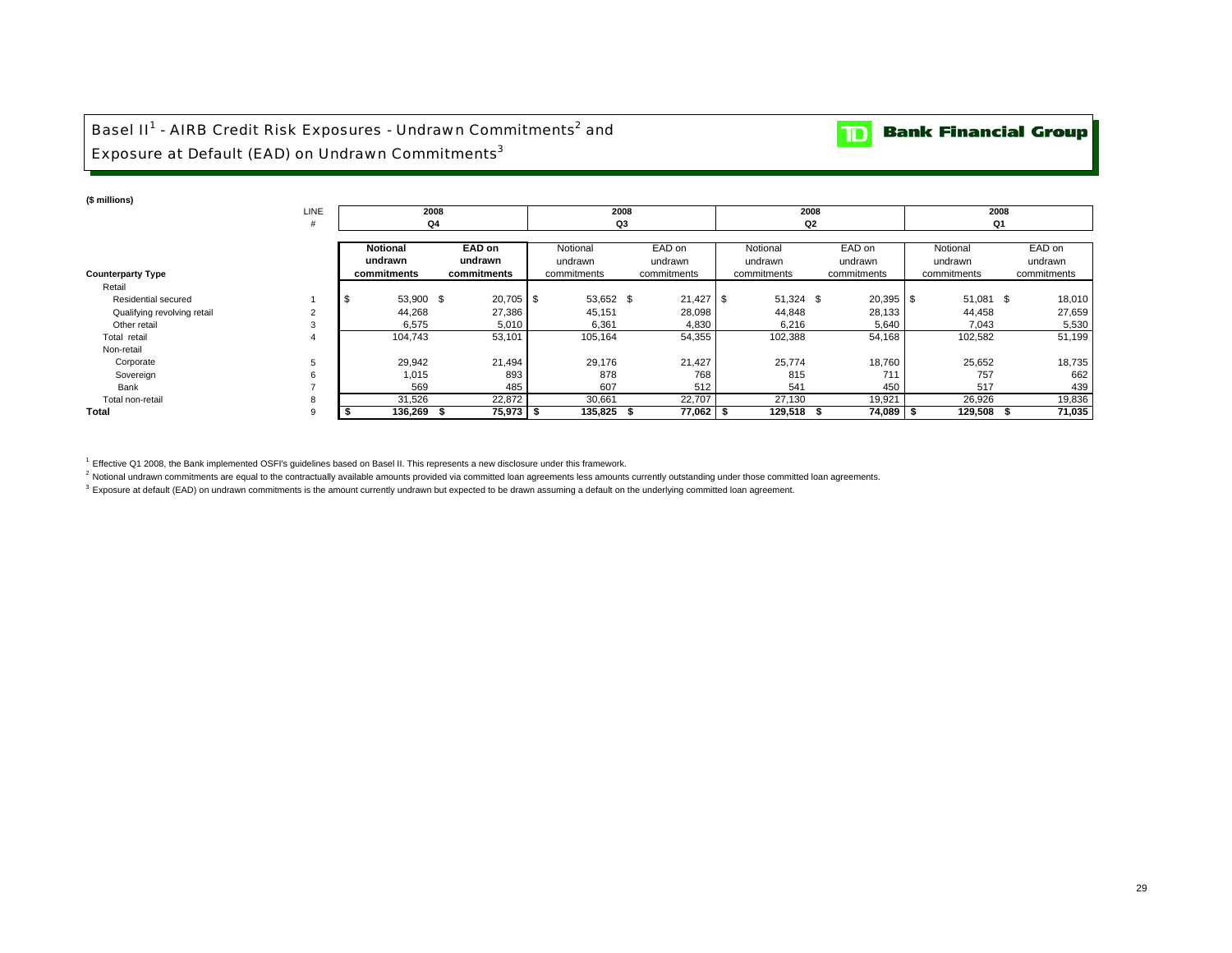# Basel II<sup>1</sup> - Securitization Exposures<sup>2</sup>

**TD** Bank Financial Group

| (\$ millions)                   |             |              |              |              |           |               |        |                |                          |           |                 |  |
|---------------------------------|-------------|--------------|--------------|--------------|-----------|---------------|--------|----------------|--------------------------|-----------|-----------------|--|
|                                 | <b>LINE</b> |              | 2008         |              | 2008      |               |        | 2008           | 2008                     |           |                 |  |
|                                 | #           |              | Q4           |              | Q3        |               |        | Q <sub>2</sub> |                          | Q1        |                 |  |
| <b>SECURITIZATION EXPOSURES</b> |             |              |              |              |           |               |        |                |                          |           |                 |  |
|                                 |             | <b>Risk-</b> |              |              |           |               |        |                |                          |           | Risk-           |  |
|                                 |             |              | <b>Gross</b> | Gross        |           | Risk-weighted | Gross  | Risk-weighted  | Gross                    | weighted  |                 |  |
| Rating                          |             |              | exposures    | assets       | exposures |               | assets | exposures      | assets                   | exposures | assets          |  |
| AA- and above                   |             |              | 37,892 \$    | $5,388$   \$ | 36,346 \$ |               | 4,942  | 36,944<br>-\$  | 4,988                    | 18,517 \$ | 0.302           |  |
| $A+$ to $A-$                    | 2           |              | 455          | 199          | 103       |               | 21     | 211            | 42                       | 330       | 66              |  |
| BBB+ to BBB-                    | 3           |              | 571          | 557          | 56        |               | 42     | 56             | 42                       | 39        | 30 <sub>1</sub> |  |
| BB+ and below                   | 4           |              | 62           | 216          |           |               |        |                | $\overline{\phantom{a}}$ |           |                 |  |
| Total                           | 5           |              | 38,980       | 6,360        | 36,505    | -S            | 5,005  | 37,211         | 5,072                    | 18,886    | .398            |  |

<sup>1</sup> Effective Q1 2008, the Bank implemented OSFI's guidelines based on Basel II. This represents a new disclosure under Basel II.

<sup>2</sup> Securitization exposures include the Bank's exposures as originator and investor under both the Internal Ratings Based approach and the Standardized approach.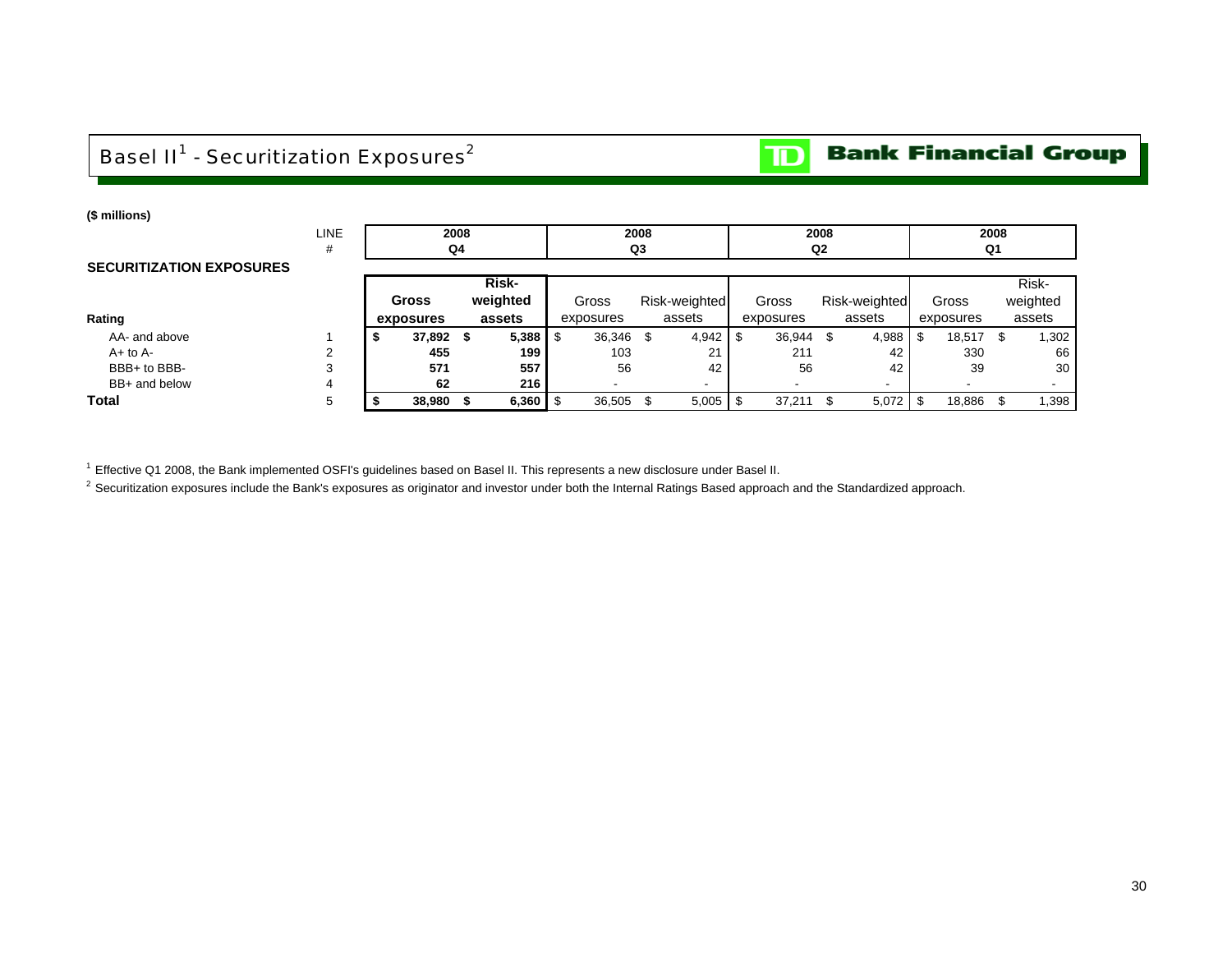## Basel II<sup>1</sup> - Risk-weighted Assets (RWA)

| (\$ millions)                                                                   | LINE<br>#      |    |                  |                     | 2008<br>Q <sub>4</sub>            | 2008<br>Q3 |                            |            |                |               |     |         |  |  |  |  |
|---------------------------------------------------------------------------------|----------------|----|------------------|---------------------|-----------------------------------|------------|----------------------------|------------|----------------|---------------|-----|---------|--|--|--|--|
|                                                                                 |                |    |                  |                     | <b>Risk-weighted Assets (RWA)</b> |            | Risk-weighted Assets (RWA) |            |                |               |     |         |  |  |  |  |
|                                                                                 |                |    | Gross            |                     | Internal                          | Gross      |                            |            |                |               |     |         |  |  |  |  |
|                                                                                 |                |    | <b>Exposures</b> | <b>Standardized</b> | <b>Ratings Based</b>              |            | <b>Total</b>               | Exposures  | Standardized   | Ratings Based |     | Total   |  |  |  |  |
| Credit risk                                                                     |                |    |                  |                     |                                   |            |                            |            |                |               |     |         |  |  |  |  |
| Retail                                                                          |                |    |                  |                     |                                   |            |                            |            |                |               |     |         |  |  |  |  |
| Residential secured                                                             |                | -S | 142.663 \$       | $3,339$ \$          | 5.875S                            |            | $9,214$ \$                 | 142,035 \$ | $3,275$ \$     | 4.675 \$      |     | 7,950   |  |  |  |  |
| Qualifying revolving retail                                                     | $\overline{2}$ |    | 41,461           |                     | 14,307                            |            | 14,307                     | 41,979     |                | 14,410        |     | 14,410  |  |  |  |  |
| Other retail                                                                    | 3              |    | 35,801           | 11,493              | 10,937                            |            | 22,430                     | 35,657     | 11,920         | 10,417        |     | 22,337  |  |  |  |  |
| Non-retail                                                                      |                |    |                  |                     |                                   |            |                            |            |                |               |     |         |  |  |  |  |
| Corporate                                                                       |                |    | 158,110          | 43,251              | 36,551                            |            | 79,802                     | 148,587    | 39,312         | 31,047        |     | 70,359  |  |  |  |  |
| Sovereign                                                                       |                |    | 58.161           | 2                   | 1,363                             |            | 1,365                      | 40.797     | $\overline{2}$ | 824           |     | 826     |  |  |  |  |
| Bank                                                                            |                |    | 99,937           | 701                 | 7,735                             |            | 8,436                      | 86,659     | 1,210          | 7,358         |     | 8,568   |  |  |  |  |
| Securitization exposures                                                        |                |    | 38,980           | 5,106               | 1,254                             |            | 6,360                      | 36,505     | 3,676          | 1,329         |     | 5,005   |  |  |  |  |
| Equity exposures                                                                |                |    |                  |                     |                                   |            |                            |            |                |               |     |         |  |  |  |  |
| Equity exposures that are grandfathered                                         | 8              |    | 2,044            |                     | 2,044                             |            | 2,044                      | 2,243      |                | 2,243         |     | 2,243   |  |  |  |  |
| Equity exposures subject to simple risk weight method                           | 9              |    | 1,364            |                     | 4,834                             |            | 4,834                      | 1,171      |                | 4,204         |     | 4,204   |  |  |  |  |
| Equities in the banking book under the internal models approach                 | 10             |    |                  |                     |                                   |            |                            |            |                |               |     |         |  |  |  |  |
| Equity exposures subject to PD/LGD approaches                                   | 11             |    | 287              |                     | 388                               |            | 388                        | 310        |                | 429           |     | 429     |  |  |  |  |
| Other                                                                           | 12             |    | 1,025            |                     | 29                                |            | 29                         | 986        |                | 30            |     | 30      |  |  |  |  |
| Exposures subject to standardized or IRB approaches                             | 13             |    | 579,833          | 63,892              | 85,317                            |            | 149,209                    | 536,929    | 59,395         | 76,966        |     | 136,361 |  |  |  |  |
| Adjustment to IRB RWA for scaling factor                                        | 14             |    |                  |                     |                                   |            | 5,119                      |            |                |               |     | 4,618   |  |  |  |  |
| Other assets not included in standardized or IRB approaches                     | 15             |    | 37,436           |                     |                                   |            | 13,543                     | 34,613     |                |               |     | 11,347  |  |  |  |  |
| Net impact of eliminating one month reporting lag on U.S. entities <sup>2</sup> | 16             |    | 25.867           |                     |                                   |            | 9.681                      | n/a        |                |               |     | n/a     |  |  |  |  |
|                                                                                 | 17             | \$ | 643,136          |                     |                                   | \$         | 177,552 \$                 | 571,542    |                |               | \$. | 152,326 |  |  |  |  |
| Market risk                                                                     |                |    |                  |                     |                                   |            |                            |            |                |               |     |         |  |  |  |  |
| Internal models approach - Trading book                                         | 18             |    | n/a              |                     |                                   |            | 9,644                      | n/a        |                |               |     | 8,179   |  |  |  |  |
| Operational risk                                                                |                |    |                  |                     |                                   |            |                            |            |                |               |     |         |  |  |  |  |
| Basic indicator approach                                                        | 19             |    | n/a              |                     |                                   |            | 7,090                      | n/a        |                |               |     | 6,974   |  |  |  |  |
| Standardized approach                                                           | 20             |    | n/a              |                     |                                   |            | 17,464                     | n/a        |                |               |     | 17,195  |  |  |  |  |
|                                                                                 | 21             |    |                  |                     |                                   |            | 24.554                     |            |                |               |     | 24,169  |  |  |  |  |
| Total                                                                           | 22             |    |                  |                     |                                   | \$.        | 211,750                    |            |                |               | \$  | 184,674 |  |  |  |  |

|                                                                       |                  |     |              | 2008<br>$Q2^3$ |                            | 2008<br>Q1 |            |                            |            |                          |                           |          |    |                          |  |  |
|-----------------------------------------------------------------------|------------------|-----|--------------|----------------|----------------------------|------------|------------|----------------------------|------------|--------------------------|---------------------------|----------|----|--------------------------|--|--|
|                                                                       |                  |     |              |                | Risk-weighted Assets (RWA) |            |            | Risk-weighted Assets (RWA) |            |                          |                           |          |    |                          |  |  |
|                                                                       |                  |     |              |                |                            |            |            |                            |            |                          |                           |          |    |                          |  |  |
|                                                                       | Gross            |     |              | Internal       |                            |            |            | Gross                      |            |                          | Internal<br>Ratings Based |          |    |                          |  |  |
| <b>Credit risk</b>                                                    | Exposures        |     | Standardized |                | Ratings Based              |            | Total      |                            | Exposures  | Standardized             |                           |          |    | Total                    |  |  |
| Retail                                                                |                  |     |              |                |                            |            |            |                            |            |                          |                           |          |    |                          |  |  |
| Residential secured<br>23                                             | \$<br>132,776 \$ |     | $3.404$ \$   |                | $3.498$ \$                 |            | $6,902$ \$ |                            | 121.927 \$ |                          | 1,876 \$                  | 5.540 \$ |    | 7.416                    |  |  |
| 24<br>Qualifying revolving retail                                     | 41.019           |     |              |                | 13,657                     |            | 13,657     |                            | 40.353     | $\sim$                   |                           | 13,449   |    | 13,449                   |  |  |
| Other retail<br>25                                                    | 35,415           |     | 11,502       |                | 9,233                      |            | 20,735     |                            | 31.492     | 8,897                    |                           | 9.103    |    | 18,000                   |  |  |
| Non-retail                                                            |                  |     |              |                |                            |            |            |                            |            |                          |                           |          |    |                          |  |  |
| 26<br>Corporate                                                       | 144.665          |     | 37.144       |                | 29,772                     |            | 66.916     |                            | 122.344    | 20.738                   |                           | 28.549   |    | 49,287                   |  |  |
| 27<br>Sovereign                                                       | 42,985           |     | 3            |                | 631                        |            | 634        |                            | 35.716     | 251                      |                           | 599      |    | 850                      |  |  |
| 28<br>Bank                                                            | 91,823           |     | 1,368        |                | 8,896                      |            | 10,264     |                            | 93.646     |                          | 260                       | 10,252   |    | 10,512                   |  |  |
| 29<br>Securitization exposures                                        | 37,212           |     | 3,695        |                | 1,378                      |            | 5,073      |                            | 18,886     | ٠                        |                           | 1,398    |    | 1,398                    |  |  |
| Equity exposures                                                      |                  |     |              |                |                            |            |            |                            |            |                          |                           |          |    |                          |  |  |
| Equity exposures that are grandfathered<br>30                         | 2,583            |     |              |                | 2,583                      |            | 2,583      |                            | 3,024      | ٠                        |                           | 3,024    |    | 3,024                    |  |  |
| 31<br>Equity exposures subject to simple risk weight method           | 1,285            |     |              |                | 4,445                      |            | 4,445      |                            | 1,134      | ٠                        |                           | 4,082    |    | 4,082                    |  |  |
| Equities in the banking book under the internal models approach<br>32 |                  |     |              |                |                            |            |            |                            | . н.       | $\overline{\phantom{a}}$ |                           | ۰.       |    | $\overline{\phantom{a}}$ |  |  |
| 33<br>Equity exposures subject to PD/LGD approaches                   | 310              |     |              |                | 428                        |            | 428        |                            | 315        | $\overline{\phantom{a}}$ |                           | 443      |    | 443                      |  |  |
| 34<br>Other                                                           | 542              |     |              |                | 39                         |            | 39         |                            | 381        |                          |                           | 17       |    | 17                       |  |  |
| Exposures subject to standardized or IRB approaches<br>35             | 530,615          |     | 57,116       |                | 74,560                     |            | 131,676    |                            | 469,218    | 32,022                   |                           | 76,456   |    | 108,478                  |  |  |
| 36<br>Adjustment to IRB RWA for scaling factor                        |                  |     |              |                |                            |            | 4.474      |                            |            |                          |                           |          |    | 4,587                    |  |  |
| Other assets not included in standardized or IRB approaches<br>37     | 34,699           |     |              |                |                            |            | 11,467     |                            | 23,753     |                          |                           |          |    | 8,395                    |  |  |
| 38                                                                    | 565,314          |     |              |                |                            | £.         | 147,617 \$ |                            | 492,971    |                          |                           |          |    | 121,460                  |  |  |
| <b>Market risk</b>                                                    |                  |     |              |                |                            |            |            |                            |            |                          |                           |          |    |                          |  |  |
| 39<br>Internal models approach - Trading book                         |                  | n/a |              |                |                            |            | 7.140      |                            | n/a        |                          |                           |          |    | 4.088                    |  |  |
| <b>Operational risk</b>                                               |                  |     |              |                |                            |            |            |                            |            |                          |                           |          |    |                          |  |  |
| 40<br>Basic indicator approach                                        | n/a              |     |              |                |                            |            | 6,749      |                            | n/a        |                          |                           |          |    | 3,411                    |  |  |
| Standardized approach<br>41                                           | n/a              |     |              |                |                            |            | 17,129     |                            | n/a        |                          |                           |          |    | 16,941                   |  |  |
| 42                                                                    |                  |     |              |                |                            |            | 23,878     |                            |            |                          |                           |          |    | 20,352                   |  |  |
| 43<br>Total                                                           |                  |     |              |                |                            | S.         | 178,635    |                            |            |                          |                           |          | £. | 145,900                  |  |  |

1 Effective Q1 2008, the Bank implemented OSFI's guidelines based on Basel II. Accordingly, the numbers for 2008 are based on Basel II. For comparative numbers based on Basel I, see page 28.

<sup>2</sup> For regulatory purposes only, effective Q4 2008, the one month lag in reporting TD Banknorth and Commerce assets is eliminated by using the same period end as the rest of the Bank, and the Bank's investment in TD Ameri foreign exchange rate of the Bank.

<sup>3</sup> A significant portion of the \$72.3 billion increase in exposures and \$32.7 billion increase in RWA in Q2 2008 was due to the Commerce acquisition which represented \$59.2 billion and \$29.3 billion, respectively, of this

#### $\mathbf{D}$ **Bank Financial Group**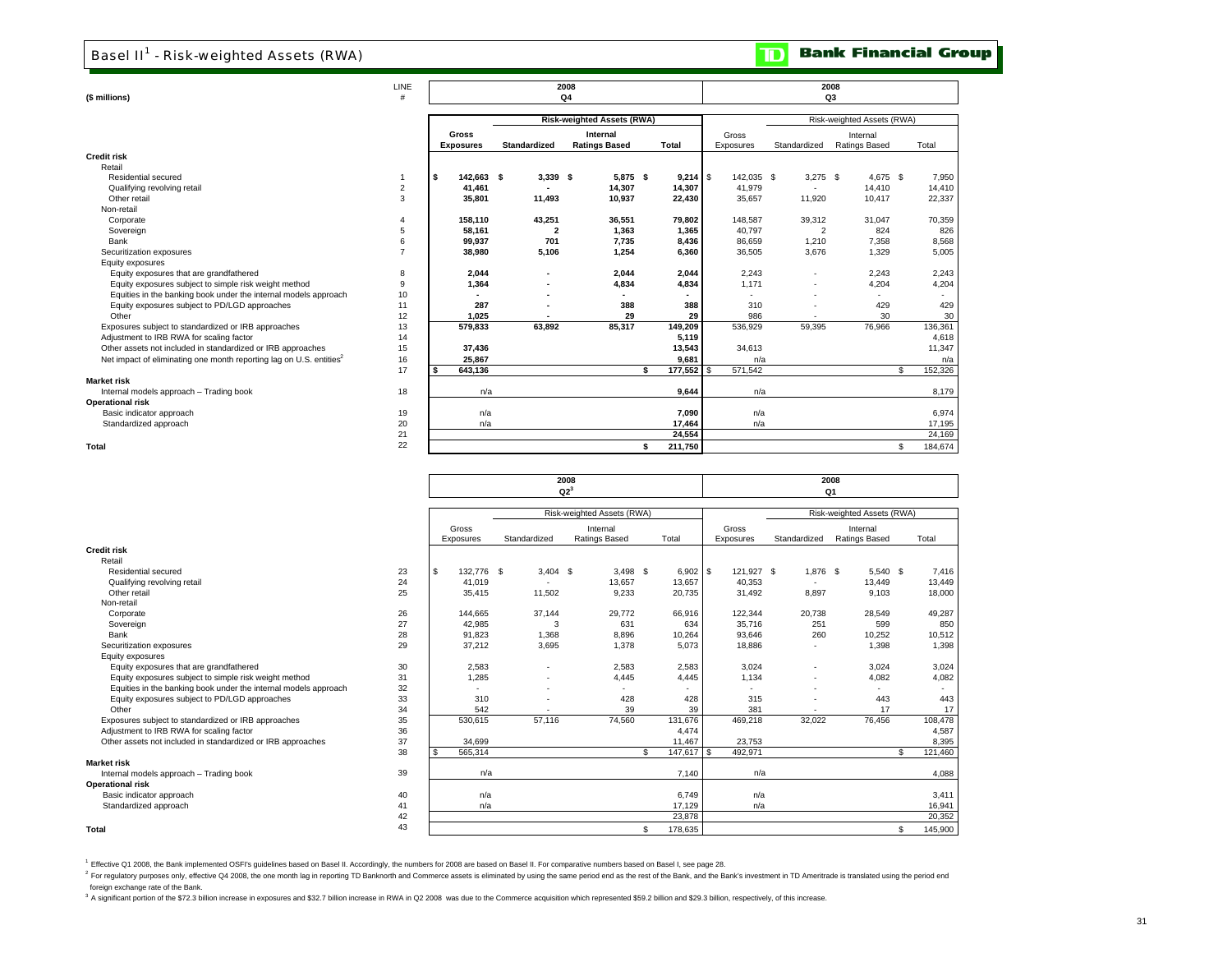## Basel II<sup>1</sup> - Capital

### **Bank Financial Group**

 $\mathbf{D}$ 

| (\$ millions)                                                                                                          |           | LINE<br>#      | Q4                 | 2008<br>Q3       | Q2            | Q1       |
|------------------------------------------------------------------------------------------------------------------------|-----------|----------------|--------------------|------------------|---------------|----------|
| RISK-WEIGHTED ASSETS (RWA)                                                                                             | (page 31) | 1              | \$211,750<br>\$    | 184,674<br>\$    | 178,635<br>\$ | 145,900  |
| <b>CAPITAL</b>                                                                                                         |           |                |                    |                  |               |          |
| Tier 1 capital                                                                                                         |           |                |                    |                  |               |          |
| Common shares                                                                                                          | (page 21) | $\mathbf 2$    | 13,241<br>\$<br>S  | 13,090<br>\$     | 12,818<br>\$  | 6,632    |
| Contributed surplus                                                                                                    | (page 21) | 3              | 350                | 355              | 383           | 121      |
| Retained earnings                                                                                                      | (page 21) | $\overline{4}$ | 17,857             | 17,362           | 16,864        | 16,499   |
| Net unrealized foreign currency translation gains (losses) on investment in<br>subsidiaries, net of hedging activities | (page 22) | 5              | (1,633)            | (2,065)          | (1,834)       | (2, 304) |
| Accumulated net after-tax unrealized loss on AFS equity securities in OCI                                              |           | 6              |                    |                  |               |          |
| Preferred shares                                                                                                       |           | $\overline{7}$ | 2,425              | 2,175            | 1,675         | 1,425    |
| Innovative instruments <sup>2</sup>                                                                                    |           | 8              | 2,765              | 1,753            | 1,736         | 1,739    |
| Qualifying non-controlling interests in subsidiaries                                                                   |           | 9              | 20                 | 20               | 20            | 20       |
| Gross Tier 1 capital                                                                                                   |           | 10             | 35,025             | 32,690           | 31,662        | 24,132   |
| Goodwill and intangibles in excess of 5% limit                                                                         |           | 11             | (15, 148)          | (14, 765)        | (15,016)      | (7, 967) |
| Net Tier 1 capital                                                                                                     |           | 12             | 19,877             | 17,925           | 16,646        | 16,165   |
| IRB securitization (gain on sales of mortgages)                                                                        |           | 13             | (57)               | (64)             | (65)          | (51)     |
| 50% shortfall in allowance 3                                                                                           |           | 14             | (309)              | (289)            | (239)         | (162)    |
| Other deductions                                                                                                       |           | 15             | (75)               | (81)             | (80)          | (64)     |
| Net impact of eliminating one month reporting lag on U.S. entities <sup>9</sup>                                        |           | 16             | 1,243              |                  |               |          |
| Adjusted net Tier 1 capital                                                                                            |           | 17             | 20,679             | 17,491           | 16,262        | 15,888   |
| Tier 2 capital                                                                                                         |           |                |                    |                  |               |          |
| Subordinated notes and debentures (net of amortization and ineligible)                                                 |           | 18             | 12,186             | 13,233           | 12,301        | 11,777   |
| General allowance - standardized portfolios                                                                            |           | 19             | 490                | 487              | 467           | 311      |
| Allowance in excess of expected loss <sup>4</sup>                                                                      |           | 20             |                    |                  |               |          |
| Accumulated net after-tax unrealized gain on AFS equity securities in OCI                                              |           | 21             | 53                 | 245              | 280           | 312      |
| 50% shortfall in allowance 3                                                                                           |           | 22             | (309)              | (289)            | (239)         | (162)    |
| Investments in insurance subsidiaries <sup>5</sup>                                                                     |           | 23             | (1, 198)           | (1, 185)         | (1, 134)      | (1,091)  |
| Substantial investments - other <sup>5</sup>                                                                           |           | 24             | (5, 476)           | (5, 199)         | (5, 161)      | (4,957)  |
| Other deductions                                                                                                       |           | 25             | (75)               | (81)             | (80)          | (64)     |
| Net impact of eliminating one month reporting lag on U.S. entities <sup>9</sup><br><b>Total Tier 2 capital</b>         |           | 26<br>27       | (1,002)<br>4,669   | ä,<br>7,211      | 6,434         | 6,126    |
| Total regulatory capital <sup>9</sup>                                                                                  |           | 28             | 25,348<br>\$<br>\$ | 24,702<br>- \$   | 22,696<br>\$  | 22,014   |
| CAPITAL RATIOS (%) <sup>9</sup>                                                                                        |           |                |                    |                  |               |          |
| Tier 1 capital ratio                                                                                                   |           | 29             | 9.8%               | 9.5%             | 9.1%          | 10.9%    |
| Total capital ratio <sup>6</sup>                                                                                       |           | 30             | 12.0%              | 13.4%            | 12.7%         | 15.1%    |
| <b>CAPITAL RATIOS FOR SIGNIFICANT BANK SUBSIDIARIES(%)</b><br>TD Bank, N.A. <sup>7,8</sup>                             |           |                |                    |                  |               |          |
|                                                                                                                        |           |                |                    | 9.7%             | n/a           | n/a      |
| Tier 1 capital ratio<br>Total capital ratio                                                                            |           | 31<br>32       | 9.3%<br>11.0%      | 11.4%            | n/a           | n/a      |
|                                                                                                                        |           |                |                    |                  |               |          |
| TD Banknorth, N.A. <sup>7,8</sup>                                                                                      |           |                |                    |                  |               |          |
| Tier 1 capital ratio                                                                                                   |           | 33             | n/a                | n/a <sup>8</sup> | 9.4%          | 9.5%     |
| Total capital ratio                                                                                                    |           | 34             | n/a                | n/a <sup>8</sup> | 12.2%         | 12.3%    |
| Commerce Bank, N.A. <sup>7,8</sup>                                                                                     |           |                |                    |                  |               |          |
| Tier 1 capital ratio                                                                                                   |           | 35             | n/a                | n/a <sup>8</sup> | 9.8%          | n/a      |
| Total capital ratio                                                                                                    |           | 36             | n/a                | n/a <sup>8</sup> | 10.6%         | n/a      |
| <b>TD Mortgage Corporation</b>                                                                                         |           |                |                    |                  |               |          |
| Tier 1 capital ratio                                                                                                   |           | 37             | 38.3%              | 48.2%            | 48.4%         | 42.4%    |
| Total capital ratio                                                                                                    |           | 38             | 41.7%              | 52.6%            | 53.0%         | 46.4%    |
|                                                                                                                        |           |                |                    |                  |               |          |

1 Effective Q1 2008, the Bank implemented OSFI's guidelines based on Basel II. Accordingly, the numbers for 2008 are based on Basel II. For comparative numbers based on Basel I, see page 33.

n accordance with CICA Handbook s. 3860, the Bank is required to classify certain classes of preferred shares and innovative Tier 1 capital investments as liabilities on the balance sheet. For regulatory capital purposes,

grandfathered by OSFI and continue to be included in Tier 1 capital.

3 When expected loss as calculated within the IRB approach exceeds total provisions, the difference is deducted 50% from Tier 1 capital and 50% from Tier 2 capital.

4 When expected loss as calculated within the IRB approach is less than the total provisions, the difference is added to Tier 2 capital.

Based on OSFI advisory letter dated February 20, 2007, 100% of substantial investments and investments in insurance subsidiaries held prior to January 1, 2007 (excluding goodwill / intangibles) is deducted from Tier 2 capi to the 50% from Tier 1 capital and 50% from Tier 2 capital deduction.

6 OSFI's target total capital ratio for Canadian banks is 10%.

7 On a stand-alone basis, TD Bank, N.A., TD Banknorth, N.A. and Commerce Bank, N.A. report regulatory capital to the Office of the Comptroller of the Currency (OCC) under Basel I. The disclosed capital ratios are based on

8 Commerce Bank, N.A. and Commerce Bank/North merged into TD Banknorth, N.A. on May 31, 2008. On the same date, TD Banknorth, N.A. changed its legal name to TD Bank, N.A.

<sup>9</sup> For regulatory purposes only, effective Q4 2008, the one month lag in reporting TD Banknorth and Commerce assets is eliminated by using the same period end as the rest of the Bank, and the Bank's investment in TD Ameritrade is translated using the period end foreign exchange rate of the Bank.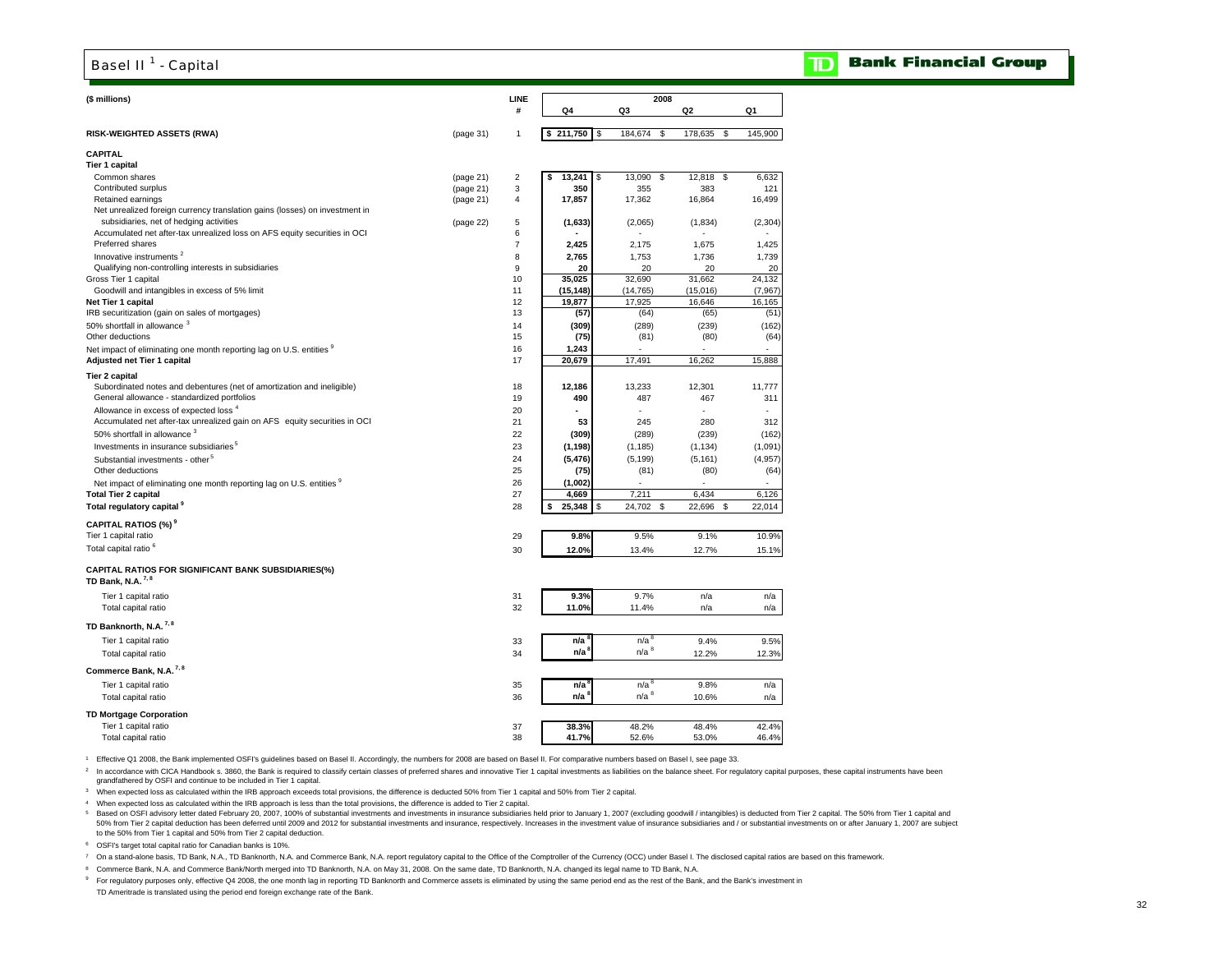**D** Bank Financial Group

| (\$ millions)                                                                   |           | <b>LINE</b>    |    |                  |    | 2008             |    |                  |                  |            |                  | 2007             |    |                          |    |                  |             | 2006             |  |
|---------------------------------------------------------------------------------|-----------|----------------|----|------------------|----|------------------|----|------------------|------------------|------------|------------------|------------------|----|--------------------------|----|------------------|-------------|------------------|--|
| AS AT                                                                           |           | #              |    | Q4               |    | Q3               |    | Q <sub>2</sub>   | Q1               |            | Q4               | Q3               |    | Q <sub>2</sub>           |    | Q1               |             | Q4               |  |
| <b>Balance sheet assets</b>                                                     |           |                |    |                  |    |                  |    |                  |                  |            |                  |                  |    |                          |    |                  |             |                  |  |
| Cash resources                                                                  |           |                | \$ | 3.179            | \$ | $2,641$ \$       |    | $3,244$ \$       | 2,768            | $\sqrt{3}$ | $3,053$ \$       | 2.408            | \$ | $2,092$ \$               |    | 1,894            | \$          | 1,905            |  |
| Securities                                                                      |           | $\overline{2}$ |    | 11,546           |    | 9,930            |    | 10,048           | 5,179            |            | 4,984            | 5,027            |    | 5,655                    |    | 5,978            |             | 4,792            |  |
| Loans                                                                           |           | 3              |    | 131,556          |    | 120,175          |    | 114,837          | 98,805           |            | 95,951           | 96,348           |    | 96,545                   |    | 96,009           |             | 92,998           |  |
| Customers' liability under acceptances                                          |           | $\overline{4}$ |    | 11,040           |    | 10,844           |    | 10,848           | 10,633           |            | 9,279            | 9,192            |    | 9,233                    |    | 8,425            |             | 8,676            |  |
| Other assets                                                                    |           | 5<br>6         |    | 14,114           |    | 11,963           |    | 12,165           | 8,716            |            | 8,589            | 9,006            |    | 8,803                    |    | 9,436            |             | 8,881            |  |
| Net impact of eliminating one month reporting lag of U.S. entities <sup>3</sup> |           | $\overline{7}$ |    | 9,688            |    | $\blacksquare$   |    | $\blacksquare$   |                  |            | $\sim$           | $\blacksquare$   |    | $\blacksquare$           |    |                  |             | $\sim$           |  |
| <b>Total balance sheet assets</b>                                               |           |                |    | 181,123          |    | 155,553          |    | 151,142          | 126,101          |            | 121,856          | 121,981          |    | 122,328                  |    | 121,742          |             | 117,252          |  |
| Off-balance sheet exposures                                                     |           | 8              |    | 29,594           |    |                  |    |                  |                  |            |                  | 18,835           |    |                          |    | 16,971           |             | 14,818           |  |
| <b>Credit instruments</b><br>Derivative financial instruments                   |           | 9              |    | 9,665            |    | 29,049<br>7,489  |    | 26,193<br>7,551  | 23,633<br>9,408  |            | 20,015<br>7,573  | 6,948            |    | 16,660<br>6,661          |    | 6,805            |             | 6,647            |  |
| Total off-balance sheet exposures                                               |           | 10             |    | 39,259           |    | 36,538           |    | 33,744           | 33,041           |            | 27,588           | 25,783           |    | 23,321                   |    | 23,776           |             | 21,465           |  |
|                                                                                 |           |                |    |                  |    |                  |    |                  |                  |            |                  |                  |    |                          |    |                  |             |                  |  |
| <b>Total RWA equivalent - Credit risk</b><br>Total RWA equivalent - Market risk |           | 11<br>12       |    | 220,382<br>9,644 |    | 192,091<br>8,179 |    | 184,886<br>7,140 | 159,142<br>4,088 |            | 149,444<br>3,075 | 147,764<br>3,019 |    | 145,649<br>3,742         |    | 145,518<br>3,572 |             | 138,717<br>3,162 |  |
| <b>Total RWA</b>                                                                |           | 13             | \$ | 230,026          | \$ | 200,270          | \$ | 192,026          | \$<br>163,230    | <b>S</b>   | 152,519          | \$<br>150,783    | \$ | 149,391                  | \$ | 149,090          | \$          | 141,879          |  |
| <b>CAPITAL</b>                                                                  |           |                |    |                  |    |                  |    |                  |                  |            |                  |                  |    |                          |    |                  |             |                  |  |
| TIER <sub>1</sub>                                                               |           |                |    |                  |    |                  |    |                  |                  |            |                  |                  |    |                          |    |                  |             |                  |  |
| Common shares                                                                   | (page 21) | 14             | \$ | 13,241           | \$ | 13,090           | \$ | 12,818           | \$<br>6,632      | \$         | 6,577            | \$<br>6,525      | \$ | 6,455                    | \$ | 6,417            | $\mathbb S$ | 6,334            |  |
| Common shares of the Bank held by subsidiaries                                  |           | 15             |    |                  |    |                  |    |                  |                  |            |                  |                  |    |                          |    |                  |             | (78)             |  |
| Contributed surplus                                                             | (page 21) | 16             |    | 350              |    | 355              |    | 383              | 121              |            | 119              | 118              |    | 124                      |    | 68               |             | 66               |  |
| Retained earnings                                                               | (page 21) | 17             |    | 17,857           |    | 17,362           |    | 16,864           | 16,499           |            | 15,954           | 15,378           |    | 14,865                   |    | 14,375           |             | 13,725           |  |
| Net unrealized foreign currency translation gains (losses) on                   |           |                |    |                  |    |                  |    |                  |                  |            |                  |                  |    |                          |    |                  |             |                  |  |
| investment in subsidiaries, net of hedging activities                           | (page 22) | 18             |    | (1,633)          |    | (2,065)          |    | (1,834)          | (2, 304)         |            | (2,073)          | (1, 469)         |    | (498)                    |    | (595)            |             | (918)            |  |
| Accumulated net after tax unrealized loss on AFS securities in OCI              |           | 19             |    |                  |    |                  |    |                  |                  |            |                  |                  |    | $\mathbf{r}$             |    |                  |             |                  |  |
| Qualifying preferred shares - grandfathered                                     |           | 20             |    | 550              |    | 550              |    | 550              | 550              |            | 549              | 898              |    | 897                      |    | 900              |             | 894              |  |
| - other                                                                         |           | 21             |    | 1,875            |    | 1,625            |    | 1,125            | 875              |            | 425              | 425              |    | 425                      |    | 425              |             | 425              |  |
| Innovative instruments <sup>2</sup>                                             |           | 22             |    | 2,764            |    | 1,753            |    | 1,736            | 1,739            |            | 1,740            | 1,774            |    | 1,250                    |    | 1,250            |             | 1,250            |  |
| Qualifying non-controlling interests in subsidiaries                            |           | 23             |    | 20               |    | 20               |    | 20               | 20               |            | 22               | $\blacksquare$   |    | $\overline{\phantom{a}}$ |    | 2,582            |             | 2,395            |  |
| Goodwill and intangible assets in excess of 5% limit                            |           | 24             |    | (14, 676)        |    | (14, 316)        |    | (14, 567)        | (7, 518)         |            | (7,668)          | (8, 243)         |    | (8,838)                  |    | (7, 725)         |             | (7,014)          |  |
| Net impact of eliminating one month reporting lag of U.S. entities <sup>3</sup> |           | 25             |    | 1,642            |    |                  |    |                  |                  |            |                  |                  |    | $\overline{a}$           |    |                  |             | $\sim$           |  |
| <b>Total Tier 1 capital</b>                                                     |           | 26             |    | 21,990           |    | 18,374           |    | 17,095           | 16,614           |            | 15,645           | 15,406           |    | 14,680                   |    | 17,697           |             | 17,079           |  |
| TIER <sub>2</sub>                                                               |           |                |    |                  |    |                  |    |                  |                  |            |                  |                  |    |                          |    |                  |             |                  |  |
| Subordinated notes and debentures                                               | (page 13) | 27             |    | 12,436           |    | 13,478           |    | 12,466           | 11,939           |            | 9,449            | 10,005           |    | 9,210                    |    | 9,209            |             | 6,900            |  |
| Amortization of subordinated notes and debentures and other                     |           | 28             |    | (251)            |    | (245)            |    | (166)            | (162)            |            | (163)            | (180)            |    | (120)                    |    | (213)            |             | (182)            |  |
| General allowance for credit losses                                             |           | 29             |    | 1,184            |    | 1,155            |    | 1,114            | 1,098            |            | 1,092            | 1,146            |    | 1,151                    |    | 1,174            |             | 1,145            |  |
| Accumulated net after tax unrealized gain on AFS securities in OCI              |           | 30             |    | 53               |    | 245              |    | 280              | 312              |            | 354              | 323              |    | 392                      |    | 339              |             | $\sim$           |  |
| Total Tier 2 capital                                                            |           | 31             |    | 13,422           |    | 14,633           |    | 13,694           | 13,187           |            | 10,732           | 11,294           |    | 10,633                   |    | 10,509           |             | 7,863            |  |
| Investment in unconsolidated subsidiaries / substantial investments             |           | 32             |    | (7, 281)         |    | (7,005)          |    | (6, 913)         | (6,630)          |            | (6, 528)         | (6, 513)         |    | (6, 874)                 |    | (7,094)          |             | (6, 327)         |  |
| First loss protection                                                           |           | 33             |    | (57)             |    | (64)             |    | (65)             | (54)             |            | (55)             | (76)             |    | (88)                     |    | (68)             |             | (53)             |  |
| Net impact of eliminating one month reporting lag of U.S. entities <sup>3</sup> |           | 34             |    | (1, 595)         |    |                  |    |                  |                  |            |                  | ÷                |    | ÷,                       |    |                  |             | $\sim$           |  |
| <b>Total capital</b>                                                            |           | 35             | \$ | 26,479           | \$ | 25,938           | \$ | 23,811           | \$<br>23,117     | - \$       | 19,794           | \$<br>20,111     | \$ | 18,351                   | \$ | 21,044           | \$          | 18,562           |  |
| <b>CAPITAL RATIOS</b>                                                           |           |                |    |                  |    |                  |    |                  |                  |            |                  |                  |    |                          |    |                  |             |                  |  |
| Tier 1 capital                                                                  |           | 36             |    | 9.6%             |    | 9.2%             |    | 8.9%             | 10.2%            |            | 10.3%            | 10.2%            |    | 9.8%                     |    | 11.9%            |             | 12.0%            |  |
| <b>Total capital</b>                                                            |           | 37             |    | 11.5             |    | 13.0             |    | 12.4             | 14.2             |            | 13.0             | 13.3             |    | 12.3                     |    | 14.1             |             | 13.1             |  |

1 Effective Q1 2008, the Bank implemented OSFI's guidelines based on Basel II. Accordingly, the numbers for 2008 are presented for comparative purposes only.

<sup>2</sup> In accordance with CICA Handbook s. 3860, the Bank is required to classify certain classes of preferred shares and innovative Tier 1 capital investments as liabilities on the balance sheet. For regulatory capital

purposes, these capital instruments have been grandfathered by OSFI and continue to be included in Tier 1 capital.<br><sup>3</sup> For regulatory purposes only, effective Q4 2008, the one month lag in reporting TD Banknorth and Commer TD Ameritrade is translated using the period end foreign exchange rate of the Bank.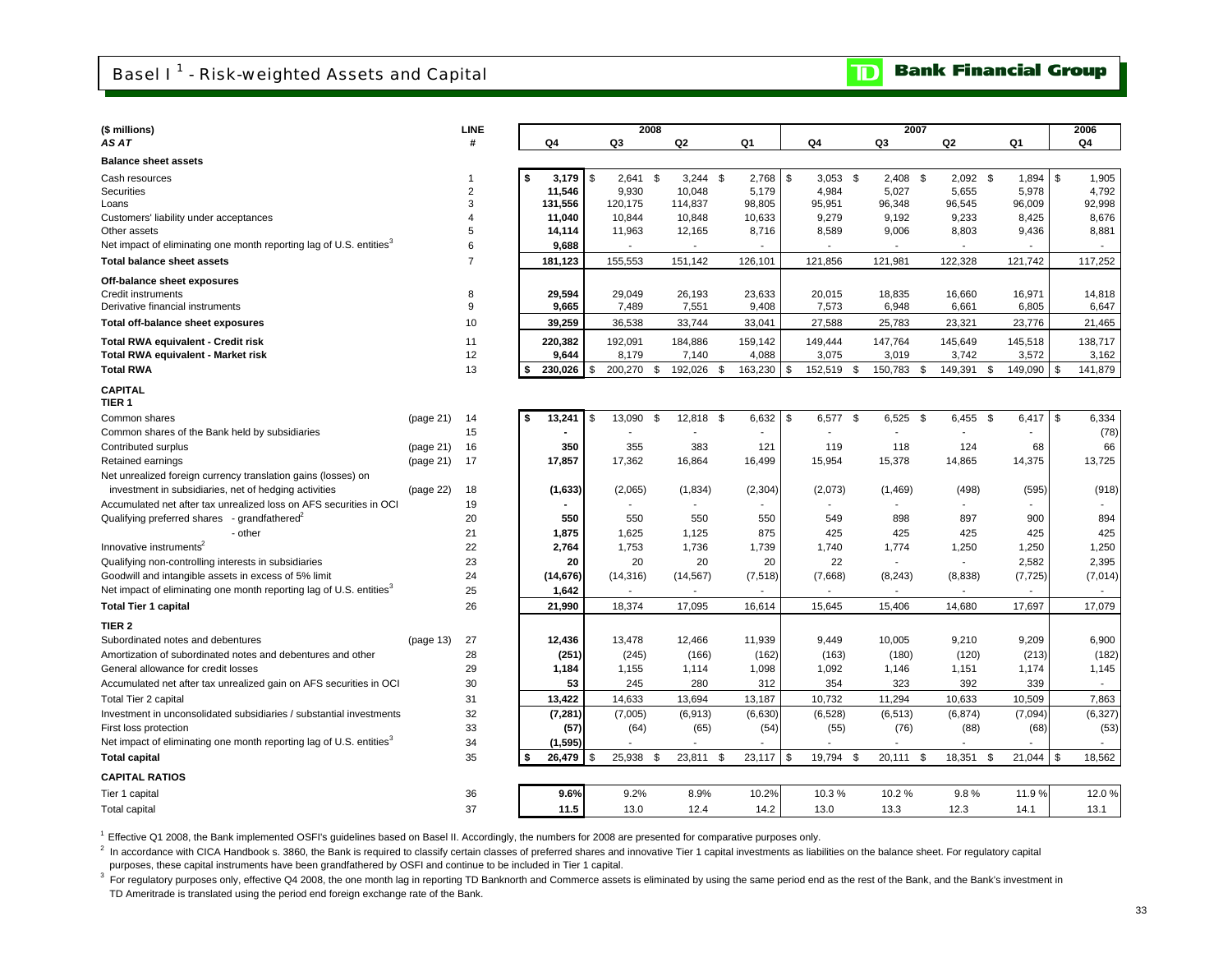

### **Risk-weighted Assets**

Risk-weighted assets (RWA) **Fig. 200 and Fig. 1** Used in the calculation of risk-based capital ratios. Risk-weighted assets (RWA) are calculated by applying a risk-weight factor ("risk-weight") to the notional amount of each asset. Off-balance sheet amounts are converted to balance sheet (or credit) equivalent amounts using credit conversion factors, before the appropriate risk-weight is applied. The risk-weight is determined by the regulatory approach used.

Standardized risk-weights are based on external credit assessments, where available, and other risk-related factors, including exposure asset

Under this approach, banks use their own internal historical experience of PD, LGD, EAD and other key risk assumptions to calculate credit risk

business lines, representing the different activities of the institution (e.g. Corporate Finance, Retail Banking, Asset Management, etc.).

### **Approaches used by the Bank to calculate RWA:**

### **For Credit Risk**

Standardized Approach **IDCO CONFICED STANDER THE Under this approach, banks use a standardized set of risk-weights as prescribed by the regulator to calculate credit risk capital requirements.** 

Advanced Internal Ratings Based (AIRB) Approach

### **For Operational Risk**

Basic Indicator Approach **E** Under this approach, banks calculate operational risk capital requirements by applying a prescribed factor of 15% to a three-year average of

Standardized Approach **IDC** Under this approach, banks apply prescribed risk-weight factors to a three-year average of annual gross income for each of eight different

### **For Market Risk**

Internal Models Approach **Internal Tell Conder this approach, banks use their own internal risk management models to calculate specific risk and general market risk charges.** 

### **Credit Risk Terminology**

Gross credit risk exposure **The total amount we are exposed to at the time of default measured before specific provisions or write-offs. Includes exposures under both the** 

### **Counterparty Type / Exposure Classes:**

**Retail**

Residential secured

### Other retail

**Non-retail**

Bank

### **Exposure Types:**

DrawnOTC derivativesOther off-balance sheet

### **AIRB Credit Risk Parameters:**

**Includes residential mortgages and home equity lines of credit extended to individuals.** 

capital requirements. Use of the AIRB approach is subject to supervisory approval.

- Qualifying revolving retail (QRR) <sup>"</sup> Includes credit cards, unsecured lines of credit and overdraft protection products extended to individuals (in the case of the Standardized Approach to credit risk, credit card exposures are included in the 'Other retail' category).
	- Includes all other loans (e.g. personal loans, student lines of credit and small business loans) extended to individuals and small businesses.
- Corporate **Includes exposures to corporations, partnerships or proprietorships.**
- Sovereign **Includes exposures to central governments**, central banks, multilateral development banks and certain public sector entities.
	- **Includes exposures to deposit-taking institutions, securities firms and certain public sector entities.**
	- The amount of funds advanced to a borrower.

Standardized and AIRB approach to credit risk.

class, collateral, etc.

positive annual gross income.

- Undrawn (commitment) **F** The difference between the authorized and drawn amounts (e.g. the unused portion of a line of credit / committed credit facility).
- Repo-style transactions **F** Repurchase and reverse repurchase agreements, securities borrowing and lending.
	- **Privately negotiated derivative contracts that are not exchange-traded.**
	- All off-balance sheet arrangements other than derivatives and undrawn commitments (e.g. letters of credit, letters of guarantee).
- Probability of Default (PD) **The likelihood that the borrower will not be able to meet its scheduled repayments within a one year time horizon**
- Exposure at Default (EAD) **The total amount we are exposed to at the time of default.**
- Loss Given Default (LGD) **The amount of the loss when a borrower defaults on a loan**, which is expressed as a percentage of exposure at default (EAD)